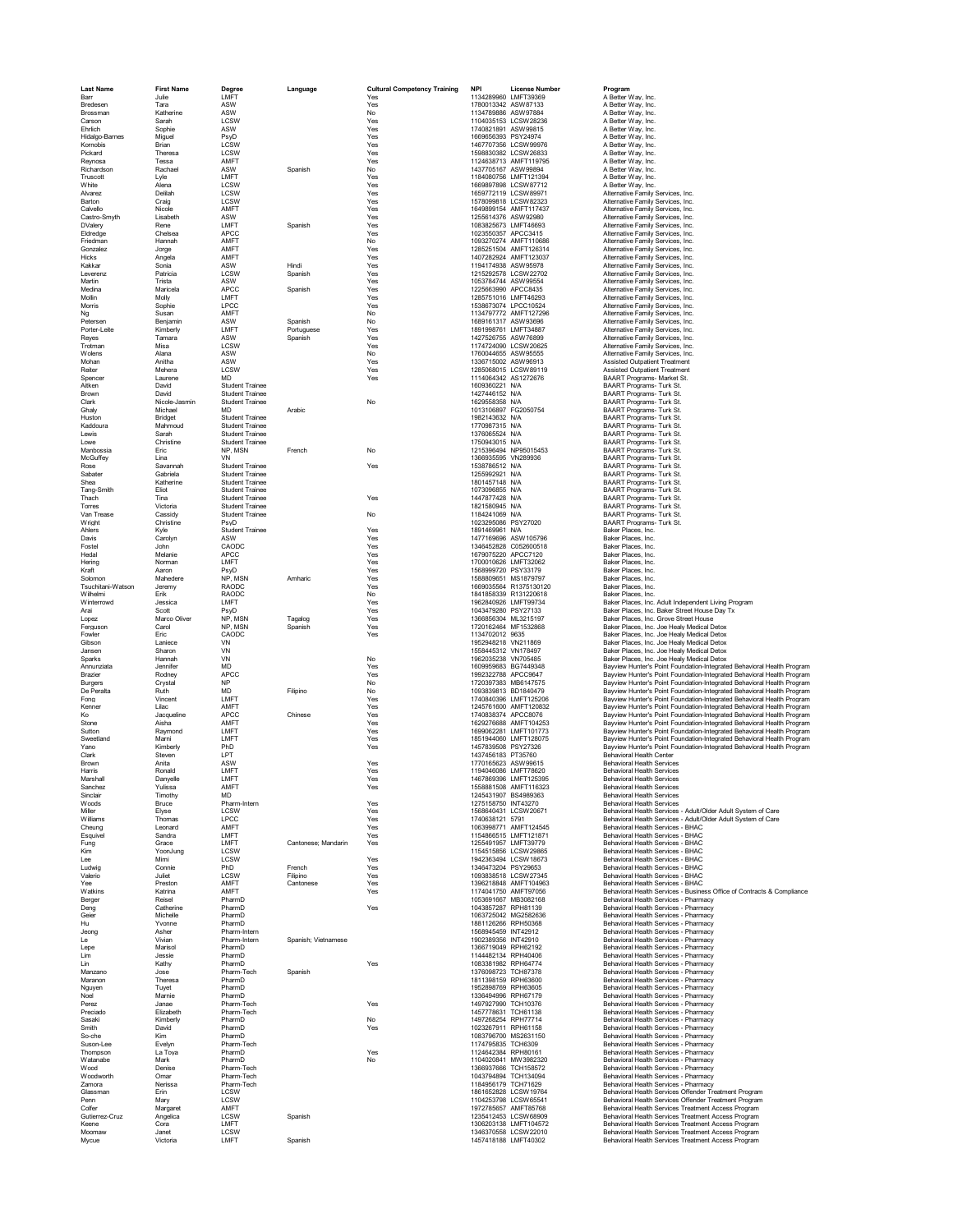| rice<br>F<br>Tar<br>۱<br>zei<br>Truong<br>'amagai<br>'ni<br>١ |
|---------------------------------------------------------------|
|                                                               |
|                                                               |
|                                                               |
| Chang<br>Hopkir<br>ıs                                         |
| Roh                                                           |
| Ó<br><b>Chaffey</b>                                           |
| .<br>Cruz-Aler<br>Ó                                           |
| Farr-Rice<br>Fer<br>ren                                       |
| Friedmar                                                      |
| <b>Cuendig</b><br>ŀ                                           |
| Settle                                                        |
| Uchimaru                                                      |
| Covarrubias<br>Ó                                              |
| Didonato<br>f<br>Эil                                          |
| Villarroel                                                    |
| Robinsor                                                      |
| Bayne                                                         |
| Brumley                                                       |
| Chomko<br>mbert<br>Freitas I                                  |
| Hughes                                                        |
| Jorger<br>isen                                                |
| Ī<br>ecue                                                     |
| Pugliese                                                      |
| Ray                                                           |
| Reams                                                         |
| Simon<br>Thayer                                               |
| Walterman                                                     |
| Webster                                                       |
| ۲<br>م<br>Cochrun                                             |
| $\overline{\phantom{a}}$<br>pez-<br>3<br>isto                 |
| Gisr<br>Pauli<br>ıdi<br>'n<br>ō                               |
| Pena<br>Spartos                                               |
| Brown                                                         |
| Carrera<br>Ó                                                  |
| Holybee                                                       |
| Killing                                                       |
| Martinelli<br>Nakajima                                        |
| Ramanath<br>าลเ                                               |
| Roberts                                                       |
| Saekow                                                        |
| Briskin                                                       |
| Guzman L<br>.op                                               |
| l<br>o Giudio<br>e.<br>ţ                                      |
| Chan<br>Chan                                                  |
| ŕ,<br>Ó<br>har<br>۱                                           |
| Cheng                                                         |
| heur.<br>Ó<br>٦g                                              |
| .<br>Chow<br>Ó                                                |
| Choy                                                          |
| .<br>Cooper<br>Ó                                              |
| Duong                                                         |
| t.<br>١<br>ŕ                                                  |
| Huang<br>ŀ<br>asky<br>Ī                                       |
| l<br>.iu                                                      |
| .<br>Liu                                                      |
| Saw<br><i>ramura</i>                                          |
| Soo                                                           |
| Sun<br>Tsang                                                  |
| Tser<br>١g                                                    |
| Wu                                                            |
| <br>Wu                                                        |
| Ye-Bates                                                      |
| .<br>Young                                                    |
| Ýu                                                            |
| Zhou<br>A<br>h                                                |
| Cen                                                           |
| )<br>han<br>C                                                 |
| Chan                                                          |
| .<br>Chang<br>Ó                                               |
|                                                               |
| Ó                                                             |
| .<br>Chern<br>Fiskin                                          |
| Gu<br>Ó                                                       |
| He                                                            |
| Ho                                                            |
| łu<br>e.                                                      |
|                                                               |
| Hua-Rey<br>Hung<br>Jacob<br>sen                               |
| (wok<br>ţ                                                     |
| Lee                                                           |
| .<br>Li                                                       |
| Lin<br>Ī                                                      |
| in<br>Myers                                                   |
| Nguyer<br>١                                                   |
| ì<br>s<br>mith                                                |
| .<br>Ogami                                                    |
| Song                                                          |
| Tam                                                           |
| Tran<br>Tsui                                                  |
| Yao                                                           |
| Yim                                                           |
| Yu<br>J.<br>ee                                                |
| Ng<br>Tam                                                     |
| Tse                                                           |
| Johnson                                                       |
| Knight                                                        |
| Meredith<br>ì                                                 |
| Herrera                                                       |
| Adams                                                         |
| English<br>Reifsteck                                          |
| Varner                                                        |
|                                                               |
| •<br>Donjacour<br>Leiker                                      |
| onard<br>Ī<br>Ń,<br>e.<br>٧d                                  |
| Reijerse<br>í                                                 |
| Chau<br>Chen                                                  |
| Chiu                                                          |
| -<br>Coleman<br>Ó                                             |
| De Leon                                                       |
| Fresnedi                                                      |
| Garcilaso<br>delavega                                         |
| Hallquist<br>١                                                |
| . .<br>Hanrahar<br>Lai<br>ı i                                 |

| Nicole                            |
|-----------------------------------|
| Ariella                           |
| Michelle                          |
| Amy                               |
| Jeannie<br>.eon<br>l              |
| Abigail                           |
| Pollyana<br>Armida                |
| Clara                             |
| Peter                             |
| Jody<br>ć                         |
| Chih-Mei<br>Jillian               |
| Sachie                            |
| Norah                             |
| Blanca<br>Maria                   |
| Jorge                             |
| Lynn                              |
| Justin<br>Bailey                  |
| Kathryn I<br>.y                   |
| Nancy                             |
| Nicholas<br>Blake                 |
| Cindy<br>$\mathbf$                |
| -<br>Carol-<br>Ar<br>1ľ           |
| .<br>Lucinda<br>Jacquelin         |
| Jake                              |
| Patricia                          |
| Nina Re<br>gi                     |
| William<br>Sean                   |
| Gabriela                          |
| Ó<br>Carla                        |
| Blanca                            |
| Erica<br>Mabel                    |
| Hermar<br>١                       |
| Valerie                           |
| Susanr<br>١ē<br>Sydney            |
| Gene                              |
| Anita                             |
| Michelle<br>Rex                   |
| Jamie                             |
| Stepha<br>۱ie                     |
| ablo<br>F                         |
| Jenny<br>Helena                   |
| Wei Ki                            |
| Chelsi<br>Ó                       |
| Brian<br>Vinc<br>C)               |
| Christy                           |
| Jacquelir<br>١ė                   |
| Helen                             |
| Ying (Christ<br>Hiu<br>Liana      |
| Arielle                           |
| <b>Christina</b><br>Ó             |
| Danny<br>Ellen                    |
|                                   |
|                                   |
| Sheryl<br>'aning<br>Y<br>ï        |
| Icarus                            |
| <b>Kimberly</b><br>ŀ              |
| Linda                             |
| Roger<br>Zhong                    |
| Justin                            |
| vonr<br>١f                        |
| Albert<br>Jovilia                 |
| Yuwer                             |
| John                              |
| Helen                             |
| Cheng-Chi<br>Annabelle            |
| Anna                              |
| Pan                               |
| Ying<br>Wan Ming                  |
| Melody                            |
| Michelle                          |
| Lok Ka I<br>)oris<br>Patricia     |
| Ka-0<br>Chi                       |
| Edward                            |
| <b>Sareen</b><br>Chung C<br>Ching |
| Yu<br>-Ning                       |
| Ellen                             |
| Ryan                              |
| <br>Thuy<br>David                 |
| Yuna                              |
| Shanno                            |
| Thao<br>Winnie                    |
| Emily                             |
| Olivia                            |
| Tiffany<br>Janio<br>٠p            |
| Cynthia                           |
| Julie                             |
| Ronnishia<br>Robin                |
| Nicole                            |
| Cindy                             |
| Suzanne<br>Alicia                 |
| <b>Cristophe</b><br>Ó             |
| Thomas                            |
| Eva                               |
| Scott<br>Anat                     |
| Erick                             |
| Anna<br>Ò<br>١                    |
| hun He                            |
| .<br>Natasha<br>Brandor<br>۱      |
| Andrea                            |
| Juliene Gra<br>é                  |
| Sky<br>Devin                      |
| Sandra<br>Victoria                |

| Price                     | Nicole                   | ASW                            |                        |            | 1790176337 ASW95448                          |                                                | Behavioral Health Services Treatment Access I                                                        |
|---------------------------|--------------------------|--------------------------------|------------------------|------------|----------------------------------------------|------------------------------------------------|------------------------------------------------------------------------------------------------------|
| Tanzer                    | Ariella<br>Michelle      | LMFT                           |                        |            | 1982064291 LMFT87999                         |                                                | Behavioral Health Services Treatment Access I<br>Behavioral Health Services Treatment Access I       |
| Truong<br>Yamagami        | Amy                      | NP, MSN<br>CAODC               | Cantonese              |            | 1659558328 MT3001562                         | 1902001183 Aii058410518                        | Behavioral Health Services Treatment Access I                                                        |
| Chang                     | Jeannie                  | PsyD                           |                        |            | 1104055029 PSY27785                          |                                                | <b>BHS Mental Health Division</b>                                                                    |
| Hopkins                   | Leon                     | LCSW                           |                        | Yes        | 1710284492 LCSW87798                         |                                                | <b>BHS Mental Health Division</b>                                                                    |
| Roh                       | Abigail                  | <b>LPCC</b>                    |                        | No         | 1093255184 LPCC10097                         |                                                | BHS Mental Health Division                                                                           |
| Chaffev                   | Pollvana                 | LMFT                           | Portuguese: Spanish    | Yes        | 1962767475 LMFT125911                        |                                                | CASARC - Child and Adolescent Support Advo                                                           |
| Cruz-Aleman               | Armida                   | LCSW                           | Spanish                | No         | 1588990733 LCSW90683                         |                                                | CASARC - Child and Adolescent Support Advo                                                           |
| Farr-Rice<br>Ferren       | Clara<br>Peter           | LCSW<br>MD, MPH                | French; Mandarin       |            | 1154886802 LCSW76297<br>1013947597 BF6867177 |                                                | CASARC - Child and Adolescent Support Advo<br>CASARC - Child and Adolescent Support Advo             |
| Friedman                  | Jody                     | LCSW                           |                        |            | 1588719090 LCSW18537                         |                                                | CASARC - Child and Adolescent Support Advo                                                           |
| Kuendig                   | Chih-Mei                 | LMFT                           |                        |            | 1598817124 LMFT48235                         |                                                | CASARC - Child and Adolescent Support Advo                                                           |
| Settle                    | Jillian                  | <b>Student Trainee</b>         |                        |            | 1467892182 N/A                               |                                                | CASARC - Child and Adolescent Support Advo                                                           |
| Uchimaru                  | Sachie                   | LCSW                           | Japanese               |            | 1124298427 LCSW60530                         |                                                | CASARC - Child and Adolescent Support Advo                                                           |
| Covarrubias               | Norah                    | LCSW<br>LCSW                   | Spanish<br>Spanish     |            | 1528482700 LCSW94430<br>1356566186 LCSW18621 |                                                | Castro Mission Health Center<br>Castro Mission Health Center                                         |
| Didonato<br>Gil           | Blanca<br>Maria          | ASW                            | Spanish                | Yes        | 1154879419 ASW78901                          |                                                | Castro Mission Health Center                                                                         |
| Villarroel                | Jorge                    | LMFT                           | Spanish                |            |                                              | 1932237799 LMFT102068                          | Castro Mission Health Center                                                                         |
| Robinson                  | Lynn                     | LMFT                           | German                 | Yes        | 1053984450 LMFT 33757                        |                                                | Catholic Charities CYO San Francisco Boys &                                                          |
| Bayne                     | Justin                   | AMFT                           |                        | Yes        | 1548781008 AMFT97977                         |                                                | Catholic Charities St. Vincent's School for Boys                                                     |
| Brumley                   | Bailey                   | ASW                            |                        | Yes        | 1568085058 ASW99730                          |                                                | Catholic Charities St. Vincent's School for Boys                                                     |
| Chomko<br>Freitas Lambert | Kathryn Lyn<br>Nancy     | LMFT<br>PsvD                   |                        | Yes<br>Yes | 1205309366 PSY23070                          | 1336592518 LMFT124188                          | Catholic Charities St. Vincent's School for Boys<br>Catholic Charities St. Vincent's School for Boys |
| Hughes                    | Nicholas                 | AMFT                           |                        | Yes        |                                              | 1518400530 AMFT127759                          | Catholic Charities St. Vincent's School for Boys                                                     |
| Jorgensen                 | Blake                    | LMFT                           |                        | Yes        |                                              | 1942703293 LMFT119308                          | Catholic Charities St. Vincent's School for Boys                                                     |
| Lecue                     | Cindy                    | AMFT                           |                        | No         |                                              | 1104363084 AMFT103698                          | Catholic Charities St. Vincent's School for Boys                                                     |
| Pugliese                  | Carol-Anne               | ASW                            |                        | Yes        | 1578069001 ASW96384                          |                                                | Catholic Charities St. Vincent's School for Boys                                                     |
| Ray                       | Lucinda                  | LCSW                           |                        | Yes        | 1154591659 LCSW81022                         |                                                | Catholic Charities St. Vincent's School for Boys                                                     |
| Reams<br>Simon            | Jacqueline<br>Jake       | NP, MSN<br>AMFT                |                        | Yes<br>Yes |                                              | 1558687475 NP95006168<br>1194396770 AMFT113828 | Catholic Charities St. Vincent's School for Boys<br>Catholic Charities St. Vincent's School for Boys |
| Thayer                    | Patricia                 | LCSW                           |                        | Yes        |                                              | 1639473218 LCSW13475                           | Catholic Charities St. Vincent's School for Boys                                                     |
| Walterman                 | Nina Regina              | AMFT                           |                        | Yes        |                                              | 1295304632 AMFT115712                          | Catholic Charities St. Vincent's School for Boys                                                     |
| Webster                   | William                  | LCSW                           |                        | Yes        |                                              | 1457418766 LCSW23875                           | Catholic Charities St. Vincent's School for Boys                                                     |
| Cochrun                   | Sean                     | LCSW                           |                        | Yes        |                                              | 1124357785 LCSW86317                           | Center on Juvenile & Criminal Justice                                                                |
| Lopez-Gaston              | Gabriela                 | AMFT                           |                        | Yes        |                                              | 1427724350 AMFT130192                          | Center on Juvenile & Criminal Justice                                                                |
| Pauli-Gismondi<br>Pena    | Carla<br>Blanca          | AMFT<br><b>Student Trainee</b> |                        | Yes        | 1801308747 N/A                               | 1043852213 AMFT115528                          | Center on Juvenile & Criminal Justice<br>Center on Juvenile & Criminal Justice                       |
| Spartos                   | Erica                    | LMFT                           |                        | Yes        | 1407020134 LMFT81057                         |                                                | Center on Juvenile & Criminal Justice                                                                |
| Brown                     | Mabel                    | ASW                            |                        | Yes        | 1922433986 ASW94581                          |                                                | Central City Older Adults                                                                            |
| Carrera                   | Herman                   | ASW                            | Spanish                | Yes        | 1013328772 ASW77833                          |                                                | Central City Older Adults                                                                            |
| Holybee                   | Valerie                  | LMFT                           |                        | Yes        | 1083737035 LMFT35121                         |                                                | Central City Older Adults                                                                            |
| Killing                   | Susanne                  | NP, MSN, CNS                   | Spanish                | Yes        | 1700951621 MK0881195                         |                                                | Central City Older Adults                                                                            |
| Martinelli                | Sydney                   | Pharm-Intern<br><b>MD</b>      |                        | No         | 1881341535 INT44868                          |                                                | Central City Older Adults                                                                            |
| Nakajima<br>Ramanathan    | Gene<br>Anita            | <b>MD</b>                      | Japanese               | Yes        | 1669596482 BN4416764<br>1881721678 BR7790000 |                                                | Central City Older Adults<br>Central City Older Adults                                               |
| Roberts                   | Michelle                 | <b>I CSW</b>                   |                        | Yes        | 1245523281 LCSW69505                         |                                                | Central City Older Adults                                                                            |
| Saekow                    | Rex                      | ANP, MSN                       | Cantonese              | No         | 1033219621 MS1531133                         |                                                | Central City Older Adults                                                                            |
| Briskin                   | Jamie                    | LCSW                           |                        | No         | 1922528744 LCSW79741                         |                                                | Children's Health Center                                                                             |
| Guzman Lopez              | Stephanie                | LCSW                           |                        | Yes        | 1033631742 LCSW99443                         |                                                | Children's Health Center                                                                             |
| Lo Giudice                | Pablo                    | <b>APCC</b>                    | Spanish                | Yes        | 1003262478 APCC6986                          |                                                | Children's Health Center                                                                             |
| Chan<br>Chan              | Jenny<br>Helena          | LCSW<br><b>MD</b>              | Cantonese<br>Cantonese | Yes        | 1184702672 LCSW17060<br>1831399369 FC0046133 |                                                | Chinatown Child Development Center<br>Chinatown Child Development Center                             |
| Chan                      | Wei Ki                   | PsyD                           | Cantonese: Mandarin    |            | 1801029624 PSY26813                          |                                                | Chinatown Child Development Center                                                                   |
| Cheng                     | Chelsi                   | LCSW                           | Chinese                |            | 1578648150 LCSW20696                         |                                                | Chinatown Child Development Center                                                                   |
| Cheuna                    | Brian                    | ASW                            | Cantonese              | Yes        | 1184171050 ASW85416                          |                                                | Chinatown Child Development Center                                                                   |
| Chow                      | Vincy                    | LCSW                           | Cantonese              |            | 1053507855 LCSW61840                         |                                                | Chinatown Child Development Center                                                                   |
| Chov                      | Christy                  | LMFT                           | Cantonese              | Yes        |                                              | 1649593740 LMFT100736                          | Chinatown Child Development Center                                                                   |
| Cooper<br>Duona           | Jacqueline<br>Helen      | LMFT<br>LMFT                   | Vietnamese             |            | 1295801306 LMFT38908<br>1871773812 LMFT50697 |                                                | Chinatown Child Development Center<br>Chinatown Child Development Center                             |
| Ho                        | Hiu Ying (Christy)       | <b>Student Trainee</b>         |                        | No         | 1891368064 N/A                               |                                                | Chinatown Child Development Center                                                                   |
| Huang                     | Liana                    | ASW                            | Cantonese; Mandarin    | No         | 1508342932 ASW84005                          |                                                | Chinatown Child Development Center                                                                   |
| Lasky                     | Arielle                  | <b>MD</b>                      |                        | Yes        | 1467989061 FL7939626                         |                                                | Chinatown Child Development Center                                                                   |
| Liu                       | Christina                | PhD                            |                        |            | 1952484842 PSY13089                          |                                                | Chinatown Child Development Center                                                                   |
| Liu                       | Danny                    | PhD/PsyD-Waiver                |                        |            | 1811336936 PSY32159                          |                                                | Chinatown Child Development Center                                                                   |
| Sawamura                  | Ellen                    | LCSW, LMFT, PsyD<br>LMFT       |                        |            | 1962584458 LCSW4475                          | 1801208046 LMFT110588                          | Chinatown Child Development Center<br>Chinatown Child Development Center                             |
| Soo<br>Sun                | Shervl<br>Yaning         | <b>Student Trainee</b>         | Mandarin               | Yes        | 1851064414 N/A                               |                                                | Chinatown Child Development Center                                                                   |
| Tsang                     | Icarus                   | <b>Student Trainee</b>         |                        |            | 1669825675 N/A                               |                                                | Chinatown Child Development Center                                                                   |
| Tseng                     | Kimberly                 | <b>MD</b>                      | Mandarin               |            | 1053595991 FL0608349                         |                                                | Chinatown Child Development Center                                                                   |
| Wu                        | Linda                    | LCSW                           |                        | Yes        | 1033310032 LCSW26681                         |                                                | Chinatown Child Development Center                                                                   |
| Wu                        | Roger                    | <b>MD</b>                      |                        |            | 1811061310 BW3624942                         |                                                | Chinatown Child Development Center                                                                   |
| Ye-Bates                  | Zhong                    | MD<br>LMFT                     | Chinese<br>Chinese     |            | 1962859371 FY8619085<br>1912197799 LMFT86427 |                                                | Chinatown Child Development Center<br>Chinatown Child Development Center                             |
| Young<br>Yu               | Justin<br>Yvonne         | LCSW                           | Chinese                |            | 1649346131 LCSW17105                         |                                                | Chinatown Child Development Center                                                                   |
| Zhou                      | Albert                   | MD                             | Mandarin               |            | 1700205598 FZ6464262                         |                                                | Chinatown Child Development Center                                                                   |
| Ao                        | Jovilia                  | <b>RN</b>                      |                        |            | 1548334584 RN467252                          |                                                | Chinatown North Beach Mental Health Services                                                         |
| Cen                       | Yuwen                    | LAc                            | Cantonese              | No         | 1649634684 16858                             |                                                | Chinatown North Beach Mental Health Services                                                         |
| Chan                      | John                     | LCSW                           | Chinese                | Yes        | 1174723928 LCSW12211                         |                                                | Chinatown North Beach Mental Health Services                                                         |
| Chan                      | Helen<br>Cheng-Chi       | LMFT<br>Student Trainee        | Chinese                | Yes        | 1366569931 LMFT44989<br>1669015665 N/A       |                                                | Chinatown North Beach Mental Health Services                                                         |
| Chang<br>Chern            | Annabelle                | <b>MD</b>                      | Mandarin               | No.<br>Yes | 1326131855 BC7803198                         |                                                | Chinatown North Beach Mental Health Services<br>Chinatown North Beach Mental Health Services         |
| Fiskin                    | Anna                     | MD                             | Russian                | Yes        | 1255622437 FF8016835                         |                                                | Chinatown North Beach Mental Health Services                                                         |
| Gu                        | Pan                      | LCSW                           | Chinese                | Yes        | 1063760981 LCSW27400                         |                                                | Chinatown North Beach Mental Health Services                                                         |
| He                        | Ying                     | <b>RN</b>                      |                        |            | 1073078911 RN558995                          |                                                | Chinatown North Beach Mental Health Services                                                         |
| Ho                        | Wan Ming                 | LCSW                           | Cantonese              | Yes        | 1467637835 LCSW29396                         |                                                | Chinatown North Beach Mental Health Services                                                         |
| Hu                        | Melody                   | MΡ                             | Mandarin               | Υes        | 1730684739 FH8978439                         |                                                | Chinatown North Beach Mental Health Services                                                         |
| Hua-Reyes                 | Michelle                 | LCSW<br>LMFT                   | Cambodian              | No<br>Yes  | 1891099677 LMFT88203                         | 1861777427 LCSW79573                           | Chinatown North Beach Mental Health Services<br>Chinatown North Beach Mental Health Services         |
| Hung<br>Jacobsen          | Lok Ka Doris<br>Patricia | LMFT                           | Cantonese; Mandarin    | Yes        | 1659498319 LMFT38463                         |                                                | Chinatown North Beach Mental Health Services                                                         |
| Kwok                      | Ka-Chi                   | AMFT                           | Cantonese              | Yes        |                                              | 1053569921 AMFT116735                          | Chinatown North Beach Mental Health Services                                                         |
| Lee                       | Edward                   | <b>MD</b>                      | Mandarin               | Yes        | 1568589133 BL6293752                         |                                                | Chinatown North Beach Mental Health Services                                                         |
| Li                        | Sareen                   | NP, MSN                        | Cantonese              | Yes        |                                              | 1174894067 NP95009682                          | Chinatown North Beach Mental Health Services                                                         |
| Lin                       | Chung Ching              | <b>LPCC</b>                    | Cantonese; Mandarin    | Yes        | 1255538583 LPCC4751<br>1558903864 RN95150025 |                                                | Chinatown North Beach Mental Health Services<br>Chinatown North Beach Mental Health Services         |
| Lin<br>Myers              | Yu-Ning<br>Ellen         | <b>RN</b><br>LCSW              | Mandarin               | Yes<br>Yes | 1134677198 LCSW65930                         |                                                | Chinatown North Beach Mental Health Services                                                         |
| Nguyen                    | Rvan                     | <b>I CSW</b>                   | Vietnamese             | Yes        | 1639292154 LCSW19647                         |                                                | Chinatown North Beach Mental Health Services                                                         |
| Nguyen-Smith              | Thuy                     | LCSW                           | Vietnamese             |            | 1013099167 LCSW16997                         |                                                | Chinatown North Beach Mental Health Services                                                         |
| Ogami                     | David                    | <b>MD</b>                      |                        | Yes        | 1699841809 BO2752803                         |                                                | Chinatown North Beach Mental Health Services                                                         |
| Song                      | Yuna                     | PharmD                         | Korean                 | Yes        | 1629617014 RPH80771                          |                                                | Chinatown North Beach Mental Health Services                                                         |
| Tam                       | Shannon                  | <b>RN</b>                      |                        | Yes        | 1235619685 RN95070467                        |                                                | Chinatown North Beach Mental Health Services                                                         |
| Tran<br>Tsui              | Thao<br>Winnie           | <b>MD</b><br><b>RN</b>         | Vietnamese             | Yes        | 1477642585 BT8078936<br>1457718009 RN585110  |                                                | Chinatown North Beach Mental Health Services<br>Chinatown North Beach Mental Health Services         |
| Yao                       | Emily                    | Student Trainee                |                        | Yes        | 1558950949 N/A                               |                                                | Chinatown North Beach Mental Health Services                                                         |
| Yim                       | Olivia                   | LCSW                           | Cantonese              | Yes        | 1184749780 LCSW25245                         |                                                | Chinatown North Beach Mental Health Services                                                         |
| Yu-Lee                    | Tiffany                  | LCSW                           | Chinese                | Yes        | 1184743767 LCSW21785                         |                                                | Chinatown North Beach Mental Health Services                                                         |
| Ng                        | Janice                   | LMFT                           | Chinese                |            | 1215136916 LMFT86803                         |                                                | Chinatown Public Health Center                                                                       |
| Tam                       | Cynthia                  | LMFT                           | Chinese                |            | 1336268929 LMFT41522                         |                                                | Chinatown Public Health Center                                                                       |
| Tse                       | Julie                    | NP, MSN                        | Cantonese; Chinese     | Yes        | 1265573620 MT1446295                         |                                                | Chinatown Public Health Center                                                                       |
| Johnson                   | Ronnishia<br>Robin       | LCSW<br>LMFT                   |                        |            |                                              | 1043694136 LCSW106374<br>1619450921 LMFT124616 | CHPY - 3rd Street Youth Center & Clinic<br>CHPY - 3rd Street Youth Center & Clinic                   |
| Knight<br>Meredith        | Nicole                   | LCSW                           |                        | Yes        |                                              | 1366069247 LCSW87506                           | CHPY - Balboa Teen Health Center                                                                     |
| Herrera                   | Cindy                    | LMFT                           | Spanish                |            |                                              | 1336532365 LMFT105007                          | CHPY - Special Programs for Youth (at Juvenil                                                        |
| Adams                     | Suzanne                  | PhD                            |                        | Yes        | 1588859987 PSY29244                          |                                                | Community Forward SF                                                                                 |
| English                   | Alicia                   | PhD                            |                        | Yes        | 1104808278 PSY18022                          |                                                | Community Forward SF                                                                                 |
| Reifsteck                 | Cristopher               | AMFT                           |                        | Yes        |                                              | 1326275736 AMFT114416                          | Community Forward SF                                                                                 |
| Varner                    | Thomas                   | AMFT                           |                        | Yes        |                                              | 1174070791 AMFT103422                          | Community Housing Partnership                                                                        |
| Donjacour<br>Leiker       | Eva<br>Scott             | ASW<br>LPCC                    |                        | Yes<br>Yes | 1659991909 ASW94478<br>1265558068 LPCC1213   |                                                | Community Housing Partnership-Essex House<br>Community Housing Partnership-Essex House               |
| Leonard-Wookey            | Anat                     | LCSW                           |                        | Yes        | 1780093369 LCSW28639                         |                                                | Community Housing Partnership-Essex House                                                            |
| Reijerse                  | Erick                    | LCSW                           | Spanish                | Yes        | 1124336565 LCSW81729                         |                                                | Community Justice Center                                                                             |
| Chau                      | Anna                     | LMFT                           |                        | Yes        |                                              | 1588053573 LMFT105524                          | Community Youth Center of San Francisco                                                              |
| Chen                      | Chun Ho                  | <b>Student Trainee</b>         |                        | No         | 1770144412 N/A                               |                                                | Community Youth Center of San Francisco                                                              |
| Chiu                      | Natasha                  | <b>Student Trainee</b>         |                        | No         | 1457922452 N/A                               |                                                | Community Youth Center of San Francisco                                                              |
| Coleman                   | Brandon                  | <b>Student Trainee</b>         |                        | Yes        | 1770154510 N/A                               |                                                | Community Youth Center of San Francisco                                                              |
| De Leon<br>Fresnedi       | Andrea<br>Juliene Grace  | AMFT<br><b>Student Trainee</b> |                        | Yes<br>No  | 1841771573 N/A                               | 1215483011 AMFT102055                          | Community Youth Center of San Francisco<br>Community Youth Center of San Francisco                   |
| Garcilasodelavega         | Sky                      | <b>Student Trainee</b>         |                        | No         | 1154992923 N/A                               |                                                | Community Youth Center of San Francisco                                                              |
| Hallquist                 | Devin                    | <b>Student Trainee</b>         |                        | No         | 1407427768 N/A                               |                                                | Community Youth Center of San Francisco                                                              |
| Hanrahan                  | Sandra                   | <b>Student Trainee</b>         |                        | Yes        | 1457922486 N/A                               |                                                | Community Youth Center of San Francisco                                                              |
| Lai                       | Victoria                 | <b>Student Trainee</b>         | Chinese                | No         | 1760053334 N/A                               |                                                | Community Youth Center of San Francisco                                                              |
| Li                        | Yue                      | AMFT                           |                        |            |                                              | 1477192433 AMFT127545                          | Community Youth Center of San Francisco                                                              |

| 1790176337                   | ASW95448<br>LMFT87999                       |
|------------------------------|---------------------------------------------|
| 1982064291<br>1659558328     | MT3001562                                   |
| 1902001183                   | Aii058410518                                |
| 1104055029                   | PSY27785                                    |
| 1710284492<br>1093255184     | CSW87798<br>ı<br>PCC10097                   |
| 1962767475                   | LMFT12591<br>1                              |
| 1588990733                   | LCSW90683                                   |
| 1154886802<br>1013947597     | SW76297<br>$\epsilon$<br>Ī                  |
| 1588719090                   | BF686717<br>7<br><b>LCSW18537</b>           |
| 1598817124                   | LMFT48235                                   |
| 1467892182<br>1124298427     | N/A                                         |
|                              | LCSW60530                                   |
| 1528482700<br>1356566186     | LCSW94430<br>LCSW18621                      |
| 1154879419                   | ASW78901                                    |
| 1932237799                   | LMFT102068                                  |
| 1053984450<br>1548781008     | MFT 33757<br>j<br><b>AMFT9797</b><br>7      |
| 1568085058                   | ASW99730                                    |
| 1336592518                   | LMFT124188                                  |
| 1205309366                   | PSY23070                                    |
| 1518400530<br>1942703293     | -<br>AMFT127759<br>LMFT119308<br>AMFT103698 |
| 1104363084                   |                                             |
| 1578069001                   | ASW96384                                    |
| 1154591659                   | LCSW81022                                   |
| 1558687475<br>1194396770     | NP95006168<br>AMFT113828                    |
| 1639473218                   | CSW13475                                    |
| 1295304632                   | AMFT115712                                  |
| 1457418766                   | LCSW23875                                   |
| 1124357785<br>1427724350     | LCSW86317<br>AMFT130192                     |
| 1043852213                   | AMFT115528                                  |
| 1801308747                   | N/A                                         |
| 1407020134<br>1922433986     | LMFT81057<br>ASW94581                       |
| 1013328772                   | ASW77833                                    |
| 1083737035                   | MFT35121<br>ı                               |
| 1700951621<br>1881341535     | MK0881195<br><b>INT44868</b>                |
| 1669596482                   | BN4416764                                   |
| 1881721678                   | BR7790000                                   |
| 124552<br>3281<br>1033219621 | .<br>SW69505<br>L<br>l<br>MS1531133         |
| 1922528744                   | CSW79741<br>ı                               |
| 1033631742                   | CSW99443                                    |
| 1003262478                   | APCC6986                                    |
| 1184702672<br>1831399369     | LCSW17060<br>FC0046133                      |
| 1801029624                   | PSY26813                                    |
| 1578648150                   | LCSW20696                                   |
| 1184171050<br>1053507855     | ASW85416<br>LCSW61840                       |
| 1649593740                   | LMFT100736                                  |
| 1295801306                   | LMFT38908                                   |
| 1871773812<br>189136806<br>4 | LMFT50697<br>N/A                            |
| 1508342932                   | ASW84005                                    |
| 1467989061                   | FL7939626                                   |
| 1952484842<br>1811336936     | PSY13089<br>PSY32159                        |
| 1962584458                   | <b>LCSW4475</b>                             |
|                              |                                             |
| 1801208046                   | LMFT110588                                  |
| 1851064414                   | N/A                                         |
| 1669825675                   | N/A                                         |
| 1053595991                   | FL0608349<br>LCSW26681                      |
| 1033310032<br>1811061310     | BW3624942                                   |
| 1962859371                   | FY8619085                                   |
| 1912197799<br>1649346131     | LMFT86427<br>LCSW17105                      |
| 1700205598                   | FZ6464262                                   |
| 1548334584                   | RN467252                                    |
| 1649634684<br>1174723928     | 16858<br>CSW12211<br>Ĺ                      |
| 1366569931                   | LMFT44989                                   |
| 1669015665                   | N/A                                         |
| 1326131855<br>1255622437     | BC7803198<br>FF8016835                      |
| 1063760981                   | LCSW27400                                   |
| 1073078911                   | RN558995                                    |
| 1467637835<br><br>1730684739 | LCSW29396<br>FH8978439                      |
| 1861777427                   | LCSW79573                                   |
| 1891099677                   |                                             |
| 1659498319<br>1053569921     | LMFT88203<br>LMFT38463<br>ť<br>AMFT116735   |
| 1568589133                   | BL6293752                                   |
| 1174894067                   | NP95009682<br>1                             |
| 1255538583<br>1558903864     | LPCC475<br>RN95150025                       |
| 1134677198                   | LCSW65930                                   |
| 16<br>39292154               | LCSW19647                                   |
| 1013099167<br>1699841809     | LCSW16997                                   |
| 1629617014                   | BO2752803<br>RPH80771                       |
| 1235619685                   | RN95070467                                  |
| 1477642585<br>1457718009     | BT8078936<br>RN585110                       |
| 1558950949                   | N/A                                         |
| 1184749780                   | LCSW25245<br>ı                              |
| 1184743767<br>1215136916     | CSW21785<br>LMFT86803                       |
| 1336268929                   | LMFT41522                                   |
| 1265573620                   | MT1446295<br>ı                              |
| 1043694136                   | CSW106374                                   |
| 1619450921<br>1366069247     | LMFT124616<br><b>LCSW87506</b>              |
| 1336532365                   | MFT105007<br>Ī                              |
| 1588859987<br>1104808278     | PSY29244<br>PSY18022<br>18022               |
| 1326275736                   | AMFT114416                                  |
| 1174070791                   | AMFT103422                                  |
| 1659991909<br>1265558068     | ASW94478<br>LPCC1213                        |
| 1780093369                   | CSW28639<br>t                               |
| 1124336565<br>٩              | LCSW81729                                   |
| 158805357<br>1770144412      | LMF<br>T105524<br>N/A                       |
| 1457922452                   | N/A                                         |
| 1770154510                   | N/A<br>AMF                                  |
| 1215483011<br>1841771573     | T102055<br>N/A                              |
| 1154992923                   | N/A                                         |
| 1407427<br>768<br>1457922486 | N/A<br>N/A<br>N/A                           |

Price Micole ASW ASW ASW ASW ASW ASWS448 Behavioral Health Services Treatment Access Program<br>Tanzer Anella LMFT (Annum Lault LMF) 1982064291 LMFT87999 Behavioral Health Services Program<br>Truong Michelle NP, MSN Cantonese Ca Yamangami Amerikan Kaomanan († 1902)<br>1902 - Aiid 1903 Aiid 1902 Aiid 1903<br>1903 - Aiid 1903 Aiid 1903 Aiid 1903<br>1903 - Aiid 1903 Aiid 1903 Aiid 1903 Aiid 1903 Aiid 1903 Aiid 1903 Aiid 1903<br>1903 - Aiid 1903 Aiid 1903 Aiid 19 ольно — менее подару по согласно подару по согласно подарх (подарх согласно подарх согласно подарх согласно по<br>
подарх согласно подарх согласно подарх согласно подарх (подарх согласно подарх согласно подарх согласно Chinatown North Beach Mental Health Services Chinatown North Beach Mental Health Services<br>Chinatown North Beach Mental Health Services Tam<br>
Tampel (print) (and MFT) Chinese Chinese West 13365896824 LUFT142262<br>
Note that the start of the start of the start of the start of the start of the start of the start of the start<br>
Note (and MFT) Note 1997 - Note tha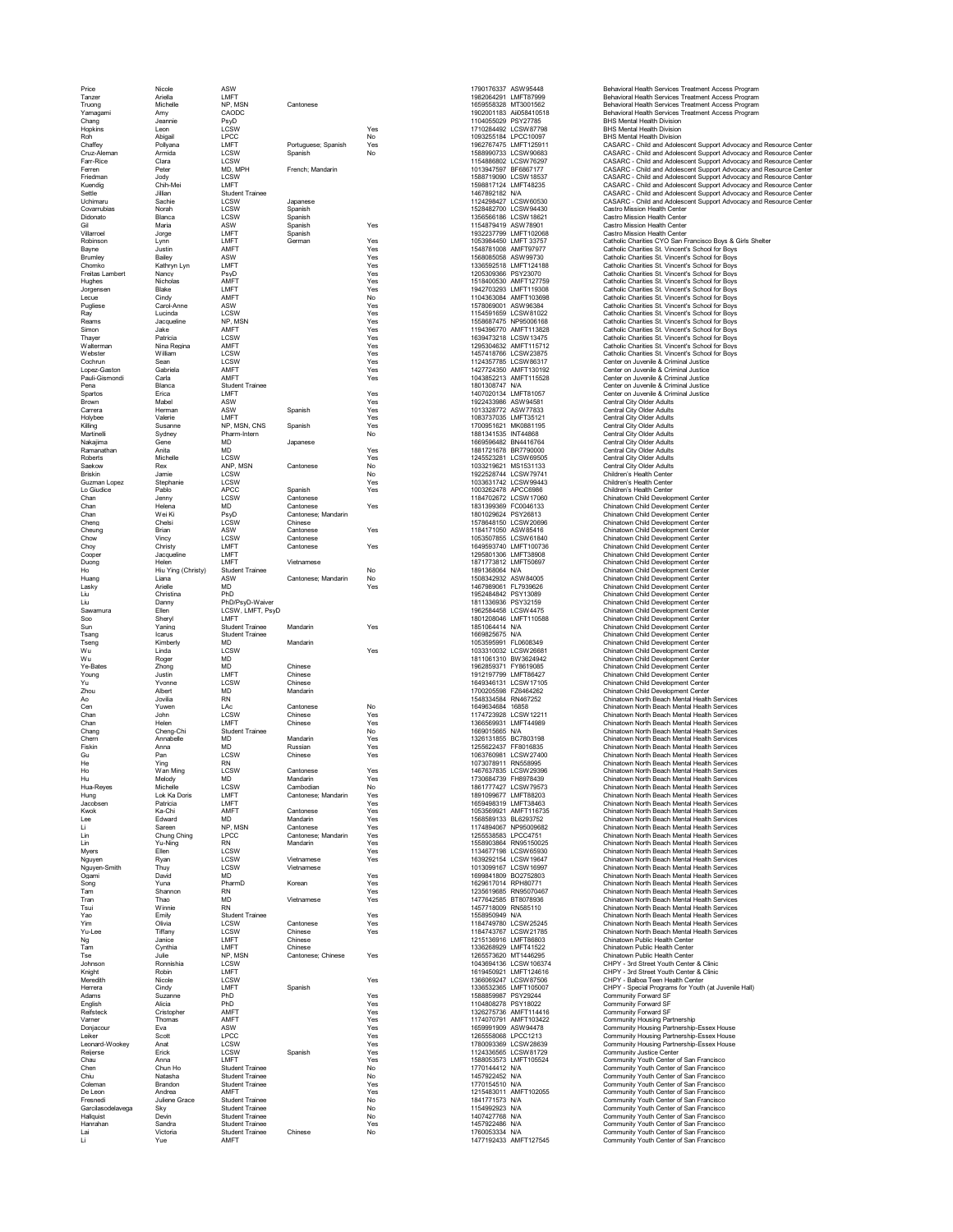Wartin-Deocampo Cheryl American LMFT (Mandre Cheryl American Cheryl American Cheryl American Child Crisis Services<br>
Michael Donne (Mandre Donne (Mandre Des Services)<br>
Politics Michael Donne (Mandre 1799)<br>
Politics Service Armstrong Daphne Beng Hui AMFT (1992)<br>
Armstrong Daphne Beng Hui AMFT French Yes 1154922900 AMFT122953<br>
Armstrong David AMFT Spanish Yes 1023629102 AMFT120907 Conard House. Inc.<br>
Fow Louise Philosopher Edition Canton Cont Castelli Donna LMFT Spanish Yes 1508924960 LMFT44590 Conard House. Inc. Foo Louise PhD Cantonese Yes 1053476663 PSY18413 Conard House. Inc.<br>1999 - Elena LCSW - Yes 10137395829 CONFORT 10073956829 LCSW76514 Conard House. Inc.<br>1972881191 LMFT - Yes 1972881191 LMFT4809 Conard House. Inc. Fowler Elena LCSW Yes 1073955829 LCSW76514 Conard House. Inc. Georgieva Ralitsa LMFT (1972) Yes 1972-881191 LMFT84809 Conard House. Inc. 1972<br>Georgieva Rality (1972) Yes 1972-98968 ASSN97007 Conard House. Inc.<br>1970 LMFT (1972) Spanish Yes 1447640214 LMFT114286 Conard House. Inc. 201 McCarthy Katherine ASW Yes 1215286968 ASW97007 Conard House. Inc. Pahoja Ishita AMFT Yes 1437705118 AMFT126745 Conard House. Inc. Tynan Charl Mac LMFT Spanish Yes 147640214 IMF114286 Conard House.Inc.<br>21 Mac Samantha Student Trainee Russian Yes 1932612041 NAT Conard House.Inc.<br>21 Mac - AMFT Mussian Russian Yes 1083199541 AMFT109597 Conard House.Inc.<br> Silva Michael NP, MSN Portuguese Yes 1518033034 MS2906230 DSAAM (OBIC)<br>Gruber - Valerie PhD German Yes 151899669 PSY13194 DSAAM (OBOT)<br>Anibuko Henrietta RN ROMA

Li Mankit PsyD Yes 1968851073 PYST23236 AMFT117479 Community Youth Center of San Francisco (New Birsha Student Traine<br>
Mei Pie-Ying Student Traine<br>
Mei Traine Mandarin Yes 1497364382 NA Community Youth Center of San Franci Lo Pei-Ying Student Trainee Yes (1497364392 NA Community Youth Center of San Francisco<br>Community Youth Center of San Francisco<br>Community Youth Center of San Francisco<br>Jen-Hua Student Trainee Mandarin Yes (170755887 NA Comm Mei Binsha Student Trainee No 1245705136 N/A Community Youth Center of San Francisco Student Trainee Trainee Trainee Trainee Trainee Trainee Yes 1720755887 N/A Community Youth Center of San Francisco<br>AMFT Mandarin Mo No 1184252983 AMFT117479 Community Youth Center of San Francisco Tsao-Woo Jen-Hua AMFT Mandarin No 1184252983 AMFT117479 Community Youth Center of San Francisco New Space of San Francisco Motor Trainee (1912)<br>
Memory Motor Center of San Francisco Motor Physics (1912)<br>
2010<br>
2010<br>
2010<br>
2010<br>
2010<br>
2010<br>
2010<br>
2010<br>
2010<br>
2010<br>
2010<br>
2010<br>
2010<br>
2010<br>
2010<br>
2010<br>
2010<br>
2010<br>
2010<br> Woon Yeung-Him AMFT (Chinese Yes 115470221 MMF1103856<br>
Moon Bradford Paylo LMT Periodics (Mariam AMFT Yes 1609039387 PSY156227 Community Youth Center of San Francisco<br>
The Chinese Him Separation of the Spanish No 15568575 Basco Raymond LPT Filipino 1083931 PT 1 1083939359 PT28906 Comprehensive Crisis Treatment Team<br>1992 - Monica LPT Filipino Soanish Diaz Monica LPT Spanish 1447685318 PT29270 Comprehensive Crisis Mobile Crisis Treatment Team Fields Brian LPT 1326396185 PT36782 Comprehensive Crisis Mobile Crisis Treatment Team No 1760547771 AMFT<br>
Amire AMFT<br>
Amire MD<br>
Howard Cusar March Cusar (1895/2006)<br>
Amire Cusar Cusar Cusar Cusar Cusar Cusar Cusar Cusar Cusar Cusar Cusar Cusar Crisis Revices<br>
Spanish Test (1892-2023)<br>
March Comprehensive Cr Abiswarth Amir Munic Microsofte Material Christopheniste Crisis Services<br>Aliswarth Shirley Alisman APCC The Spanish Tes 1923-25768 APC25386663 APC25386663 APC253867768 APC253867663 Camprehensive Crisis Services<br>Carlis Joa Cheung Marissa (SSW) - LOSW - 1508190497 LOSW10022 - Dignity Health McAuley Outpatient Counseling<br>1999 - The Spanish - Spanish - Spanish - 1154682367 FE4742676 - Dignity Health McAuley Outpatient Counseling<br>1999 - Mark - Goodin Carenary Carenary Carenary Sammatha Shudent Traine Spanish McCounseling (1997)<br>
The Carenary of Manufacture of Manufacture Spanish Meadam; Spanish McCow Yes (1933-201241 NA Counseling Contact House inc.<br>
The Carenar Goodstein Rebecca NP, MSN No 1609438951 MG5941958 Dignity Health McAuley Outpatient Counseling<br>1999-1999 Health McAuley Outpatient Counseling<br>2009-1999 Kundar (Manager Martial Student Trainee 1999-1999) No 1691356150 AMFT1 Hernandez Karla Student Trainee 114787920 N/Ad-144787920 N/A Dignity Health McAuley Outpatient Counseling Dignity Health McAuley Outpatient Counseling<br>Krummel Kimberly Student Trainee 1467–1479 N/A 147910257 N/A Dignity He Lei Grace AMFT No 1891356150 AMFT121173 Dignity Health McAuley Outpatient Counseling Oates Virginia Student Trainee 1366948911 N/A Dignity Health McAuley Outpatient Counseling Paquette Dean AMFT Yes 1093245300 AMFT110616 Dignity Health McAuley Outpatient Counseling Schneider Shelbi Student Trainee 1588225841 N/A Dignity Health McAuley Outpatient Counseling Vogel Erin Student Trainee 1457818395 N/A Dignity Health McAuley Outpatient Counseling Wong Stephanie AMFT Yes 1780140368 AMFT122322 Dignity Health McAuley Outpatient Counseling Ihle Eva MD Yes 1730190745 BI7779094 DPH/Primary Care/Children's Health Center Price-Hanson Douglas MD Prench Yes 1120-9061457 ASW93102 DSAAM OTOP-OBOT Tom Waddell Urban Health clinic<br>Chiu Diana ASW Prench Yes 1720-061457 ASW93102 DSAAM OTOP-OBOT Tom Waddell<br>Chiu Diana MD LMFT Yes 1760-657217 LMFT111 Castillo Kristin RN – –––––––– No 1255091377 PHN544037 Edgewood Center for Children & Families<br>Chiswick-Patterson Emiliy Student Trainee – Yes 157823047 NA 1989 1989 Edgewood Center for Children & Families<br>Ecklund Daniel L Chiswick-Patterson Emily Student Trainee 1988 Yes 1578232047 N/A Edgewood Center for Children & Families<br>Coklund Daniel LMFT 1990 NMET Yes 1801108469 LMFT105061 Edgewood Center for Children & Families Ecklund Daniel LMFT LMET Yes Yes 1801108469 LMFT105061 Edgewood Center for Children & Families<br>Alther Laura LPCC Yes Yes 181109903146 Hamilies (1892)<br>Clasgow Lauren AMFT Yes Yes 1811509631 AMFT126228 Edgewood Center for Ch Fisher Laura LPCC Yes 1578949145 LPCC6035 Edgewood Center for Children & Families Cliago Lauren AMPT (1922)<br>Carl Carl Marmiles America (1976)<br>Conserved Carl Marmiles (1976)<br>Harvyman Julia Student Traine<br>Price Schemin Harvyman Julia (1976)<br>Marmiles Schemin Harvyman Julia (1979)<br>Marmiles (1979)<br>Herres Gar Cause (Children Alicia AMFT AMF) (Samish Yes 1417034612 LMFT12222<br>
Carriero America AMFT (Samish Romite) Spanish Yes 1497034612 LMFT12202<br>
Hermateron Alujando Sudent Traine Romite<br>
Hermateron Julia RN RN Yes 1608914203 RN9 Kain-Guodon (Allysia – Allysia LMFT – The Ves – Hardwood Center (Allysia) – Desember (Allysia) – Desember (Allysia<br>Kianidehkian – Alysia – LMFT – Yes – Hardwood Center (Allysia) – Hardwood Center (Children & Families<br>Kope King The Mac 1568947366 LMFT101245 Edgewood Center for Children & Families<br>RN 1437253721 Edgewood Center for Children & Families<br>LMFT 12021 Edgewood Center for Children & Families Expectra (Children Ramille 2002)<br>Capovocal Paramient Ramille 2002–2014 RNAT (1922–2014)<br>Capovocal Hammah Maria 2002–2014 RNAT (2002–2014)<br>Capovocal America Maria 2002–2014 RNAT (2002–2014)<br>Capovocal Center of Children & F LaDouceur Hannah LMFT Yes 165614758 1659614758 LMFT120221 Edgewood Center for Children & Families<br>است المعروف المعروف المستقار المعروف المعروف المعروف المعروف المعروف المعروف المعروف المعروف Edgewood Center for Children & 2002 Marzi-Silveus Marzi 2004 Marci 2003<br>2008 Marzi 2009 Marzi 2009 Marzi 2009 Marzi 2009 Marzi 2009 Marzi 2009<br>2009 Marzi 2009 Marzi 2009 Marzi 2009 Marzi 2009 Marzi 2009 Marzi 2009 Marzi 2009 Marzi 2009 Marzi 2009 Marzi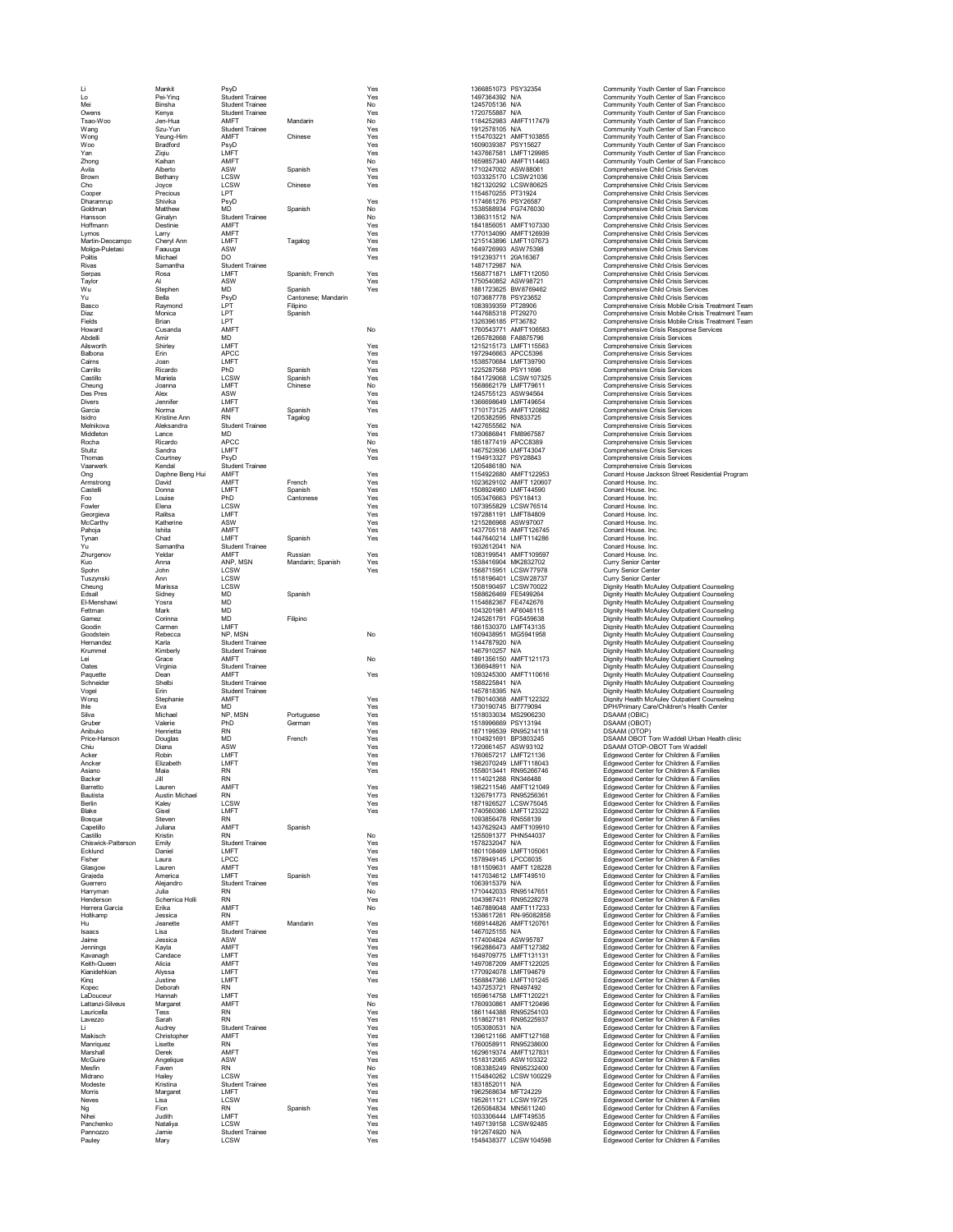Pejoro Abigail RN 1982107 Russian Russian 1982102307 RN95070139 Edgewood Center for Children & Families<br>Putilina-Naylor Anastassia LMFT Russian Yes 1669808069 LMFT103042 Edgewood Center for Children & Families Ramos Sandra NP, MSN Portuguese; Spanish Yes 1548463235 MR3372149 Edgewood Center for Children & Families Randall Robin MD Yes 1891899183 BR4415952 Edgewood Center for Children & Families Extern Student Trainee No 1598426157 NA Edgewood Center for Children & Families<br>1205928520 LCSW Families Edgewood Center for Children & Families Robinson Francis (1989-2003)<br>
Robinson Francis (1989-2003)<br>
Robinson Francis Suldent Trainee<br>
Robinson Francis Suldent Trainee<br>
Robinson Francis ASW Russian Yes 1992463151 NA 1992463151 NA 1992463151 NA 1992463151 NA 19924 Rodinguez. Leo Budain Sudent Framine Schemel (1990)<br>Change (1990) Student Schemel (1990) Student Schemel (1990) Student Schemel (1990) Student Schemel (1990) Student Schemel (1990) Student Schemel (1990) Student Schemel (1 Lutrario Rosa LCSW 1043510209 LCSW68921 Families Rising (CYF) Antonio Ianina Nika LMFT Tagalog Yes 1699015602 LMFT104522 Family Mosaic Project Asher Emily MD Yes 1225490451 FA9728582 Family Mosaic Project Bailey Doriana MD Yes 1477783900 FB1763259 Family Mosaic Project Crosley Marcella LMFT No 1184788929 LMFT107004 Family Mosaic Project Ding Xiao Xi LCSW Chinese Yes 1619107174 LCSW89605 Family Mosaic Project Garcia Violeta LCSW Spanish Yes 1417398546 LCSW95492 Family Mosaic Project Grunwald David MD, MS Spanish Yes 1437592623 FG6125733 Family Mosaic Project Kappes Christie RN No 1942967757 RN95127775 Family Mosaic Project Landry Dana AMFT / Yes 1487718755 AMFT112189 Froject 1488<br>Lee-Garcia Felicia LMFT / No 1720317993 LMFT102484 Family Mosaic Project McCarthy Katherine LCSW Yes 1841526886 LCSW67191 Family Mosaic Project McCormick Julia LCSW Yes 1891145256 LCSW96116 Family Mosaic Project Andre<br>
Andre Iamina Nikai MD<br>
Andre Endy Mosaic Projects<br>
Baley Drinan Michael MD<br>
Mello Lazzuly Aliances<br>
Cross Marchine (1990)<br>
Marchine Mosaic Projects<br>
Carumund Mosaic Projects<br>
Carumund Mosaic Projects<br>
Carumund Mosai Mendenhall Robert MD Yes 1447691332 FM7701344 Family Mosaic Project Parodi Johanna LMFT Spanish No 1255730339 LMFT123371 Family Mosaic Project Pitbladdo Veronica LMFT Spanish Yes 1053626952 LMFT100512 Family Mosaic Project Redd Linda AMFT Yes Yes 1104980986 AMFT95917 Family Mosaic Project<br>Singh Samita LMFT Punjabi Yes 1881031268 LMFT100097 Family Mosaic Project Smith Amy LCSW Res + 1538294715 LCSW69268 Family Mosaic Project<br>Varela Araceli LMFT Spanish No 104021028 LMF108491 Family Mosaic Project<br>Womack Roselyn LMFT - Spanish Yes + 1699835348 LMFT111105 Family Mosaic Project Kaye (SSW ) Michelle LCSW ) Yes - 1750694352 LCSW68049 - Felton Full Circle Family Program<br>Louer Amy ASW - Yes - Yes - 1093313215 ASW105995 - Felton - Full Circle Family Program<br>- Gabriela APCC - Yes - 1821450727 APCC3515 Touer Mark (1993-13214 ASW106996)<br>
Villalobos (Sabriela LMFT Yes 1921450727 APCC3515<br>
Hennessey Celina LMFT<br>
Acosta Ford Jennifer MD<br>
Eliana RN Yes 175728894 AMFT1176347<br>
Element Jennifer Mark AMFT<br>
Cortes Chean Callie AM "Davison Schalm Schalm (CSW) American Sign Language Yes (State 1982819528 LCSW101306 / Felton Institute FSA<br>1990 - Early Schalm Schalm Schalm (Spanish Yes 1348652518 ASW1016899 / Felton Institute FSA<br>1990/2011/2003/101 - Morrissey Matthew AMFT Yes 1841742079 AMFT127175 Felton Institute -FSA Patel Kayla NP, MSN, RN Yes 1497114672 MP6365870 Felton Institute -FSA Grandi Adam<br>Marmis Brandley LMFT (Spannese Ves 1720270168 PSY20919 (1992/1992)<br>Homma Engley LCSW Japanese Ves 1104073501 LMFT11115 Foster Care Mental Health Program<br>Loweseth Gregory LCSW Chinese Nes 1104073501 LMFT151368<br>L

Scarritt Diane LCSW Yes Yes 181106778 LCSW5899 Epiphany Family Treatment Program<br>Burkle Margaret LMFT - Yes 1922315332 LMFT108930 Episcopal Community Services of San Francisco Ornellas Sarah Magnet LCSW - The CONTROL SCRIPT (1990)<br>2020 - District Magnet LAIFT (1990)<br>20221520972 LCSW65453 LCSW654532 LMFT (1990)<br>20231520972 LCSW65453 Episcopal Community Services of San Francisco<br>2014 Share Servic Shafiezadeh Behrooz AMFT (Yes Yes 1639613409 AMFT96946 Episcopal Community Services of San Francisco<br>Telcs Grace LCSW Spanish (Yes 1578629291 LCSW25801 Episcopal Community Services of San Francisco Telcs Grace LCSW Spanish 1578629291 LCSW25801 Episcopal Community Services of San Francisco Tuttelman Sasha ASW Yes 109321739 ASW92320 Episcopal Community Services of San Francisco<br>179037491 Community Services of San Francisco (1990) 1790337491 LCSW66335 Episcopal Community Services of San Francisco Accels For Elional Revin<br>
And Elional Revine Motion (1978)<br>
Margins (1978)<br>
Margins (1980)<br>
Margins (1980)<br>
Caline Student Trainee Motion (1980)<br>
Channel Student Trainee Motion (1980)<br>
Channel Student Trainee Motion (1980) Logica Ladion (CSW)<br>Compass Ladion Control Sowish View transfersion (CSW) (CSW) (CSW) (CSW) (CSW) (CSW) (CSW)<br>Compass Movement (CSW) (CSW) View transfersion (CSW) (CSW) (CSW) (CSW) (CSW) (CSW) (CSW) (CSW) (CSW) (CSW) (CS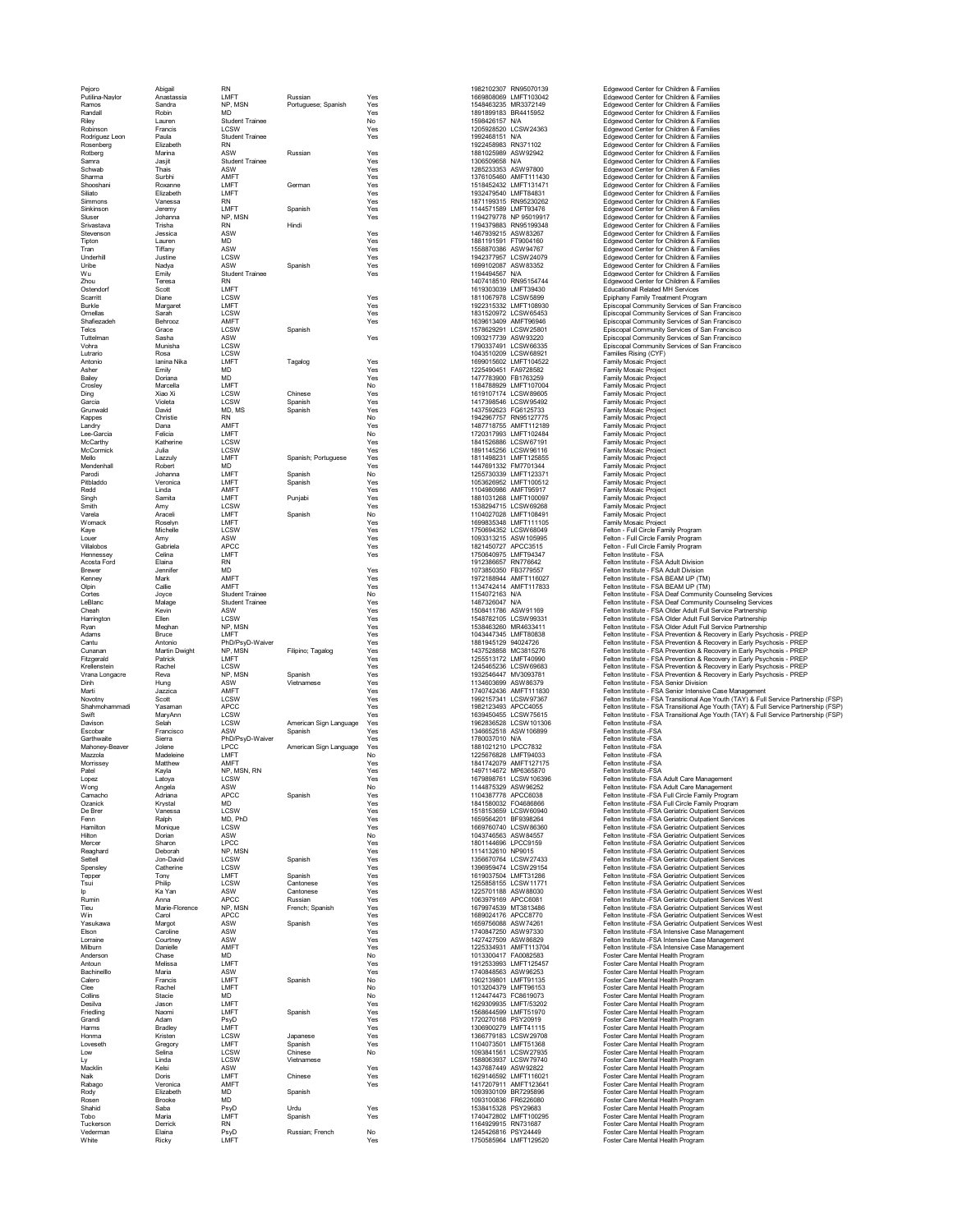|                      |                     | <b>LCSW</b>                    |                        |            |                                            | 1255696191 LCSW100297                          | Gender Health SF                                                    |
|----------------------|---------------------|--------------------------------|------------------------|------------|--------------------------------------------|------------------------------------------------|---------------------------------------------------------------------|
| Hansen<br>Asgedom    | Kelly<br>Elsa       | <b>RN</b>                      |                        | Yes<br>Yes |                                            | 1912654955 RN95248125                          | HealthRight 360                                                     |
| Baker                | Tiha                | APCC                           |                        | Yes        |                                            | 1467807206 APCC3908                            | HealthRight 360                                                     |
| <b>Breslin</b>       | Alexandra           | AMFT                           |                        | Yes        |                                            | 1801374624 AMFT113948                          | HealthRight 360                                                     |
| Calderon             | Surava              | AMFT                           |                        | Yes        |                                            | 1699023945 AMFT109636                          | HealthRight 360                                                     |
| Chin<br>Christian    | Jessica             | <b>LPCC</b>                    | Chinese                | Yes        |                                            | 1699301101   PCC11451                          | HealthRight 360                                                     |
| Coleman              | Seville<br>Candy    | RAODC<br>CAODC                 |                        | No<br>Yes  | 1699083030 9029                            | 1710503420 R1336820219                         | HealthRight 360<br>HealthRight 360                                  |
| Davis                | Paul                | APCC                           |                        | No         |                                            | 1174932115 APCC9309                            | HealthRight 360                                                     |
| De Los Reves         | Alisa               | LCSW                           | Tagalog                | Yes        |                                            | 1194305284   CSW101719                         | HealthRight 360                                                     |
| Dectis               | Rikki               | <b>RN</b>                      |                        | Yes        |                                            | 1821637448 RN95029448                          | HealthRight 360                                                     |
| Dixon                | James               | PhD/PsvD-Waiver                |                        | No         | 1639624646 94025842                        |                                                | HealthRight 360                                                     |
| Elliott              | Kristian            | AMFT                           |                        | Yes        |                                            | 1720511397 AMFT115952                          | HealthRight 360                                                     |
| Farthing<br>Felten   | Patricia<br>Lindsay | LMFT<br>ASW                    |                        | Yes<br>No  |                                            | 1285785055 LMFT44866<br>1306498290 ASW95995    | HealthRight 360<br>HealthRight 360                                  |
| Fenderson            | Karey               | AMFT                           | American Sign Language | Yes        |                                            | 1811299803 AMFT110937                          | HealthRight 360                                                     |
| Gilbert              | Jan                 | AMFT                           |                        | Yes        |                                            | 1699369447 AMFT122976                          | HealthRight 360                                                     |
| Gilligan             | Kathleen            | NP, MSN                        | Spanish                | Yes        |                                            | 1962834150 MG3460564                           | HealthRight 360                                                     |
| Gothard              | Suzanne             | LCSW                           |                        | Yes        |                                            | 1255751566 LCSW 86535                          | HealthRight 360                                                     |
| Greiner              | Nadine              | LMFT                           | French                 | Yes        |                                            | 1952986929 LMFT31030                           | HealthRight 360                                                     |
| Haberern             | Kavla               | LPCC                           |                        |            |                                            | 1447640420 LPCC11334                           | HealthRight 360                                                     |
| Harrison             | Lombeh              | AMFT                           |                        | No         |                                            | 1457759060 AMFT132312                          | HealthRight 360                                                     |
| Hippen               | Kelsev              | PhD/PsyD-Waiver                |                        | Yes        | 1104191832 2013032                         |                                                | HealthRight 360                                                     |
| Jacintho<br>Johnson  | Ako<br>Nia          | MD<br>APCC                     |                        | No         | 1275599052 BJ6679281                       |                                                | HealthRight 360                                                     |
| Jones                | Kavla               | ASW                            |                        | Yes<br>Yes |                                            | 1376056663 APCC10607<br>1245767557 ASW96571    | HealthRight 360<br>HealthRight 360                                  |
| Kaur                 | Amarjit             | LMFT                           | Panjabi                | Yes        |                                            | 1336478056 LMFT77745                           | HealthRight 360                                                     |
| Kim                  | Catalina            | LCSW                           |                        | Yes        |                                            | 1972098291 LCSW103345                          | HealthRight 360                                                     |
| Koenig               | Jessica             | <b>MD</b>                      |                        |            |                                            | 1083050967 FK5728994                           | HealthRight 360                                                     |
| Koo                  | Chih Ren Nicholas   | AMFT                           | Cantonese: Mandarin    | Yes        |                                            | 1457853509 AMFT128695                          | HealthRight 360                                                     |
| Lachin               | Shemeram            | LCSW                           | Assyrian               | Yes        |                                            | 1255883633 LCSW85569                           | HealthRight 360                                                     |
| Laughlin             | Leslie              | LCSW                           |                        | Yes        |                                            | 1124468426 LCSW81274                           | HealthRight 360                                                     |
| Leifer               | Andrew<br>Sarah     | <b>Student Trainee</b><br>AMFT |                        | No<br>Yes  | 1174138044 N/A                             | 1043863244 AMFT 112814                         | HealthRight 360<br>HealthRight 360                                  |
| Lockwood<br>Marlatt  | Wendy               | <b>I MFT</b>                   |                        |            |                                            | 1619271715 LMFT47472                           | HealthRight 360                                                     |
| Martin               | Amanda              | LCSW                           |                        |            |                                            | 1063882256 LCSW91260                           | HealthRight 360                                                     |
| Martinez-Thomas      | Rebecca             | LMFT                           |                        | Yes        |                                            | 1184160061 LMFT114772                          | HealthRight 360                                                     |
| McFarlan             | Walker              | APCC                           |                        | Yes        |                                            | 1396497491 APCC11210                           | HealthRight 360                                                     |
| Mendez               | Morgan              | AMFT                           |                        | No         |                                            | 1548811581 AMFT120922                          | HealthRight 360                                                     |
| Nebres               | Renita              | AMFT                           | Tagalog                | Yes        |                                            | 1487171518 AMFT102482                          | HealthRight 360                                                     |
| Nelson               | Whitney<br>Neftali  | <b>RN</b><br>APCC              |                        | Yes        |                                            | 1013597723 RN95227957<br>1609938299 APCC9323   | HealthRight 360<br>HealthRight 360                                  |
| Ramirez<br>Rawls     | Brooke              | LMFT                           | Spanish                | Yes        |                                            | 1922500024 LMFT124192                          | HealthRight 360                                                     |
| Rea                  | Maria               | LMFT                           | Spanish                |            |                                            | 1386003457 LMFT107757                          | HealthRight 360                                                     |
| Schlecht             | Jori                | LMFT                           |                        |            |                                            | 1487704847 LMFT114689                          | HealthRight 360                                                     |
| Shields              | Elizabeth           | <b>RN</b>                      |                        | No         |                                            | 1336755743 RN95205496                          | HealthRight 360                                                     |
| Silverman            | Nathan              | APCC                           |                        | Yes        |                                            | 1871087189 APCC7208                            | HealthRight 360                                                     |
| Smith                | Graham              | AMFT                           |                        | Yes        |                                            | 1912570839 AMFT126018                          | HealthRight 360                                                     |
| Staker               | Matthew             | AMFT                           |                        | Yes        |                                            | 1770095234 AMFT99532                           | HealthRight 360                                                     |
| Steadman             | Tiarra              | ASW                            |                        | No         |                                            | 1700458429 ASW101845                           | HealthRight 360                                                     |
| Tavallaei            | Nioosha             | AMFT                           |                        | Yes        |                                            | 1467960070 AMFT109054                          | HealthRight 360                                                     |
| Trevino<br>Valentine | Sandra<br>Diana     | CAODC<br>LCSW                  |                        | No<br>Yes  | 1942519749 7186                            | 1215131412 LCSW28647                           | HealthRight 360<br>HealthRight 360                                  |
| Vazquez              | Edlin               | ASW                            | Spanish                | Yes        |                                            | 1376192658 ASW102746                           | HealthRight 360                                                     |
| Villafuerte          | Alexandra           | AMFT                           |                        |            |                                            | 1073023875 AMFT107701                          | HealthRight 360                                                     |
| Woodin               | Matthew             | RAODC                          |                        | Yes        |                                            | 1548809981 R1400810820                         | HealthRight 360                                                     |
| Word                 | Evelyn              | <b>RN</b>                      |                        | Yes        | 1023783214 RN446114                        |                                                | HealthRight 360                                                     |
| Yagmur               | Ceylan              | AMFT                           |                        | Yes        |                                            | 1477073385 AMFT122684                          | HealthRight 360                                                     |
| Yamamura             | Emily               | APCC                           |                        | Yes        |                                            | 1629740576 APCC10233                           | HealthRight 360                                                     |
| Chao                 | Joanne              | PsvD                           |                        | Yes        | 1588979702 PSY18532                        |                                                | HealthRight 360 - AARS Project Adapt                                |
| Lecha                | Victor              | ASW                            |                        | Yes        |                                            | 1942528971 ASW106038                           | HealthRight 360 - AARS Project Adapt                                |
| Negash               | Dagmawit            | <b>Student Trainee</b>         | Amharic                | Yes        | 1154931970 N/A                             |                                                | HealthRight 360 - AARS Project Adapt                                |
| Vallejo<br>Aaron     | Enrique<br>Bianca   | ASW<br>LMFT                    |                        | No<br>Yes  |                                            | 1073964870 ASW79073<br>1316459605 LMFT123270   | HealthRight 360 - AARS Project Adapt<br>Homeless Children's Network |
| Ajibola              | Olubusola           | APCC                           |                        | Yes        |                                            | 1285397422 APCC7690                            | Homeless Children's Network                                         |
| Allen Jr.            | Jefferv             | LPCC                           |                        | Yes        |                                            | 1659852648 LPCC10945                           | Homeless Children's Network                                         |
| Armond               | Mandi               | <b>Student Trainee</b>         |                        |            | 1417261975 N/A                             |                                                | Homeless Children's Network                                         |
| Beard                | Autumm              | LMFT                           |                        |            |                                            | 1598927089 LMFT86267                           | Homeless Children's Network                                         |
| Beniano              | Hazel               | PsyD                           | Tagalog                | Yes        | 1558640573 PSY30054                        |                                                | Homeless Children's Network                                         |
| Brooks               | lesha               | AMFT                           |                        | Yes        |                                            | 1114588175 AMFT125623                          | Homeless Children's Network                                         |
| Calderon             | Jennifer            | LCSW                           |                        | Yes        |                                            | 1871973578 LCSW103346                          | Homeless Children's Network                                         |
| Casey<br>Cole        | Frances<br>Maciell  | Student Trainee<br>AMFT        |                        | No<br>No   | 1538718606 N/A                             | 1619645322 AMFT124985                          | Homeless Children's Network<br>Homeless Children's Network          |
| Davis                | Hallie              | AMFT                           |                        | No         |                                            | 1821640897 AMFT123180                          | <b>Homeless Children's Network</b>                                  |
| Harrington           | Philipe             | Student Trainee                |                        |            | 1750694774 N/A                             |                                                | Homeless Children's Network                                         |
| Harrison             | Bonnie              | <b>LCSW</b>                    |                        | Yes        |                                            | 1861693343   CSW25885                          | Homeless Children's Network                                         |
| Hoove                | Shawneshia          | LMFT                           |                        | No         |                                            | 1174871990 LMFT116036                          | Homeless Children's Network                                         |
| <b>Ivev</b>          | Matthew             | LMFT                           |                        | Yes        |                                            | 1386057024 LMFT104416                          | Homeless Children's Network                                         |
| Jefferson            | Mark                | AMFT                           |                        | Yes        |                                            | 1285160572 AMFT98404                           | Homeless Children's Network                                         |
| Jones                | Stephanie           | AMFT                           |                        | Yes        |                                            | 1023526886 AMFT111315                          | <b>Homeless Children's Network</b>                                  |
| Lin-Arlow            | June                | AMFT                           | Mandarin               | No         |                                            | 1295366706 AMFT118203                          | Homeless Children's Network                                         |
| Macias<br>Mack       | Brigitte<br>Monique | AMFT<br>AMFT                   |                        | No<br>Yes  |                                            | 1962951285 AMFT107343<br>1972909471 AMFT123415 | Homeless Children's Network<br>Homeless Children's Network          |
| Marcus               | Jamie               | <b>Student Trainee</b>         | Spanish                |            | 1962715268 N/A                             |                                                | Homeless Children's Network                                         |
| Maristela            | Nicollette          | AMFT                           |                        | Yes        |                                            | 1932632916 AMFT108467                          | Homeless Children's Network                                         |
| Martell              | Cynthia             | <b>Student Trainee</b>         |                        | No         | 1740851690 N/A                             |                                                | Homeless Children's Network                                         |
| Molina               | Daniel              | <b>APCC</b>                    | Spanish                | Yes        |                                            | 1295389252 APCC8568                            | Homeless Children's Network                                         |
| Ontiveros            | Alexis              | <b>Student Trainee</b>         |                        | Yes        | 1982277620 N/A                             |                                                | Homeless Children's Network                                         |
| Parish               | Nathaniel           | <b>Student Trainee</b>         |                        | Yes        | 1811565781 N/A                             |                                                | Homeless Children's Network                                         |
| Riley<br>Tamhane     | Piper<br>Tanvi      | ASW<br>AMFT                    |                        | Yes<br>No  |                                            | 1972095909 ASW106415<br>1891342473 AMFT123583  | Homeless Children's Network<br>Homeless Children's Network          |
| Vasquez              | Genesis             | <b>Student Trainee</b>         | Spanish                | No         | 1720753213 N/A                             |                                                | Homeless Children's Network                                         |
| Weik                 | Melissa             | AMFT                           |                        | No         |                                            | 1518613835 AMFT131396                          | Homeless Children's Network                                         |
| Yukimoto             | Jamie               | AMFT                           |                        | Yes        |                                            | 1962832501 AMFT107341                          | Homeless Children's Network                                         |
| Zielenski            | Callisyn            | ASW                            |                        | Yes        |                                            | 1861945461 ASW84949                            | Homeless Children's Network                                         |
| Adame                | Samantha            | LCSW                           | Spanish                | Yes        |                                            | 1043792195 LCSW102378                          | Huckleberry Youth Programs                                          |
| Boronski<br>Carrillo | Jason<br>Marisabel  | AMFT<br>ASW                    |                        | No<br>No   |                                            | 1386883924 AMFT130344<br>1023778966 ASW103378  | Huckleberry Youth Programs<br>Huckleberry Youth Programs            |
| Chaudry              | Aisha               | AMFT                           |                        | No         |                                            | 1881226496 AMFT116729                          | Huckleberry Youth Programs                                          |
| Kay                  | Isadora             | ASW                            |                        | No         |                                            | 1215460654 ASW97522                            | Huckleberry Youth Programs                                          |
| Kleinberg            | Alexander           | <b>I MFT</b>                   |                        | Yes        |                                            | 1548627078 LMFT110596                          | Huckleberry Youth Programs                                          |
| Klingenberger        | Emily               | AMFT                           |                        | Yes        |                                            | 1033870316 AMFT130340                          | Huckleberry Youth Programs                                          |
| Leon                 | Kimberlin           | ASW                            |                        | No         |                                            | 1023594892 ASW90069                            | Huckleberry Youth Programs                                          |
| Levi                 | Margo               | LCSW                           |                        | No         |                                            | 1508176629 LCSW18927                           | Huckleberry Youth Programs                                          |
| Littlefield          | Jasmin              | AMFT                           |                        | Yes        |                                            | 1154935930 AMFT117628                          | Huckleberry Youth Programs                                          |
| Mukungu<br>Torres    | Nanyonjo            | AMFT<br>LMFT                   |                        | Yes<br>Yes |                                            | 1689227753 AMFT120287<br>1407204381 LMFT132112 | Huckleberry Youth Programs<br>Huckleberry Youth Programs            |
| Wells                | Raymunda<br>Heidi   | <b>I MFT</b>                   |                        | Yes        |                                            | 1972810828 LMFT49085                           | Huckleberry Youth Programs                                          |
| Allen                | Akiko               | LMFT                           | Japanese               | Yes        |                                            | 1659409571 LMFT45277                           | Human Services Agency                                               |
| Sekhon               | Amardeep            | PhD                            |                        | Yes        | 1851733638 PSY30732                        |                                                | Human Services Agency                                               |
| Clarke               | Annette             | PhD                            |                        | Yes        | 1174923809 PSY32054                        |                                                | Human Services Agency - CAAP                                        |
| Fritz                | Charles             | PsyD                           |                        |            | 1487854626 PSY25922                        |                                                | Human Services Agency - CAAP                                        |
| Gangale              | Sarah               | PsyD                           |                        |            | 1730345158 PSY26742                        |                                                | Human Services Agency - CAAP                                        |
| Kular                | Ramandeep           | PhD                            |                        |            | 1295967529 PSY24849                        |                                                | Human Services Agency - CAAP                                        |
| Manning              | Roxanne             | PhD                            |                        |            | 1629322763 PSY24478                        |                                                | Human Services Agency - CAAP                                        |
| Perry<br>Polney      | Maria               | PsyD<br>LMFT                   | Spanish                | No         | 1477748598 PSY28399                        | 1831532340 LMFT86606                           | Human Services Agency - CAAP                                        |
| Pursell              | Megan<br>David      | PsyD                           |                        |            | 1013104132 PSY27150                        |                                                | Human Services Agency - CAAP<br>Human Services Agency - CAAP        |
| Thomsen              | Ede                 | PhD                            |                        |            | 1912128570 PSY21416                        |                                                | Human Services Agency - CAAP                                        |
| Carter               | Nicole              | LCSW                           |                        |            |                                            | 1417220492 LCSW74599                           | Human Services Agency - DAAS                                        |
| Finau                | Jason               | LCSW                           |                        |            |                                            | 1598044752 LCSW73961                           | Human Services Agency - DAAS                                        |
| Nguyen               | Micheal             | LCSW                           |                        |            |                                            | 1225552102 LCSW66243                           | Human Services Agency - DAAS                                        |
| ONeill               | Deidre              | LCSW                           |                        |            |                                            | 1295113181 LCSW83003                           | Human Services Agency - DAAS                                        |
| Wong                 | Eric                | LCSW                           |                        |            |                                            | 1366986663 LCSW93382                           | Human Services Agency - DAAS                                        |
| Barnett              | Molly<br>Danielle   | PsyD<br>PsyD                   |                        |            | 1356537997 PSY26964<br>1942546866 PSY25616 |                                                | Human Services Agency - DECU<br>Human Services Agency - DECU        |
| Sires<br>Tang        | Paulette            | PhD                            |                        |            | 1841366416 PSY19607                        |                                                | Human Services Agency - DECU                                        |
| Zaman                | Fahmida             | PhD                            |                        |            | 1457688228 PSY22968                        |                                                | Human Services Agency - DECU                                        |
| Giardina             | Michele             | ASW                            |                        |            |                                            | 1407267776 ASW78576                            | Human Services Agency - LPS Conservatorship Office                  |
| Guerra-Alfaro        | Edelmira            | LMFT                           | Spanish                |            |                                            | 1205955895 LMFT103306                          | Human Services Agency - LPS Conservatorship Office                  |
| Jackson              | Georgia             | APCC                           |                        |            |                                            | 1285837088 APCC3720                            | Human Services Agency - LPS Conservatorship Office                  |
| King                 | Kyle                | ASW                            |                        | Yes        |                                            | 1922323278 ASW97852                            | Human Services Agency - LPS Conservatorship Office                  |
|                      |                     |                                |                        |            |                                            |                                                |                                                                     |

| 1255696191                             |                                                      |
|----------------------------------------|------------------------------------------------------|
|                                        | LCSW100297                                           |
| 1912654955                             | RN95248125<br>APCC3908                               |
| 1467807206<br>1801374624               | AMFT113948                                           |
| 1699023945                             | AMFT109636                                           |
| 1699301101                             | LPCC11451                                            |
| 1710503420<br>1699083030               | R1336820219<br>9029                                  |
| 1174932115                             |                                                      |
| 1194305284                             | APCC9309<br>LCSW101719                               |
| 1821637448                             | RN95029448                                           |
| 1639624646<br>1720511397               | 94025842                                             |
| 1285785055                             | AMFT115952<br>LMFT44866                              |
| 1306498290                             | ASW95995                                             |
| 1811299803                             | AMFT110937<br>AMFT122976                             |
| 1699369447<br>1962834150               | MG3460564                                            |
| 1255751566                             | <b>LCSW 86535</b>                                    |
| 1952986929                             | LMFT31030                                            |
| 1447640420<br>1457759060               | LPCC11334<br>AMFT132312                              |
| 1104191832                             | 2013032                                              |
| 1275599052                             | BJ6679281<br>APCC10607                               |
| 1376056663                             |                                                      |
| 1245767557<br>1336478056               | ASW96571                                             |
| 1972098291                             | LMFT77745<br>LCSW103345                              |
| 1083050967                             | FK5728994                                            |
| 1457853509                             | AMFT128695<br>CSW85569<br>Ĺ                          |
| 1255883633<br>1124468426               | LCSW81274                                            |
| 1174138044                             | N/A                                                  |
| 1043863244                             | AMFT 112814<br>LMFT47472                             |
| 1619271715<br>1063882256               | LCSW91260                                            |
| 1184160061                             | MFT114772<br>L                                       |
| 1396497491                             | APCC11210                                            |
| 1548811581<br>1487171518               |                                                      |
| 1013597723                             | RN95227957                                           |
| 1609938299                             | APCC9323                                             |
| 1922500024                             | LMFT124192                                           |
| 1386003457                             | LMFT107757                                           |
| 1487704847<br>1336755743               | LMFT114689<br>RN95205496                             |
| 1871087189                             | <b>APCC7208</b>                                      |
| 1912570839                             | AMFT126018<br>AMFT99532                              |
| 1770095234<br>1700458429               | ASW101845                                            |
| 1467960070                             | AMFT109054                                           |
| 1942519749<br>1215131412               | 186<br>7                                             |
| 1376192658                             | LCSW28647<br>ASW102746                               |
| 1073023875                             | <br>AMFT107701                                       |
| 1548809981                             | R1400810820                                          |
| 1023783214<br>1477073385               | RN446114<br>AMFT122684                               |
| 1629740576                             | APCC10233                                            |
| 1588979702                             | PSY18532                                             |
| 1942528971<br>1154931970               | ASW106038<br>N/A                                     |
| 1073964870                             | ASW79073                                             |
| 1316459605                             | LMFT123270<br>APCC7690                               |
| 1285397422<br>1659852648               | LPCC10945                                            |
| 1417261975                             | N/A                                                  |
| 1598927089                             | MFT86267<br>ı                                        |
| 1558640573<br>1114588175               | PSY30054<br>AMFT125623                               |
| 1871973578                             | CSW103346<br>L                                       |
| 1538718606                             | N/A                                                  |
|                                        |                                                      |
| 1619645322                             |                                                      |
| 1821640897                             | <br>AMFT124985<br>AMFT123180                         |
| 1750694774<br>1861693343               | N/A<br>LCSW25885                                     |
| 1174871990                             |                                                      |
| 1386057024                             | LMFT116036<br>LMFT116036<br>L                        |
| 1285160572<br>1023526886               | AMFT98404                                            |
| 1295366706                             |                                                      |
| 1962951285                             | AMI 130404<br>AMFT111315<br>AMFT118203<br>AMFT107343 |
| 1972909471                             | AMFT123415                                           |
| 1962715268<br>1932632916               | N/A<br>AMFT108467                                    |
| 7408516<br>g                           | N/L                                                  |
| 1295389252                             | <b>APCC8568</b>                                      |
| 1982277620<br>1811565781               | N/A<br>N/A                                           |
| 1972095909                             | ASW106415                                            |
| 1891342473                             | AMFT123583<br>N/A                                    |
| 1720753213<br>1518613835               | AMFT131396                                           |
| 1962832501                             | AMFT107341                                           |
|                                        | ASW84949                                             |
| 1861945461<br>1043792195<br>1386883924 | CSW102378<br>L<br>AMFT130344                         |
| 1023778966                             | ASW103378                                            |
| 1881226496                             | AMFT116729                                           |
| 1215460654<br>1548627078               | ASW97522<br>LMFT110596                               |
| 1033870316                             | AMFT130340                                           |
| 1023594892                             | ASW90069                                             |
| 1508176629<br>1154935930               | LCSW18927                                            |
| 1689227753                             | LOC<br>AMFT117628<br>AMFT120287                      |
| 1407204381                             | AMFT120287<br>LMFT132112                             |
| 1972810828<br>1659409571               | LMFT49085                                            |
| 1851733638                             | LMFT45277<br>PSY30732                                |
| 1174923809                             | PSY32054                                             |
| 1487854626<br>1730345158               | PSY25922<br>PSY26742                                 |
| 1295967529                             | PSY24849                                             |
| 1629322763                             | PSY24478                                             |
| 1477748598                             | PSY28399                                             |
| 1831532340<br>1013104132               | LMF<br>T86606<br>PSY27150                            |
| 1912128570                             | PSY21416                                             |
| 1417220492                             | LCSW74599                                            |
| 1598044752<br>1225552102               | LCSW<br>73961<br>LCSW66243                           |
| 1295113181                             | CSW83003<br>ı                                        |
| 1366986663                             | CSW93382                                             |
| 1356537997<br>1942546866               | PSY26964                                             |
| 1841366416                             | PSY25616<br>PSY19607                                 |
| 1457688228                             | PSY22968                                             |
| 1407267776                             | ASW78576                                             |
| 1205955895<br>1285837088<br>1922323278 | LMFT103306<br>APCC3720<br>ASW97852                   |

| HealthRight 360                                                                                                                           |
|-------------------------------------------------------------------------------------------------------------------------------------------|
| HealthRight 360<br>HealthRight 360                                                                                                        |
| HealthRight 360                                                                                                                           |
| HealthRight 360<br>HealthRight 360                                                                                                        |
| HealthRight<br>360<br>HealthRight 360                                                                                                     |
| HealthRight 360                                                                                                                           |
| ŀ<br>lealthRight 360<br>HealthRight 360                                                                                                   |
| HealthRight 360                                                                                                                           |
| HealthRight 360<br>HealthRight<br>360                                                                                                     |
| HealthRight 360<br>HealthRight 360                                                                                                        |
| HealthRight 360<br>HealthRight 360                                                                                                        |
| HealthRight 360                                                                                                                           |
| HealthRight 360<br>HealthRight 360                                                                                                        |
| HealthRight 360                                                                                                                           |
| HealthRight 360<br>HealthRight 360                                                                                                        |
| HealthRight<br>360                                                                                                                        |
| HealthRight 360<br>HealthRight 360                                                                                                        |
| HealthRight 360<br>HealthRight 360                                                                                                        |
| HealthRight 360                                                                                                                           |
| HealthRight 360<br>HealthRight 360                                                                                                        |
| HealthRight 360<br>HealthRight 360                                                                                                        |
| HealthRight 360                                                                                                                           |
| HealthRight 360<br>HealthRight 360                                                                                                        |
| HealthRight 360<br>HealthRight<br>360                                                                                                     |
| HealthRight 360                                                                                                                           |
| HealthRight 360                                                                                                                           |
| HealthRight 360<br>HealthRight 360<br>HealthRight 360                                                                                     |
| HealthRight 360                                                                                                                           |
| HealthRight 360<br>HealthRight 360                                                                                                        |
| HealthRight 360                                                                                                                           |
| HealthRight 360<br>HealthRight<br>360                                                                                                     |
| HealthRight 360<br>HealthRight 360                                                                                                        |
| HealthRight 360                                                                                                                           |
| HealthRight 360<br>HealthRight 360                                                                                                        |
| HealthRight 360<br>HealthRight 360                                                                                                        |
| HealthRight 360                                                                                                                           |
| HealthRight 360 - AARS Project Adapt<br>HealthRight 360 - AARS Project Adapt                                                              |
| HealthRight 360 - AARS Project Adapt<br>HealthRight 360 - AARS Project Adapt                                                              |
| Homeless Children's Network<br>Homeless Children's Network                                                                                |
| Homeless Children's Network<br>Homeless Children's Network                                                                                |
| Homeless Children's Network                                                                                                               |
| Homeless Children's Network<br>Homeless Children's Network                                                                                |
| Homeless Children's Network<br>Homeless Children's Network                                                                                |
| Homeless Children's Network<br>Homeless Children's Network                                                                                |
| Homeless Children's Network                                                                                                               |
| Homeless Children's Network<br>Homeless Children's Network                                                                                |
| Homeless Children's Network<br>Homeless Children's Network                                                                                |
| Homeless Children's Network                                                                                                               |
| Homeless Children's Network<br>Homeless Children's Network                                                                                |
| Homeless Children's Network<br>Homeless Children's Network                                                                                |
| Homeless Children's Network                                                                                                               |
| Homeless Children's Network<br>Homeless Children's Network                                                                                |
| Homeless Children's Netw<br>Homeless Children's Network                                                                                   |
| Homeless Children's Network<br>Homeless Children's Network                                                                                |
| Homeless Children's Network                                                                                                               |
| Homeless Children's Network<br>Homeless Children's Network                                                                                |
| Homeless Children's Network<br>Huckleberry Youth Programs                                                                                 |
| Huckleberry Youth Programs<br>Huckleberry Youth Programs                                                                                  |
| Huckleberry Youth Programs                                                                                                                |
| Huckleberry Youth Programs<br>Huckleberry Youth Programs                                                                                  |
| Huckleberry Youth Programs<br>Huckleberry Youth Programs                                                                                  |
| Huckleberry Youth Programs<br>Huckleberry Youth Programs                                                                                  |
| Huckleberry Youth Programs                                                                                                                |
| Huckleberry Youth Programs<br>Huckleberry Youth Programs                                                                                  |
| Human Services Agency<br>Human Services Agency                                                                                            |
| Human Services Agency - CAAP<br>Human Services Agency - CAAP                                                                              |
| Human Services Agency - CAAP                                                                                                              |
| Human Services Agency - CAAP<br>Human Services Agency - 0<br>AAP:                                                                         |
| Human Services Agency - CAAP<br>Human Services Agency - CAAP                                                                              |
| Human Services Agency - CAAF                                                                                                              |
| Human Services Agency - CAAP<br>Human Services Agency - DAAS                                                                              |
| Human Services Agency - DAAS<br>Human Services Agency - DAAS                                                                              |
| Human Services Agency - DAAS<br>Human Services Agency - DAAS                                                                              |
| Human Services Agency - DECU                                                                                                              |
| Human Services Agency - DEO<br>эu<br>Human Services Agency - DECU                                                                         |
| Human Services Agency - DECU                                                                                                              |
| Human Services Agency - LPS Conservatorship<br>Human Services Agency - LPS Conservatorship<br>Human Services Agency - LPS Conservatorship |
| Human<br>Senices<br>Agency<br><b>IDS</b><br>one an ratore hir<br>r                                                                        |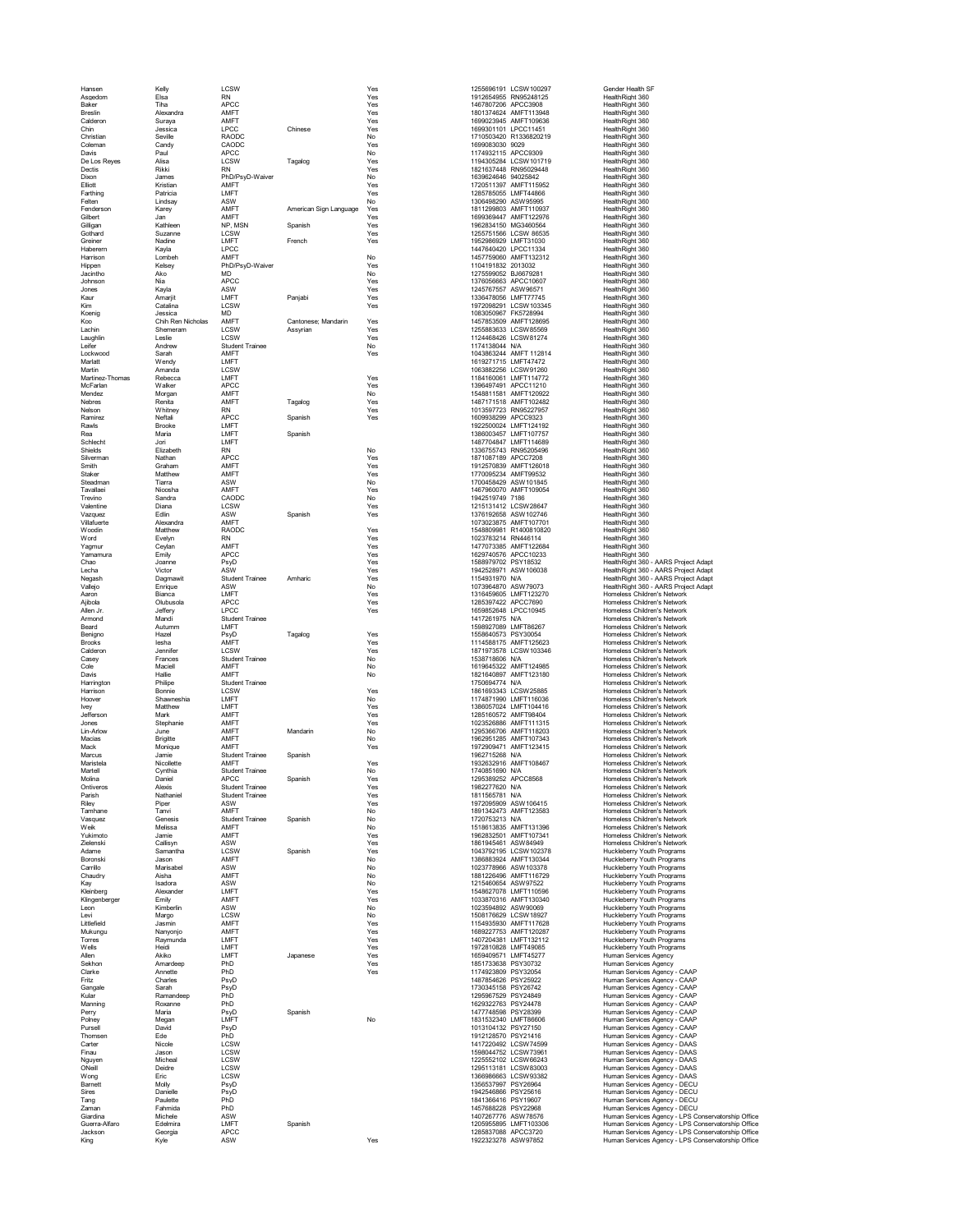| Li                          | Fan                   | LCSW                                             |                        |            |                                              | 1073956199 LCSW76737                              | Human Services Agency - LPS Conse                                              |
|-----------------------------|-----------------------|--------------------------------------------------|------------------------|------------|----------------------------------------------|---------------------------------------------------|--------------------------------------------------------------------------------|
| Mak                         | Susan                 | LCSW                                             |                        | Yes        |                                              | 1508289778 LCSW62699                              | Human Services Agency - LPS Conse                                              |
| Ng                          | Richard               | <b>I CSW</b>                                     |                        |            |                                              | 1912020439 LCSW21535                              | Human Services Agency - LPS Conse                                              |
| Nguyen                      | Ben                   | LMFT<br><b>LCSW</b>                              | Vietnamese<br>Japanese |            |                                              | 1093146607 LMFT105048                             | Human Services Agency - LPS Conse                                              |
| Takahashi<br>Teixeira       | Kazuko<br>Sandra      | LCSW                                             | Portuguese             |            |                                              | 1174772149 LCSW86631<br>1528130473 LCSW27203      | Human Services Agency - LPS Conse<br>Human Services Agency - LPS Conse         |
| Torres                      | William               | LCSW                                             |                        |            |                                              | 1811016405 LCSW15954                              | Human Services Agency - LPS Conse                                              |
| Wan                         | Sin Yan               | LMFT                                             | Cantonese              | No         |                                              | 1891109476 LMFT109790                             | Human Services Agency - LPS Conse                                              |
| Azulay                      | Joanne                | PhD                                              |                        | Yes        | 1730258740 PSY29543                          |                                                   | <b>Hyde Street Community Services</b>                                          |
| Brown                       | Yates                 | <b>MD</b>                                        |                        | Yes        | 1639275704 BB7954072                         |                                                   | Hyde Street Community Services                                                 |
| Cavenecia<br>Celles         | Melissa<br>Maria      | ASW<br>NP. MSN                                   | Spanish                | Yes<br>No  | 1225456395 ASW89846<br>1912377573 MC5614854  |                                                   | Hyde Street Community Services<br><b>Hyde Street Community Services</b>        |
| Farajallah                  | Iman                  | PhD/PsyD-Waiver                                  |                        | Yes        |                                              | 1396311536 PSB94024079                            | Hyde Street Community Services                                                 |
| Frame                       | Thomas                | <b>I MFT</b>                                     |                        | Yes        | 1992876395 LMFT33123                         |                                                   | Hyde Street Community Services                                                 |
| Hayden                      | Devon                 | <b>Student Trainee</b>                           |                        | Yes        | 1437519493 N/A                               |                                                   | Hyde Street Community Services                                                 |
| Heer                        | Alexander             | ASW                                              |                        | Yes        | 1275047037 ASW92131                          |                                                   | <b>Hyde Street Community Services</b>                                          |
| Hutchison                   | Cynthia               | PhD/PsyD-Waiver                                  |                        | No         | 1760790406 N/A                               |                                                   | Hyde Street Community Services                                                 |
| Knopf<br>Louie              | Marv<br>l ila         | NP, MSN<br>NP. MSN                               | Cantonese              | Yes<br>Yes | 1316184187 MK3821217<br>1811139884 ML3042556 |                                                   | <b>Hyde Street Community Services</b><br><b>Hyde Street Community Services</b> |
| Maruyama                    | Erika                 | LMFT                                             |                        | Yes        |                                              | 1013444991 LMFT125449                             | <b>Hyde Street Community Services</b>                                          |
| Maruyama                    | Brian                 | PhD                                              |                        | Yes        | 1063708451 PSY32647                          |                                                   | Hyde Street Community Services                                                 |
| Moller-Williams             | Mildred               | LPT                                              |                        |            | 1427239177 PT24393                           |                                                   | Hyde Street Community Services                                                 |
| Mossadeghi                  | Zeinab                | PsyD                                             | Farsi                  | Yes        | 1023499068 PSY31324                          |                                                   | <b>Hyde Street Community Services</b>                                          |
| Perez<br>Peterkin           | Remilynn<br>Alexander | LMFT<br><b>Student Trainee</b>                   | Tagalog                | No<br>Yes  | 1023372372 AMFT98633<br>1669098885 N/A       |                                                   | Hyde Street Community Services<br><b>Hyde Street Community Services</b>        |
| Petty                       | McCandless            | LCSW                                             |                        | Yes        |                                              | 1457767303 LCSW90144                              | <b>Hyde Street Community Services</b>                                          |
| Roldan                      | Tatiana               | ASW                                              |                        | Yes        | 1770767840 ASW73524                          |                                                   | <b>Hyde Street Community Services</b>                                          |
| Scott                       | Jake                  | <b>Student Trainee</b>                           |                        | Yes        | 1235736380 N/A                               |                                                   | <b>Hyde Street Community Services</b>                                          |
| Sneed                       | Travis                | <b>Student Trainee</b>                           |                        | Yes        | 1740839463 N/A                               |                                                   | Hyde Street Community Services                                                 |
| Trestler                    | Lauren                | <b>LCSW</b>                                      |                        | Yes        |                                              | 1437562188 LCSW87982                              | <b>Hyde Street Community Services</b>                                          |
| Tylova-Stein<br>Weiss       | Hana<br>Samantha      | LCSW<br><b>Student Trainee</b>                   | Czech                  | Yes<br>No  | 1841807914 N/A                               | 1427367507 LCSW73333                              | Hyde Street Community Services                                                 |
| Ye                          | Haitang               | AMFT                                             |                        | Yes        |                                              | 1144858341 AMFT126305                             | Hyde Street Community Services<br>Hyde Street Community Services               |
| Zielinski                   | Erin                  | AMFT                                             |                        | Yes        | 1467658609 AMFT97999                         |                                                   | <b>Hyde Street Community Services</b>                                          |
| Zusman                      | Denise                | <b>MD</b>                                        | Spanish                | No         | 1457545485 FC0485549                         |                                                   | Hyde Street Community Services                                                 |
| Quartermaine-Bragg          | Anna                  | ASW                                              | Spanish; Portuguese    | Yes        | 1154927499 ASW99100                          |                                                   | Instituto Familiar De La Raza, Inc La 0                                        |
| Alvarez-Campos              | Michelle              | <b>I CSW</b>                                     | Spanish                | Yes        |                                              | 1942335831 LCSW25228                              | Instituto Familiar De La Raza, Inc.                                            |
| Arias<br>Avila-Garcia       | Elsie<br>Silvia       | <b>Student Trainee</b><br>ASW                    | Spanish                | Yes<br>No  | 1427569805 N/A                               | 1790369544 ASW102358                              | Instituto Familiar De La Raza, Inc.<br>Instituto Familiar De La Raza, Inc.     |
| Barreras                    | Benjamin              | <b>MD</b>                                        | Spanish                | Yes        | 1750419677 BB9070222                         |                                                   | Instituto Familiar De La Raza, Inc.                                            |
| Borges-Baird                | Ana Carolina          | AMFT                                             | Portuguese; Spanish    | Yes        |                                              | 1194381970 AMFT 122686                            | Instituto Familiar De La Raza, Inc.                                            |
| Bravo                       | Brenda                | <b>Student Trainee</b>                           |                        | Yes        | 1316517154 N/A                               |                                                   | Instituto Familiar De La Raza, Inc.                                            |
| Dominguez                   | Elia                  | <b>Student Trainee</b>                           | Spanish                |            | 1982741179 N/A                               |                                                   | Instituto Familiar De La Raza, Inc.                                            |
| Duran                       | Susana                | <b>Student Trainee</b>                           |                        | No         | 1952928178 N/A                               |                                                   | Instituto Familiar De La Raza, Inc.                                            |
| Flores                      | Cynthia               | AMFT                                             | Portuguese; Spanish    | Yes        |                                              | 1700205093 AMFT111413                             | Instituto Familiar De La Raza, Inc.                                            |
| Flores                      | Hope                  | ASW                                              |                        | Yes        |                                              | 1801552567 ASW105649                              | Instituto Familiar De La Raza, Inc.                                            |
| Franchi<br>Garcia Ochoa     | Anna<br>Aleiandro     | <b>Student Trainee</b><br>AMFT                   |                        | No<br>Yes  | 1619592268 N/A                               | 1316439961 AMFT 114514                            | Instituto Familiar De La Raza, Inc.<br>Instituto Familiar De La Raza, Inc.     |
| Gonzales                    | Julio                 | AMFT                                             |                        | No         |                                              | 1215185194 AMFT100809                             | Instituto Familiar De La Raza, Inc.                                            |
| Granados                    | Inarid                | <b>Student Trainee</b>                           |                        | No         | 1831715788 N/A                               |                                                   | Instituto Familiar De La Raza, Inc.                                            |
| Guevara                     | Valerie               | AMFT                                             | Spanish                | Yes        |                                              | 1346894094 AMFT121330                             | Instituto Familiar De La Raza, Inc.                                            |
| Herrera                     | Margarita             | <b>APCC</b>                                      | Spanish                | Yes        | 1346837143 APCC9223                          |                                                   | Instituto Familiar De La Raza, Inc.                                            |
| Herrero                     | Iris                  | PhD/PsyD-Waiver                                  | Spanish                | Yes        |                                              | 1457407454 PSB94024371                            | Instituto Familiar De La Raza, Inc.                                            |
| Jacobo                      | Alisa                 | LCSW                                             | Spanish                | No         |                                              | 1114552718 LCSW107560                             | Instituto Familiar De La Raza, Inc.                                            |
| Martinez                    | Yuselin               | <b>Student Trainee</b>                           |                        | Yes        | 1902570880 N/A                               |                                                   | Instituto Familiar De La Raza, Inc.                                            |
| Matos Delgado<br>Monroy     | Marco<br>Valeria      | <b>Student Trainee</b><br><b>Student Trainee</b> |                        | No<br>No   | 1508436577 N/A<br>1760007389 N/A             |                                                   | Instituto Familiar De La Raza, Inc.<br>Instituto Familiar De La Raza, Inc.     |
| Morales-Rivera              | Natasha               | <b>Student Trainee</b>                           | Spanish                | Yes        | 1417527573 N/A                               |                                                   | Instituto Familiar De La Raza, Inc.                                            |
| Murray                      | Ana                   | AMFT                                             | Spanish                | Yes        |                                              | 1902325392 AMFT107971                             | Instituto Familiar De La Raza, Inc.                                            |
| Padilla                     | Sophia                | AMFT                                             |                        | No         |                                              | 1306492996 AMFT124719                             | Instituto Familiar De La Raza, Inc.                                            |
| Phillips                    | Latille               | AMFT                                             |                        |            |                                              | 1629358957 AMFT130280                             | Instituto Familiar De La Raza, Inc.                                            |
| Poktzin                     | Gustavo               | <b>Student Trainee</b>                           |                        | No         | 1518571918 N/A                               |                                                   | Instituto Familiar De La Raza, Inc.                                            |
| Rivera                      | Elizabeth             | <b>Student Trainee</b>                           | Spanish                | No         | 1740771005 N/A                               |                                                   | Instituto Familiar De La Raza, Inc.                                            |
| Rodrigues Costa<br>Saravia  | I eticia<br>Robin     | <b>Student Trainee</b><br>ASW                    | Spanish<br>Spanish     | Yes        | 1821583006 N/A<br>1457691578 ASW96989        |                                                   | Instituto Familiar De La Raza, Inc.<br>Instituto Familiar De La Raza, Inc.     |
| Shih                        | Helen                 | ASW                                              | Spanish                | Yes        | 1912323338 ASW96096                          |                                                   | Instituto Familiar De La Raza, Inc.                                            |
| Talavera                    | Alexandra             | <b>Student Trainee</b>                           |                        | Yes        | 1295352193 N/A                               |                                                   | Instituto Familiar De La Raza, Inc.                                            |
| Watson                      | Phillip               | AMFT                                             |                        | Yes        |                                              | 1083194971 AMFT102340                             | Instituto Familiar De La Raza, Inc.                                            |
| <b>Burns</b>                | Tyler                 | <b>I MFT</b>                                     |                        |            | 1174950091 LMFT53101                         |                                                   | Jail Health Services                                                           |
| Finney                      | Chase                 | LCSW                                             |                        |            |                                              | 1366724890 LCSW71582                              | Jail Health Services                                                           |
| Kreutzberg                  | Andrei                | <b>MD</b>                                        |                        | No         | 1639445364 FK4195120                         |                                                   | Jail Health Services                                                           |
| Mera                        | Tanva                 | LCSW                                             |                        |            |                                              | 1467882720 LCSW25672                              | Jail Health Services                                                           |
| Staehely                    | Erin                  | LCSW<br>LMFT                                     |                        |            |                                              | 1992127153 LCSW61553                              | Jail Health Services                                                           |
| Warrington<br>Wright-Aveson | Alexis<br>Diana       | LMFT                                             |                        | Yes        | 1073714572 LMFT48699                         | 1316326424 LMFT127407                             | Jail Health Services<br>Jail Health Services                                   |
| Bloom                       | Robyn                 | LMFT                                             |                        | Yes        | 1659736924 LMFT97348                         |                                                   | Jewish Family and Children's Services                                          |
| Pelc                        | Ellie                 | PsyD                                             |                        | Yes        | 1427184159 PSY26132                          |                                                   | Jewish Family and Children's Services                                          |
| Rubin                       | Nathan                | ASW                                              |                        | No         | 1821685249 ASW99627                          |                                                   | Jewish Family and Children's Services                                          |
| Savin                       | Timothy               | ASW                                              |                        | Yes        | 1376181784 ASW92614                          |                                                   | Jewish Family and Children's Services                                          |
| Weiss                       | Kelsey                | AMFT                                             |                        | Yes        |                                              | 1629696265 AMFT127586                             | Jewish Family and Children's Services                                          |
| Zeger                       | Jasmin                | LMFT                                             |                        | Yes        |                                              | 1063960078 LMFT106864                             | Jewish Family and Children's Services                                          |
| <b>Brooks</b>               | Nicole                | LCSW<br>LCSW                                     |                        | Yes        |                                              | 1588943492 LCSW100919                             | L.E.A.D SF<br>L.E.G.A.C.Y                                                      |
| Friedman<br>Chow            | Bonnie<br>Siu-Kwan    | <b>MD</b>                                        | Cantonese: Mandarin    | Yes        | 1972544419 BC5102710                         | 1174806616 LCSW24172                              | Laguna Honda Hospital & Rehabilitatio                                          |
| Coleman                     | Michael               | <b>MD</b>                                        |                        | Yes        | 1720127459 BC1912547                         |                                                   | Laguna Honda Hospital & Rehabilitatio                                          |
| Cumiskey                    | Maria                 | <b>RN</b>                                        |                        |            | 1396927158 RN556673                          |                                                   | Laguna Honda Hospital & Rehabilitatio                                          |
| .jyse                       | Sahir                 | PhP                                              | French                 |            | 1073684064 PSY18138                          |                                                   | aguna Honda Hospital & Rebabilitatio                                           |
| Iyer                        | Anand                 | <b>MD</b>                                        |                        | Yes        | 1154612885 FI3479272                         |                                                   | Laguna Honda Hospital & Rehabilitatio                                          |
| Lenrow                      | Laurie                | <b>I CSW</b>                                     | Spanish                | Yes        |                                              | 1386778322 LCSW18823                              | Laguna Honda Hospital & Rehabilitatio                                          |
| Luo<br>Martinez-Farhi       | Yanhui<br>Maria       | LCSW<br>PhD                                      | Chinese<br>Spanish     | Yes<br>Yes | 1295960037 PSY22950                          | 1184040933 LCSW28423                              | Laguna Honda Hospital & Rehabilitatio<br>Laguna Honda Hospital & Rehabilitatio |
| McGowan                     | Roberta               | <b>RN</b>                                        |                        |            | 1578855763 RN511999                          |                                                   | Laguna Honda Hospital & Rehabilitatio                                          |
| Murphy                      | Michelle              | PsyD                                             |                        | Yes        | 1376800243 PSY24301                          |                                                   | Laguna Honda Hospital & Rehabilitatio                                          |
| Qian                        | Yifang                | MD, PhD                                          | Mandarin               | Yes        | 1457475279 BQ5160243                         |                                                   | Laguna Honda Hospital & Rehabilitatio                                          |
| Scherdell                   | Traci                 | PsyD                                             |                        | Yes        | 1962752477 PSY28685                          |                                                   | Laguna Honda Hospital & Rehabilitatio                                          |
| Yue                         | Alice                 | <b>RN</b>                                        |                        |            | 1982885885 RN411584                          |                                                   | Laguna Honda Hospital & Rehabilitatio                                          |
| Rosales-Escobar             | Tamara                | CAODC<br><b>RAODC</b>                            | Snanish                | Yes        |                                              | 1396944070 Aii058950618<br>1033732573 R1426190421 | Laguna Honda Hospital SATS<br>Latino Commission                                |
| Estrada                     | Jenny                 |                                                  |                        | Yes        |                                              | 1245782275 R1310630618                            |                                                                                |
| Moncada-Reyes<br>Chin       | Luis<br>Kenneth       | RAODC<br>DO                                      |                        | No         | 1841602547 FC7600807                         |                                                   | Latino Commission<br><b>LHH Psychiatry</b>                                     |
| Lee                         | Luke                  | <b>MD</b>                                        | Chinese                | Yes        | 1114375219 FL7395038                         |                                                   | <b>LHH Psychiatry</b>                                                          |
| Ron                         | Nakari                | LCSW                                             | Spanish                | Yes        |                                              | 1619366598 LCSW80914                              | LHH Psychiatry                                                                 |
| Kawalek                     | Wojciech              | <b>I CSW</b>                                     |                        | Yes        |                                              | 1386925287 LCSW88092                              | Maxine Hall Health Center                                                      |
| Tombo                       | Crispin               | LCSW                                             | Tagalog                |            |                                              | 1275917833 LCSW28169                              | Maxine Hall Health Center (Temporary                                           |
| Malik                       | Farheen               | <b>RN</b>                                        |                        | Yes        | 1942853395 95237759                          |                                                   | MCAH- Family and Children Services<br>McAuley CEEP Outpatient                  |
| Gonzalez<br>Arcila          | Geraldo<br>Jaime      | LMFT<br>AMFT                                     | Spanish: French        | Yes<br>Yes |                                              | 1023513413 LMFT125933<br>1730304841 AMFT105790    | Mission Family Center                                                          |
| Bhushan                     | Ragini                | <b>MD</b>                                        |                        | Yes        | 1730613811 A169518                           |                                                   | Mission Family Center                                                          |
| Cortez-Sachdev              | Liliana               | LMFT                                             |                        | Yes        |                                              | 1215376066 LMFT130949                             | <b>Mission Family Center</b>                                                   |
| Diaz                        | Claudia               | LCSW                                             | Spanish                | Yes        |                                              | 1003105040 LCSW25420                              | Mission Family Center                                                          |
| Fagundes                    | Philip                | ASW                                              |                        | Yes        | 1538698410 ASW93925                          |                                                   | <b>Mission Family Center</b>                                                   |
| Juarez                      | Josefina              | LCSW                                             | Spanish                | Yes        | 1548485659 LCSW26171                         |                                                   | <b>Mission Family Center</b>                                                   |
| Morell                      | Ligia                 | ASW                                              |                        | No         | 1366193070 ASW99690                          |                                                   | Mission Family Center                                                          |
| Paras                       | Demetra               | PhD                                              |                        | No         | 1275758385 PSY17784                          |                                                   | <b>Mission Family Center</b>                                                   |
| Ramos<br>Razo               | Lucia<br>Roxana       | ASW<br>ASW                                       |                        | Yes<br>No  | 1093199812 ASW78063                          | 1013344217 ASW107585                              | <b>Mission Family Center</b><br><b>Mission Family Center</b>                   |
| Rodriguez                   | Mauricio              | LMFT                                             | Spanish                | Yes        |                                              | 1962541698 LMFT127142                             | <b>Mission Family Center</b>                                                   |
| Schiltz                     | Craig                 | MD                                               | Spanish                | Yes        | 1073849071 FS1713115                         |                                                   | <b>Mission Family Center</b>                                                   |
| Urban                       | Xiormara              | <b>MD</b>                                        |                        | Yes        | 1659734234 FU8498277                         |                                                   | <b>Mission Family Center</b>                                                   |
| Villegas                    | Michael               | ASW                                              |                        | Yes        | 1336661420 ASW94509                          |                                                   | <b>Mission Family Center</b>                                                   |
| Baccarat                    | Maximilian            | AMFT                                             | Spanish; Portuguese    | Yes        |                                              | 1528412608 AMFT131562                             | Mission Mental Health (ACT)                                                    |
| Abascal                     |                       | <b>MD</b>                                        | Spanish                | No         | 1730528191 FA5353963                         |                                                   | Mission Mental Health Clinic                                                   |
|                             | Pilar                 |                                                  |                        |            |                                              | 1922533777 LCSW103126                             | Mission Mental Health Clinic                                                   |
| Alfaro                      | Ernan                 | LCSW                                             |                        | Yes        |                                              |                                                   |                                                                                |
| Baeza Breinbauer            | Pablo                 | <b>Student Trainee</b>                           |                        |            | 1811553274 N/A                               |                                                   | Mission Mental Health Clinic                                                   |
| Bingham                     | Donovan               | LPT                                              |                        |            | 1588781231 PT23673                           |                                                   | Mission Mental Health Clinic                                                   |
| Chavez<br>Chen-Harding      | Elizabeth<br>Suzanne  | LMFT<br>LMFT                                     | Spanish                | Yes<br>No  | 1720139256 LMFT47216<br>1689923922 LMFT97314 |                                                   | Mission Mental Health Clinic<br>Mission Mental Health Clinic                   |
| Colmenares                  | Silvia                | <b>MD</b>                                        | Spanish                | Yes        | 1932134061 BC5630404                         |                                                   | Mission Mental Health Clinic                                                   |
| Cotter                      | Jeffrey               | LCSW                                             |                        | Yes        |                                              | 1942327606 LCSW22639                              | Mission Mental Health Clinic                                                   |
| Crum                        | Na'lmah               | <b>Student Trainee</b>                           |                        | Yes        | 1649930132 N/A                               |                                                   | Mission Mental Health Clinic                                                   |
| Frias<br>Fuimaono           | Andrea<br>Ryan        | <b>Student Trainee</b><br>LCSW                   | Spanish                | Yes<br>Yes | 1386049872 N/A                               | 1851716898 LCSW71170                              | Mission Mental Health Clinic<br>Mission Mental Health Clinic                   |

Licsw - Formulation (SSW) - The Licsw - Market of the Market Market (SSW) - The Sous (SSW) - The Sous (SSW) - S<br>- Market Market (SSW) - Market Market - Market - Market - Market - Market - Market - Market - Market - Market Torica William Content Studies<br>
Many Union LCSV - Manual Content Studies<br>
And Union Manual Content Studies<br>
And Manual Manual Manual Manual Manual Manual Manual Manual Manual Manual Manual Manual Manual Manual Manual Manua Ves Samantha Sudent Trainee<br>
Ves Handlang AMFT Community Services Handlang AMF Teames AMF Yes Yes Handlang AMF Yes Handlang AMF Yes Handlang AMF Yes Handlang AMF Yes Handlang School and the Community Services Hyde Street Chow Sui-Kwan Michael MD Cantonese, Mandarín Yes (1972-2449 BC1912/24749 BC1912/24749 BC1912/24749 BC1912/247<br>Coleman Michael RN (Systems Sabine RN (Systems Sabine PhD French Yes (Systems 19720127149 BC1912/24749 BC1912/24 Qian Yifang MD, PhD Mandarin Yes 145747279 BQ5160243 Laguna Honda Hospital & Rehabilitation Center<br>Scherdell Traci PsyD PsyD, Yes 1962752477 PSY28685 Laguna Honda Hospital & Rehabilitation Cente Yue Alice RN 1982885885 RN411584 Laguna Honda Hospital & Rehabilitation Center Tombo Crispin LCSW Tagalog 1275917831LCSW28169 Maxine Hall Health Center (Temporary Location)<br>Maik Farheen RN RN Yes Yes 1942853395 95237759 MCAH- Family and Children Services Nursing Uni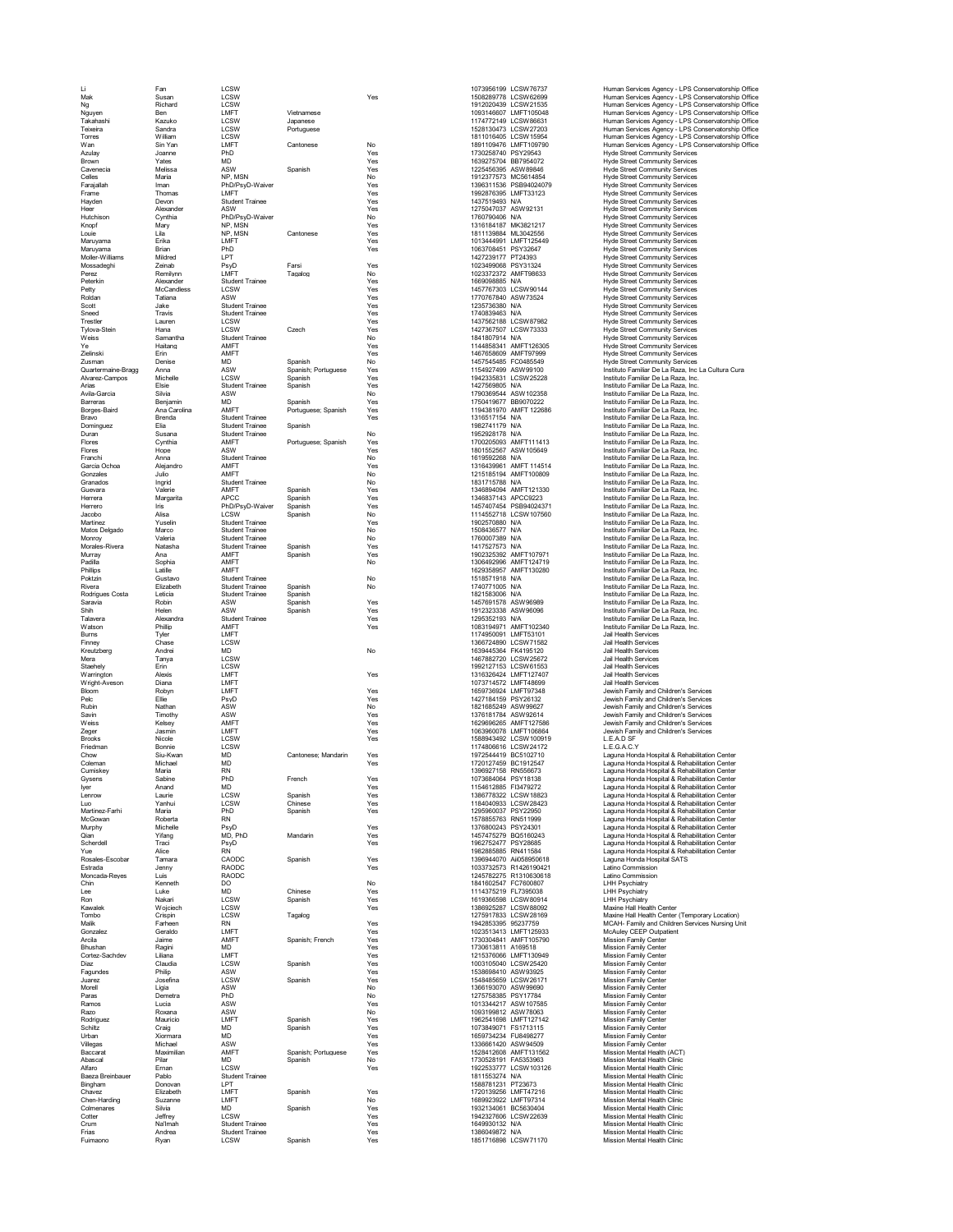Giannini Ashley Student Trainee 1861917064 N/A Mission Mental Health Clinic Glas Fiona LCSW Yes 1235331976 LCSW23767 Mission Mental Health Clinic Gias Conzalez Ana LCSW - The USW - Yes - 1235331976 LCSW23767 Mission Mental Health Clinic<br>Conzalez Ana DO Spanish; Portuguese Yes - 1225001522 BG9551537 Mission Mental Health Clinic<br>Cordon Loretta RN - Spanish - Yes - 151 Gonzalez Gomez Maria RN Spanish (1073701371 RN95038260) Mission Mental Health Clinic<br>Gordon Care Loretta Line Spanish (108)<br>Hernandez Edward Line Spanish (108) Nes (1245679968 LMFT1150928 Mission Mental Health Clinic<br>Holla Gordon Loretta Loretta Loretta Loretta (1989)<br>Gordon Loretta Loretta Loretta Spanish Yes 1245679968 LMFT120928 Mission Mental Health Clinic Hernandez Edward LMFT Spanish Yes 1245679968 LMFT120928 Mission Mental Health Clinic Holand Jane Jane More (1997-2003)<br>
More (1997-2003)<br>
More (1998-2002)<br>
More (1998-2002)<br>
More (1998-2002)<br>
More (1998-2002)<br>
More More (1998-2002)<br>
More More (1998-2002)<br>
More More More (1998-2002)<br>
More (1998-2002)<br>
More Solis Jorge RN Spanish 1720101249 RN535372 Mission Mental Health Clinic Suzaki Sandra PharmD Japanese 1891818324 MS2110372 Mission Mental Health Clinic Szabo Katalin Student Trainee 1104342211 N/A Mission Mental Health Clinic Tafolla Ana Student Trainee No 1114575784 N/A Mission Mental Health Clinic Vargas Lucy LCSW Yes 1457402992 LCSW12874 Mission Mental Health Clinic المس المستقاد المستقدم المستقدم المستقدم المستقدم المستقدم المستقدم المستقدم المستقدم المستقدم المستقدم المستق<br>11437784 NA Mission Mental Health Clinic<br>1306407473 Nission Mental Health Clinic<br>136838544 PT23021 Mission Men Washington Roland LPT 1568538544 PT23021 Mission Mental Health Clinic Williamson Shannon ASW Yes 1235294471 ASW Yes 1235294471 ASW970775 Mission Mental Health Clinic<br>
No Desmond Starl Microsoft - Microsoft - Microsoft - Microsoft - Microsoft - Microsoft - Microsoft - Microsoft - Microsoft -Yantis Stanley MD No 1659426013 AY6404343 Mission Mental Health Clinic Anderson Madeleine Student Trainee<br>Bigalke Hannah Student Trainee<br>Bodewes Meta ASW Magnus (1891-1903)<br>2014 - Meta ASW Meta ASW Nes (1821-1903-2022)<br>2014 - Contor Carlier Scante<br>2014 - Carlier Start (1993-2004)<br>2014 - Carl Shubeck Travis PhD/PsyD-Waiver Xenter Yes Yes 1942819313 94026469 Oakes Children's Center Uvaydova Ester AMFT No 1740955962 AMFT127590 Oakes Children's Center Wyman Molly ASW Yes 1154843126 ASW105842 Oakes Children's Center Aseltine Sandra LCSW - COMPONE 1518044398 (1923-1974-1980)<br>Angstmann Angela MD - MOV - Yes - 1518044312 FA5944271 - OMI Family Center<br>Breedy - Stefanie - LCSW - Yes - 192915269 (1929-1925-1920) - 1929-1925945<br>Cendana - Alb Golden Stephanie Student Trainee<br>1013401413 N/A MD Mandarin Yes 1740637636 FH8183600 OMI Family Center<br>Han Tina MD Mandarin Yes 1 Hershoff-Looper Isa LMFT No 1790705556 LMFT38688 OMI Family Center Ibarra Nancy LCSW Spanish Yes 1558557561 LCSW74881 OMI Family Center Ly Janice PharmD No 1386390136 RPH84674 OMI Family Center Marzio Robert Student Trainee 1518399716 N/A OMI Family Center Muarzio School Shudent Traine<br>Music School Shudent Traine<br>Muil (Saven MD Chinese Yes 1306087424 FM28335338 OMI Family Center<br>Muil (Saven MD Chinese Yes 1306087424 FM2833532 CH388903 OMI Family Center<br>Muil Joshua MD Yes 130 Note<br>
Medi Joshua RND Chinese<br>
Post 1999033.1 FN9890713 OM Family Center<br>
Post 199903.1 FN9890713 OM Family Center<br>
Post 19990719 OM Family Center<br>
Raminez Juan PsyD Spanish Note<br>
Rodríguez Juan PsyD Spanish Note<br>
Rodrígu New Hostela Joshua MD<br>
Pacheco Alfonso Luis LMFT Spanish Nes (1629933231 PN8960713<br>
Rodríguez Luis LMFT Spanish No (1454496665 LMF111017121071210716)<br>
Rodríguez Martinez Ana Student Traine<br>
MD Ves (16211927274439 BS8888882 Collins-Bride Geraldine NP, MSN Yes 1225124465 MC0861244 Progress Foundation<br>Cone Timothy RN RN 1942596150 1942596150 RN95055403 Dreier Francine NP, MSN Spanish Yes 1164455614 MD2065452 Progress Foundation Krier Margaret LMFT Yes 1902107626 LMFT43584 Progress Foundation Lawson Daniel LPT 1407070303 PT32403 Progress Foundation Morrissey Deirdre NP, MSN Yes 1568669083 MM1826758 Progress Foundation Saldana Deyadira RN Yes 1497247779 RN95235304 Progress Foundation Taylor Kimberly LCSW / CHAMP / Ves / 1154750164 LCSW76821<br>
1. Kimberly Annie NP, MSN / Ves / 115477277 APC/886<br>
Magnaga Hannah APC, MSN / Ves / 115277277 APC/886<br>
Huynh Katherine NP, MSN / Ves / 1562608225 MH5515171<br>
Huyn

Desmond Suzi LMFT 1477948750 LMFT125504 Mt. St. Joseph - St. Elizabeth Epiphany Center Perez Linda PhD Spanish Yes 1548307093 PSY12402 Mt. St. Joseph - St. Elizabeth Epiphany Center Weber Tracy LCSW No 1649605288 LCSW77016 Mt. St. Joseph - St. Elizabeth Epiphany Center Buccat Janelle OT 1467818724 OT16222 Occupational Therapy Training Program Devine Colleen OT 1730357864 OT6653 Occupational Therapy Training Program Franzese Adrienne NP, MSN 1497068001 MF2856954 Occupational Therapy Training Program Haight Leslie Student Trainee Yes 1285385575 N/A Occupational Therapy Training Program Hodder-Hastorf Nicholas AMFT Yes 1851880637 AMFT117046 Occupational Therapy Training Program Holland Sophia OT Sudent Trainee (Search Moscophia Persual Moscophia Persual Sophia Sudent Trainee (Search Moscophia Persual Moscophia Persual Moscophia Persual Moscophia Persual Moscophia Persual Moscophia Persual Moscop Pate Anckhi (Mindent Trainee Gujarati (Mindent Research 1990)<br>Personius Shawnie ASW (Mindent Press) (Mindent Press) (Mindent 1990)<br>Portophysics Mindent Student Trainee (Mindent Press) (Mindent 1417626342 NA (Mindent Drera Perez Marta LCSW 1275729071 LCSW64873 Primary Care Behavioral Health<br>Perez Rita LCSW Spanish Yes 160988098 LCSW18207 Progress Foundation Health Services<br>Chafetz Linda RN RN Le Armis We We View Venements Ve Ve 1990/08/2020/2023 Photograph Andreas Counter American Content Content (Content Content Content Content Content Content (Content Content Content Content Content Content Content (Content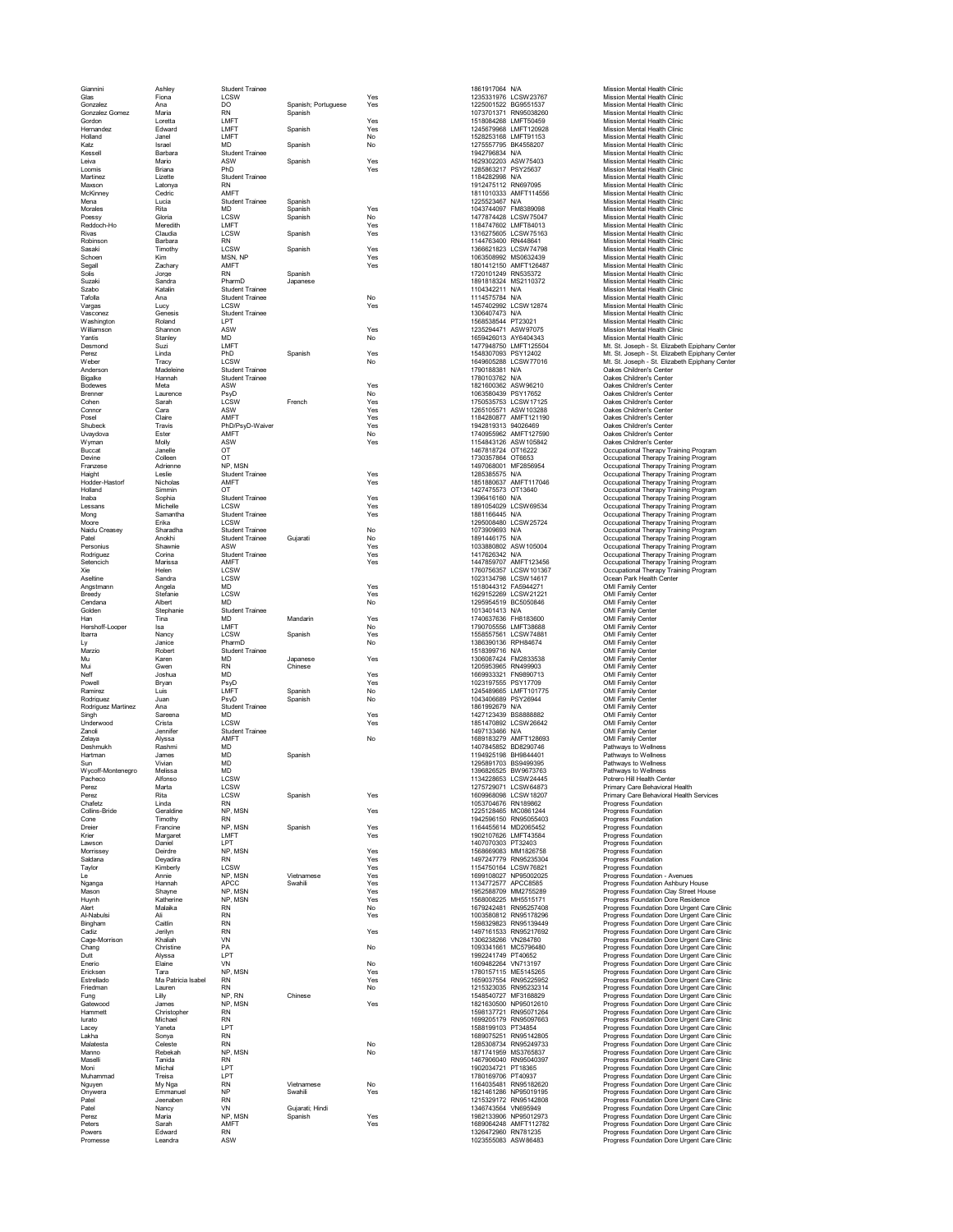| Quirk                                |
|--------------------------------------|
| Raafat<br>Saulovich                  |
| Selden<br>Shrader                    |
| Singleton                            |
| Smith-<br>Jol<br>Valdez              |
| Wallace                              |
| Wesseh<br>Wong                       |
| Yang<br>Fannon<br>J)                 |
| Schneider                            |
| Thomas<br>Ashbaugh                   |
| Curtner<br>Ó<br>Diamond              |
| Gerson                               |
| Kyu<br>l<br>ove.                     |
| McKibbor<br>í                        |
| <b>Oxenburgh</b><br>Shaikh           |
| Sharma<br>Wang                       |
| .<br>Zhang                           |
| Zhang<br>C<br>Chang                  |
| Le<br>Lee                            |
| <br>Ching                            |
| Chun<br>Huang                        |
| Kim<br>ı<br>ee                       |
| Mak                                  |
| Manuilova<br>Tran                    |
| Andonakakis                          |
| Ghodsi<br>Lan                        |
| ∟.<br>Little<br>Minsky               |
| Mitchelr<br>ore<br>'n                |
| Phillips<br>Vong                     |
| Zevin<br>Chan                        |
| .<br>Chan<br>Ó                       |
| Mill<br>Nguyer                       |
| Perelman                             |
| Rajar<br>am:<br>Sun                  |
| Wu<br>Yu                             |
| Zhao                                 |
| Zozulinsky<br>Le                     |
| Wong<br>Yu                           |
| Yap                                  |
| Alamsyah<br>Berg                     |
| Bhattacharjee                        |
| Chan<br>Choi                         |
| Dai<br>Fong                          |
| Gorin                                |
| loltzir<br>١<br>age<br>Inoue         |
| Issel<br>Kang                        |
| Leabres                              |
| j.<br>eong.<br>Ma                    |
| Mansor<br>۱<br>McDade                |
| Nguyen                               |
| Nguyen<br>Nouraini                   |
| Perez-Espejo                         |
| Pomerantz-Raz<br>Reynolds            |
| Rothbe<br>Sharma                     |
| Shea                                 |
| So<br>Steifman                       |
| Tadjvar<br>Tang Soria<br>ar          |
| Wai                                  |
| Yamamoto<br>Banford                  |
| Bartlett<br>Brisebois                |
| Cahya-Sharp                          |
| .<br>Carvacho Lagi<br>Ó<br>J<br>Chen |
| C<br>.<br>Gantan                     |
| Gray<br>Hernandez                    |
| Hinoki<br>Hui                        |
| Korenbrot                            |
| Kronenberg<br>.aFortune<br>ı         |
| Lew<br>Martinez                      |
| Medina                               |
| Shepard<br>Tai                       |
| Taka<br>Truong                       |
| Williams                             |
| Worku<br>Yee                         |
| Bendaha<br>àľ                        |
| Evans<br>Gentile                     |
| Huang<br>Ivey                        |
| Parrish                              |
| Perdomo<br>Molina                    |
| Arthur<br>Frausto                    |
| Olson-Studier<br>Bauce               |
|                                      |

| Quirk<br>Raafat          | Thomas<br>Sebastian       | MD<br>PA                                         |                       | No         | 1699843698 FQ2021880<br>1679238711 PA60337   |                                                | Progress Foundation Dore Urgent Care Cl                                            |
|--------------------------|---------------------------|--------------------------------------------------|-----------------------|------------|----------------------------------------------|------------------------------------------------|------------------------------------------------------------------------------------|
| Saulovich                | Vivienne                  | <b>RN</b>                                        |                       | Yes        | 1801555479 PHN562689                         |                                                | Progress Foundation Dore Urgent Care Cl<br>Progress Foundation Dore Urgent Care Cl |
| Selden                   | Candace                   | VN                                               |                       |            | 1972077584 VN289117                          |                                                | Progress Foundation Dore Urgent Care Cl                                            |
| Shrader                  | Kathleen                  | <b>NP</b>                                        |                       | Yes        | 1710467527 MS6791669                         |                                                | Progress Foundation Dore Urgent Care Cl                                            |
| Singleton                | Alphonso                  | LPT                                              |                       |            | 1780092213 PT35040                           |                                                | Progress Foundation Dore Urgent Care CI                                            |
| Smith-Johnson            | Latoya                    | VN                                               |                       |            | 1780136853 VN227929                          |                                                | Progress Foundation Dore Urgent Care Cl                                            |
| Valdez<br>Wallace        | Rene<br>David             | VN<br><b>RN</b>                                  |                       | No         | 1649657644 VN273224                          | 1356011977 RN95230212                          | Progress Foundation Dore Urgent Care Cl<br>Progress Foundation Dore Urgent Care Cl |
| Wesseh                   | Princess                  | <b>RN</b>                                        |                       | Yes        |                                              | 1245866631 RN95213487                          | Progress Foundation Dore Urgent Care Cl                                            |
| Wong                     | May                       | VN                                               | Chinese               | No         | 1811528102 VN 204130                         |                                                | Progress Foundation Dore Urgent Care Cl                                            |
| Yang                     | Xue                       | AMFT                                             |                       | No         |                                              | 1396330965 AMFT123543                          | Progress Foundation Dore Urgent Care Cl                                            |
| Fannon Jr                | Lewis                     | NP. MSN                                          |                       | Yes        | 1063845832 MF3037959                         |                                                | Progress Foundation Shrader House                                                  |
| Schneider<br>Thomas      | Julie<br>Janice           | LMFT<br>PhD                                      |                       | Yes<br>Yes | 1043336886 LMFT51002<br>1114136819 PSY10496  |                                                | Progress Foundation Supportive Living<br>Psychological Assessment Services         |
| Ashbaugh                 | Alan                      | <b>Student Trainee</b>                           |                       | Yes        | 1306513213 N/A                               |                                                | RAMS Inc.                                                                          |
| Curtner                  | Jessie                    | <b>Student Trainee</b>                           |                       | Yes        | 1831865260 N/A                               |                                                | RAMS Inc.                                                                          |
| Diamond                  | Benjamin                  | <b>Student Trainee</b>                           |                       | Yes        | 1902412810 N/A                               |                                                | RAMS Inc.                                                                          |
| Gerson                   | Mara                      | <b>Student Trainee</b>                           |                       | Yes        | 1861009029 N/A                               |                                                | RAMS Inc.                                                                          |
| Kyu                      | Priscilla                 | LCSW                                             |                       | Yes        |                                              | 1558590943 LCSW81012                           | RAMS Inc.                                                                          |
| Love                     | Qiyanna                   | AMFT<br><b>Student Trainee</b>                   |                       | Yes        | 1326714155 N/A                               | 1205203668 AMFT100921                          | RAMS Inc.<br>RAMS Inc.                                                             |
| McKibbon<br>Oxenburgh    | Heather<br>Natasha        | <b>Student Trainee</b>                           |                       | Yes<br>Yes | 1598318883 N/A                               |                                                | RAMS Inc.                                                                          |
| Shaikh                   | Simeen                    | <b>Student Trainee</b>                           |                       | No         | 1538519475 N/A                               |                                                | RAMS Inc.                                                                          |
| Sharma                   | Bhavna                    | <b>Student Trainee</b>                           |                       | Yes        | 1093290033 N/A                               |                                                | RAMS Inc.                                                                          |
| Wang                     | Shaune-Ru                 | <b>Student Trainee</b>                           | Mandarin              | Yes        | 1275202699 N/A                               |                                                | RAMS Inc.                                                                          |
| Zhang                    | Ying                      | <b>Student Trainee</b>                           |                       | Yes        | 1538773668 N/A                               |                                                | RAMS Inc.                                                                          |
| Zhang                    | Mengru                    | <b>Student Trainee</b><br><b>RN</b>              |                       | Yes<br>Yes | 1275029936 N/A                               | 1225606254 RN95062617                          | RAMS Inc.                                                                          |
| Chang<br>Le              | Josephine<br>Chau         | NP, MSN                                          | Mandarin              | Yes        | 1225484066 ML4075861                         |                                                | RAMS Inc., Adult Outpatient<br>RAMS Inc., Adult Outpatient                         |
| Lee                      | Ah Hyun                   | LCSW                                             | Korean                | Yes        |                                              | 1972989440 LCSW105879                          | RAMS Inc., Adult Outpatient                                                        |
| Ching                    | Katherine                 | NP, MSN                                          | Tagalog               | No         |                                              | 1013538768 NP95013572                          | RAMS Inc., Broderick Street House Adult                                            |
| Chun                     | Kristin                   | LMFT                                             |                       | Yes        |                                              | 1366511446 LMFT43946                           | RAMS Inc., Broderick Street House Adult                                            |
| Huang                    | Chiao-Jung                | AMFT                                             |                       | No         |                                              | 1013321421 AMFT115897                          | RAMS Inc., Broderick Street House Adult                                            |
| Kim<br>Lee               | Marie Ruth<br>Yuk Yin Ada | VN<br>AMFT                                       | Cantonese: Mandarin   | No         | 1659718492 VN246162                          |                                                | RAMS Inc., Broderick Street House Adult                                            |
| Mak                      | Stella                    | LMFT                                             | Cantonese             | No         | 1013485101 AMFT94936<br>1528375102 LMFT93815 |                                                | RAMS Inc., Broderick Street House Adult<br>RAMS Inc., Broderick Street House Adult |
| Manuilova                | Elizabeth                 | VN                                               |                       |            | 1679646566 VN192660                          |                                                | RAMS Inc., Broderick Street House Adult                                            |
| Tran                     | Anh-Hung                  | VN                                               |                       |            | 1245695923 VN235486                          |                                                | RAMS Inc., Broderick Street House Adult                                            |
| Andonakakis              | John                      | LMFT                                             |                       | Yes        | 1811023468 LMFT50909                         |                                                | RAMS Inc., CAAP Counseling & Pre-Voca                                              |
| Ghodsi                   | Fred                      | LMFT                                             | Farsi                 | Yes        |                                              | 1336491810 LMFT106868                          | RAMS Inc., CAAP Counseling & Pre-Voca                                              |
| Lan                      | <b>Tsz Kwan</b>           | ASW                                              | Cantonese: Mandarin   | Yes        | 1861915530 ASW90689                          |                                                | RAMS Inc., CAAP Counseling & Pre-Voca                                              |
| Little<br>Minsky         | Kelli<br>Anna             | PsyD<br><b>Student Trainee</b>                   |                       | Yes        | 1558773960 PSY32605<br>1558917351 N/A        |                                                | RAMS Inc., CAAP Counseling & Pre-Voca<br>RAMS Inc., CAAP Counseling & Pre-Voca     |
| Mitchelmore              | Jonathan                  | <b>LCSW</b>                                      |                       |            |                                              | 1023398963 LCSW79318                           | RAMS Inc., CAAP Counseling & Pre-Voca                                              |
| Phillips                 | Erin                      | LMFT                                             |                       | Yes        | 1437598703 LMFT99036                         |                                                | RAMS Inc., CAAP Counseling & Pre-Voca                                              |
| Vong                     | Vivian                    | LMFT                                             | Cantonese             | Yes        |                                              | 1710390984 LMFT126361                          | RAMS Inc., CAAP Counseling & Pre-Voca                                              |
| Zevin                    | Richard                   | LCSW                                             | Spanish               | Yes        |                                              | 1972665842 LCSW26390                           | RAMS Inc., CAAP Counseling & Pre-Voca                                              |
| Chan                     | Hoi In                    | AMFT                                             | Cantonese; Mandarin   | No         |                                              | 1295228773 AMFT118187                          | RAMS Inc., CYF Outpatient                                                          |
| Chan<br>Mill             | Andrea<br>Alec            | PsyD<br><b>Student Trainee</b>                   |                       | Yes<br>Yes | 1104375062 PSY30838<br>1215476270 N/A        |                                                | RAMS Inc., CYF Outpatient<br>RAMS Inc., CYF Outpatient                             |
| Nguyen                   | Laura Quynh Nhu           | ASW                                              | Vietnamese            | No         |                                              | 1871135491 ASW104682                           | RAMS Inc., CYF Outpatient                                                          |
| Perelman                 | Claire                    | LCSW                                             | Spanish               | Yes        |                                              | 1770060733 LCSW100911                          | RAMS Inc., CYF Outpatient                                                          |
| Rajaraman                | Ananya                    | AMFT                                             |                       | Yes        |                                              | 1477156255 AMFT124694                          | RAMS Inc., CYF Outpatient                                                          |
| Sun                      | Mandy                     | APCC                                             |                       | No         |                                              | 1205403516 APCC10002                           | RAMS Inc., CYF Outpatient                                                          |
| Wu<br>Yu                 | Un Leng<br>Kathleen       | <b>Student Trainee</b><br>PhD/PsyD-Waiver        |                       | Yes<br>No  | 1912563776 N/A<br>1801317318 94026417        |                                                | RAMS Inc., CYF Outpatient<br>RAMS Inc., CYF Outpatient                             |
| Zhao                     | Lan                       | AMFT                                             |                       | No         |                                              | 1508517814 AMFT130925                          | RAMS Inc., CYF Outpatient                                                          |
| Zozulinsky               | Anna                      | PhD                                              | Hebrew; Russian       | Yes        | 1730435397 PSY28809                          |                                                | RAMS Inc., CYF Outpatient                                                          |
| Le                       | Kenny                     | LMFT                                             |                       |            |                                              | 1619258738 LMFT125109                          | RAMS Inc., Fu Yau Project                                                          |
| Wong                     | Janny                     | LMFT                                             | Cantonese: Mandarin   |            | 1366750127 LMFT89388                         |                                                | RAMS Inc., Fu Yau Project                                                          |
| Yu                       | Yuen Ting Tammy           | LCSW                                             |                       | Yes        |                                              | 1770999682 LCSW88342                           | RAMS Inc., Fu Yau Project                                                          |
| Yap<br>Alamsyah          | Althea Marie<br>Annissvah | AMFT<br><b>Student Trainee</b>                   | Tagalog               | Yes        | 1801295084 N/A                               | 1801218946 AMFT110129                          | RAMS Inc., Hire-Ability<br>RAMS Inc., Outpatient Services                          |
| Berg                     | Erik                      | <b>Student Trainee</b>                           |                       |            | 1346796414 N/A                               |                                                | RAMS Inc., Outpatient Services                                                     |
| Bhattacharjee            | Kalpa                     | <b>Student Trainee</b>                           |                       | Yes        | 1679185474 N/A                               |                                                | RAMS Inc., Outpatient Services                                                     |
| Chan                     | Flora                     | PsyD                                             | Chinese               | Yes        | 1598997686 PSY26219                          |                                                | RAMS Inc., Outpatient Services                                                     |
| Choi                     | Wilfred                   | PsyD                                             | Chinese               | No         | 1437626884 PSY32579                          |                                                | RAMS Inc., Outpatient Services                                                     |
| Dai<br>Fong              | Yuting<br>Stephanie       | <b>Student Trainee</b><br><b>Student Trainee</b> |                       |            | 1942739891 N/A<br>1962952630 N/A             |                                                | RAMS Inc., Outpatient Services                                                     |
| Gorin                    | Shlomit                   | PhD/PsyD-Waiver                                  |                       | Yes        | 1407173107 N/A                               |                                                | RAMS Inc., Outpatient Services<br>RAMS Inc., Outpatient Services                   |
| Holtzinger               | Colin                     | Student Trainee                                  |                       |            | 1437630803 N/A                               |                                                | RAMS Inc., Outpatient Services                                                     |
| Inoue                    | Sachi                     | PhD                                              | Japanese              | Yes        | 1548349509 PSY16879                          |                                                | RAMS Inc., Outpatient Services                                                     |
| Issel                    | James                     | <b>Student Trainee</b>                           |                       |            | 1609356682 N/A                               |                                                | RAMS Inc., Outpatient Services                                                     |
| Kang                     | Simrin                    | <b>Student Trainee</b>                           |                       |            | 1316481435 N/A                               |                                                | RAMS Inc., Outpatient Services                                                     |
| Leabres<br>Leong         | Imelda<br>Weng            | VN<br><b>Student Trainee</b>                     | Filipino              |            | 1497828362 VN200355<br>1194276949 N/A        |                                                | RAMS Inc., Outpatient Services<br>RAMS Inc., Outpatient Services                   |
| Ma                       | Helen Hei Man             | <b>Student Trainee</b>                           |                       |            | 1245757848 N/A                               |                                                | RAMS Inc., Outpatient Services                                                     |
| Mansoor                  | Kimia                     | <b>Student Trainee</b>                           |                       |            | 1861916025 N/A                               |                                                | RAMS Inc., Outpatient Services                                                     |
| McDade                   | Andrea                    | NP. MSN                                          |                       | No         |                                              | 1720609415 MM6199980                           | RAMS Inc., Outpatient Services                                                     |
| Nguyen                   | Hoa My                    | LCSW                                             |                       | No         |                                              | 1407413172 LCSW93424                           | RAMS Inc., Outpatient Services                                                     |
| Nguyen                   | Mai                       | PsyD                                             |                       | Yes        | 1295920841 PSY24332                          |                                                | RAMS Inc., Outpatient Services                                                     |
| Nouraini<br>Perez-Espejo | Shahrzad<br>Rafael        | <b>Student Trainee</b><br>MD                     | Spanish               |            | 1053802157 N/A<br>1356536841 BP2906583       |                                                | RAMS Inc., Outpatient Services<br>RAMS Inc., Outpatient Services                   |
| Pomerantz-Raz            | Dana                      | Student Trainee                                  |                       |            | 1598249880 N/A                               |                                                | RAMS Inc., Outpatient Services                                                     |
| Reynolds                 | Peter                     | Student Trainee                                  |                       |            | 1356997944 N/A                               |                                                | RAMS Inc., Outpatient Services                                                     |
| Rothberg                 | Rebecca                   | <b>Student Trainee</b>                           | Farsi                 |            | 1285289496 N/A                               |                                                | RAMS Inc., Outpatient Services                                                     |
| Sharma                   | Sahil                     | <b>Student Trainee</b>                           |                       |            | 1417324401 N/A                               |                                                | RAMS Inc., Outpatient Services                                                     |
| Shea                     | Christina                 | LMFT                                             | Chinese               | Yes        | 1053484899 LMFT33110                         |                                                | RAMS Inc., Outpatient Services                                                     |
| So<br>Steifman           | Wing Man Winnie           | LMFT<br><b>Student Trainee</b>                   | Cantonese             | Yes        |                                              | 1407332299 LMFT132154                          | RAMS Inc., Outpatient Services                                                     |
| Tadivar                  | Kira<br>Navvab            | <b>Student Trainee</b>                           |                       | No         | 1053792390 N/A<br>1780350462 N/A             |                                                | RAMS Inc., Outpatient Services<br>RAMS Inc., Outpatient Services                   |
| Tang Soriano             | Angela                    | LCSW                                             | Cantonese             | Yes        |                                              | 1114002706 LCSW27083                           | RAMS Inc., Outpatient Services                                                     |
| Wai                      | Christine                 | PsyD                                             |                       | Yes        | 1578972808 PSY28203                          |                                                | RAMS Inc., Outpatient Services                                                     |
| Yamamoto                 | Maki                      | LMFT                                             |                       | Yes        |                                              | 1306296702 LMFT127410                          | RAMS Inc., Outpatient Services                                                     |
| Banford                  | Kimberly                  | LMFT<br>AMFT                                     |                       | Yes        |                                              | 1619495405 LMFT127054<br>1023584976 AMFT109749 | RAMS Inc., Wellness Centers Program                                                |
| Bartlett<br>Brisebois    | Zoe<br>Catherine          | ASW                                              |                       | Yes<br>Yes | 1750995544 ASW98188                          |                                                | RAMS Inc., Wellness Centers Program<br>RAMS Inc., Wellness Centers Program         |
| Cahva-Sharp              | Fransiska                 | LMFT                                             |                       | Yes        |                                              | 1689794372 LMFT121869                          | RAMS Inc., Wellness Centers Program                                                |
| Carvacho Lagunas         | Danae                     | LMFT                                             | Spanish               | Yes        |                                              | 1932489176 LMFT118506                          | RAMS Inc., Wellness Centers Program                                                |
| Chen                     | Yufei                     | AMFT                                             | Chinese               | Yes        |                                              | 1841717030 AMFT108207                          | RAMS Inc., Wellness Centers Program                                                |
| Gantan                   | Christopher               | AMFT                                             |                       | Yes        |                                              | 1164879573 AMFT120856                          | RAMS Inc., Wellness Centers Program                                                |
| Gray<br>Hernandez        | Rachel<br>Mayra           | AMFT<br>APCC                                     |                       | Yes<br>Yes | 1801443486 APCC8635                          | 1053824938 AMFT127725                          | RAMS Inc., Wellness Centers Program<br>RAMS Inc., Wellness Centers Program         |
| Hinoki                   | Keiko                     | LMFT                                             |                       | Yes        | 1942375340 LMFT49869                         |                                                | RAMS Inc., Wellness Centers Program                                                |
| Hui                      | Aaron                     | AMFT                                             | Cantonese             | No         |                                              | 1871138602 AMFT124992                          | RAMS Inc., Wellness Centers Program                                                |
| Korenbrot                | Talia                     | LMFT                                             |                       | Yes        | 1831124742 LMFT38757                         |                                                | RAMS Inc., Wellness Centers Program                                                |
| Kronenbera               | Dennielle                 | LCSW                                             |                       | Yes        |                                              | 1760756514 LCSW68250                           | RAMS Inc., Wellness Centers Program                                                |
| LaFortune                | Staci                     | AMFT                                             |                       | Yes        |                                              | 1053890343 AMFT97339                           | RAMS Inc., Wellness Centers Program<br>RAMS Inc., Wellness Centers Program         |
| Lew<br>Martinez          | Anne<br>Harmony           | AMFT<br>AMFT                                     | Chinese               | Yes<br>No  |                                              | 1962059444 AMFT127090<br>1548817182 AMFT121625 | RAMS Inc., Wellness Centers Program                                                |
| Medina                   | Erika                     | AMFT                                             | Spanish               | Yes        |                                              | 1730618570 AMFT108770                          | RAMS Inc., Wellness Centers Program                                                |
| Shepard                  | David                     | PsyD                                             |                       | Yes        | 1770779795 PSY32258                          |                                                | RAMS Inc., Wellness Centers Program                                                |
| Tai                      | Veronica                  | LCSW                                             |                       | Yes        |                                              | 1255790846 LCSW84872                           | RAMS Inc., Wellness Centers Program                                                |
| Taka                     | Steven                    | LMFT                                             |                       | Yes        | 1033340682 LMFT90997                         |                                                | RAMS Inc., Wellness Centers Program                                                |
| Truong<br>Williams       | Khiet<br>Shveta           | LMFT<br>AMFT                                     | Cantonese; Vietnamese | Yes        |                                              | 1811363815 LMFT120216<br>1114371903 AMFT121339 | RAMS Inc., Wellness Centers Program<br>RAMS Inc., Wellness Centers Program         |
| Worku                    | Tibebe                    | LMFT                                             |                       | Yes<br>Yes |                                              | 1972989663 LMFT114672                          | RAMS Inc., Wellness Centers Program                                                |
| Yee                      | Matthew                   | AMFT                                             |                       | Yes        |                                              | 1538683164 AMFT128193                          | RAMS Inc., Wellness Centers Program                                                |
| Bendahan                 | Tamara                    | MD                                               |                       |            | 1053767194 FB7515654                         |                                                | Richard Fine People's Clinic                                                       |
| Evans                    | Lindsay                   | LCSW                                             |                       |            |                                              | 1952726713 LCSW26157                           | Richard Fine People's Clinic                                                       |
| Gentile                  | Christina                 | PsyD                                             |                       |            | 1154780161 PSY27902                          |                                                | Richard Fine People's Clinic                                                       |
| Huang<br><b>Ivev</b>     | Jiewen<br>Grace           | LCSW<br><b>LCSW</b>                              | Spanish               |            |                                              | 1316462252 LCSW102579<br>1265698369 LCSW74067  | Richard Fine People's Clinic<br>Richard Fine People's Clinic                       |
| Parrish                  | Tiffani                   | LCSW                                             |                       |            |                                              | 1134400591 LCSW101317                          | Richard Fine People's Clinic                                                       |
| Perdomo                  | Emilio                    | ASW                                              | Spanish               | No         | 1366027245 ASW86934                          |                                                | Richard Fine People's Clinic                                                       |
| Molina                   | Ivania                    | PhD                                              |                       |            | 1366751398 PSY23166                          |                                                | S.F. Children Therapeutic Visitation Rights                                        |
| Arthur                   | Cera                      | AMFT                                             |                       | Yes        |                                              | 1093235780 AMFT108489                          | Safe & Sound                                                                       |
| Frausto<br>Olson-Studler | Christian<br>Nathalie     | LMFT<br>LPCC                                     | Spanish               | Yes<br>Yes | 1003336322 LPCC11344                         | 1467850800 LMFT101031                          | Safe & Sound<br>Safe & Sound                                                       |
| Bauce                    | Rio                       | RAODC                                            |                       | Yes        | 1396328761 14958-RAC                         |                                                | San Francisco AIDS Foundation                                                      |
| Carnini                  | Pietro                    | LMFT                                             |                       | Yes        | 1306993159 LMFT42943                         |                                                | San Francisco AIDS Foundation                                                      |
|                          |                           |                                                  |                       |            |                                              |                                                |                                                                                    |

| 1699843698<br>1679238711 | FQ2021880<br>PA60337                              |
|--------------------------|---------------------------------------------------|
| 1801555479               | PHN562689                                         |
| 1972077584               | VN289117                                          |
| 1710467527               | MS6791669                                         |
| 1780092213               | PT35040                                           |
| 1780136853               | VN227929                                          |
| 1649657644               | VN273224                                          |
| 135601197<br>7           | RN95230212                                        |
| 1245866631               | RN95213487                                        |
| 1811528102               | VN 204130                                         |
| 1396330965<br>1063845832 | AMFT123543                                        |
| 1043336886               | MF3037959                                         |
| 1114136819               | LMFT51002<br>PSY10496                             |
| 306513213<br>1           | N/A                                               |
| 1831865260               | N/A                                               |
| 1902412810               | N/A                                               |
| 1861009029               | N/A                                               |
| 1558590943               | CSW81012<br>I (                                   |
| 1205203668               | AMF<br>T100921                                    |
| 1326714155               | N/A                                               |
| 1598318883               | N/A                                               |
| 1538519475               | N/A                                               |
| 1093290033               | N/A                                               |
| 1275202699               | N/A                                               |
| 1538773668               | N/A                                               |
| 1275029936<br>1225606254 | N/A<br>RN95062617                                 |
| 1225<br>484066           | ML4075861                                         |
| 1972989440               | LCSW105879                                        |
| 1013538768               | NP95013572                                        |
| 1366511446               |                                                   |
| 1013321421               | LMFT43946<br>AMFT115897                           |
| 1659718492               | VN246162                                          |
| 1013485101               |                                                   |
| 1528375102               |                                                   |
| 1679646566               | VN192660                                          |
| 1245695923               | VN235486                                          |
| 1811023468               | ı<br>MFT50909<br>MFT106868                        |
| 1336491810<br>1861915530 | ı<br>ASW90689                                     |
| 1558773960               | PSY32605                                          |
| 1558917351               | N/A                                               |
| 1023398963               | LCSW79318                                         |
| 1437598703               | LMFT99036                                         |
| 1710390984               | MFT126361<br>ı                                    |
| 1972665842               | <br>SW26390<br>٬                                  |
| 1295228773               | AMFT118187                                        |
| 1104375062               | PSY30838                                          |
| 1215476270               | N/A                                               |
| 1871135491               | <br>ASW 104682                                    |
| 1770060733               | CSW100911<br>Ĺ                                    |
| 1477156255<br>1205403516 | AMFT124694                                        |
| 1912563776               | APCC10002<br>N/A                                  |
| 1801317318               | 94026417                                          |
|                          | AMFT130925                                        |
| 1508517814<br>1730435397 | PSY28809                                          |
| 1619258738               | LMFT125109                                        |
| 1366750127               | MFT89388<br>ı                                     |
| 17<br>70999682           | CSW88342                                          |
| 1801218946               | T110129<br>AMF                                    |
| 1801295084               | N/A                                               |
|                          |                                                   |
| 1346796414               | N/A                                               |
| 1679185474               | N/A                                               |
| 1598997686               | PSY26219                                          |
| 1437626884               | PSY32579                                          |
| 1942739891               | N/A                                               |
| 1962952630               | N/A                                               |
| 1407173107               | N/A                                               |
| 1437630803               | N/A                                               |
| 1548349509<br>1609356682 | PSY16879<br>N/A                                   |
| 1316481435               |                                                   |
|                          | N/A<br>VN200355                                   |
| 1497828362<br>1194276949 | N/A                                               |
| 1245757848               | N/A                                               |
| 1861916025               | N/A                                               |
| 1720609415               | MM6199980                                         |
| 1407413172               | LCSW93424                                         |
| 1295920841               | PSY24332                                          |
| 1053802157               | N/A                                               |
| 1356536841               | BP2906583                                         |
| 1598249880<br>1356997944 | N/A                                               |
| 1<br>.652<br>'ö          | N/A<br>IJ,                                        |
| 1417324401               | N/A                                               |
| 1053484899               | LMF<br>T33110                                     |
| 1407332299               | LMFT132154                                        |
| 1053792390               | N/A                                               |
| 1780350462               | N/A                                               |
| 1114002706               | LCSW27083                                         |
| 1578972808<br>1306296702 | PSY28203<br>T127410<br><b>MF</b><br>ı             |
| 1619495<br>405           | MFT12705<br>4                                     |
| 1023584976               | AMFT109749                                        |
| 1750995544               | ASW98188                                          |
| 1689794372               | MFT121869<br>ı                                    |
| 1932489176               | LMFT118506                                        |
| 1841717030               |                                                   |
| 1164879573               |                                                   |
| 1053824938               |                                                   |
| 1801443486               | APCC8635                                          |
| 1942375340               | MFT49869<br>AMFT124992                            |
| 1871138602               |                                                   |
| 1831124742<br>1760756514 | LMFT38757<br>LCSW68250                            |
|                          | AMFT97339                                         |
| 1053890343<br>1962059444 | AMFT127090                                        |
| 1548817182               |                                                   |
| 1730618570               | --------------<br>AMFT121625<br>AMFT108770<br>AMF |
| 1770779795               | PSY32258                                          |
| 1255790846               | CSW84872                                          |
| 1033340682               |                                                   |
| 1811363815               | LMFT90997<br>LMFT12021<br>120216                  |
| 1114371903               | AMFT121339                                        |
| 1972989663               |                                                   |
| 1538683164               | ------<br>LMFT114672<br>AMFT128193                |
| 1053767194<br>1952726713 | FB7515654<br>LCSW26157                            |
| 1154780161               |                                                   |
| 316462252<br>1           | PSY27902<br>CSW102579<br>L                        |
| 1265698369               | <b>LCSW74067</b>                                  |
| 1134400591               | CSW101317<br>ı                                    |
| 1366027245               | ASW86934                                          |
| 1366751398               | PSY23166                                          |
| 1093235780               | AMFT108489                                        |
| 1467850800               | MFT101031<br>ı                                    |
| 1003336322<br>1396328761 | PCC11344<br>14958-RAC                             |

| Quirk                        | Thomas                          | MD                                        |                                  |            | 1699843698 FQ2021880                         |                                                | Progress Foundation Dore Urgent Care Clinic                                                                  |
|------------------------------|---------------------------------|-------------------------------------------|----------------------------------|------------|----------------------------------------------|------------------------------------------------|--------------------------------------------------------------------------------------------------------------|
| Raafat<br>Saulovich          | Sebastian<br>Vivienne           | PA<br><b>RN</b>                           |                                  | No<br>Yes  | 1679238711 PA60337<br>1801555479 PHN562689   |                                                | Progress Foundation Dore Urgent Care Clinic<br>Progress Foundation Dore Urgent Care Clinic                   |
| Selden                       | Candace                         | VN                                        |                                  |            | 1972077584 VN289117                          |                                                | Progress Foundation Dore Urgent Care Clinic                                                                  |
| Shrader                      | Kathleen                        | <b>NP</b>                                 |                                  | Yes        | 1710467527 MS6791669                         |                                                | Progress Foundation Dore Urgent Care Clinic                                                                  |
| Singletor<br>Smith-Johnson   | Alphonso<br>Latova              | LPT<br>VN                                 |                                  |            | 1780092213 PT35040<br>1780136853 VN227929    |                                                | Progress Foundation Dore Urgent Care Clinic<br>Progress Foundation Dore Urgent Care Clinic                   |
| Valdez                       | Rene                            | VN                                        |                                  |            | 1649657644 VN273224                          |                                                | Progress Foundation Dore Urgent Care Clinic                                                                  |
| Wallace                      | David                           | <b>RN</b>                                 |                                  | No         |                                              | 1356011977 RN95230212                          | Progress Foundation Dore Urgent Care Clinic                                                                  |
| Wesseh                       | Princess                        | <b>RN</b><br>VN                           | Chinese                          | Yes<br>No  |                                              | 1245866631 RN95213487                          | Progress Foundation Dore Urgent Care Clinic                                                                  |
| Wong<br>Yang                 | May<br>Xue                      | AMFT                                      |                                  | No         | 1811528102 VN 204130                         | 1396330965 AMFT123543                          | Progress Foundation Dore Urgent Care Clinic<br>Progress Foundation Dore Urgent Care Clinic                   |
| Fannon Jr                    | Lewis                           | NP. MSN                                   |                                  | Yes        | 1063845832 MF3037959                         |                                                | Progress Foundation Shrader House                                                                            |
| Schneider                    | Julie.                          | <b>I MFT</b>                              |                                  | Yes        | 1043336886 LMFT51002                         |                                                | Progress Foundation Supportive Living                                                                        |
| Thomas<br>Ashbaugh           | Janice<br>Alan                  | PhD<br><b>Student Trainee</b>             |                                  | Yes<br>Yes | 1114136819 PSY10496<br>1306513213 N/A        |                                                | Psychological Assessment Services<br>RAMS Inc.                                                               |
| Curtner                      | Jessie                          | Student Trainee                           |                                  | Yes        | 1831865260 N/A                               |                                                | RAMS Inc.                                                                                                    |
| Diamond                      | Benjamin                        | <b>Student Trainee</b>                    |                                  | Yes        | 1902412810 N/A                               |                                                | RAMS Inc.                                                                                                    |
| Gerson                       | Mara                            | <b>Student Trainee</b>                    |                                  | Yes        | 1861009029 N/A                               |                                                | RAMS Inc.                                                                                                    |
| Kyu                          | Priscilla                       | LCSW                                      |                                  | Yes        |                                              | 1558590943 LCSW81012                           | RAMS Inc.                                                                                                    |
| Love<br>McKibbon             | Qiyanna<br>Heather              | AMFT<br>Student Trainee                   |                                  | Yes<br>Yes | 1326714155 N/A                               | 1205203668 AMFT100921                          | RAMS Inc.<br>RAMS Inc.                                                                                       |
| Oxenburah                    | Natasha                         | <b>Student Trainee</b>                    |                                  | Yes        | 1598318883 N/A                               |                                                | RAMS Inc.                                                                                                    |
| Shaikh                       | Simeen                          | <b>Student Trainee</b>                    |                                  | No         | 1538519475 N/A                               |                                                | RAMS Inc.                                                                                                    |
| Sharma                       | Bhavna                          | <b>Student Trainee</b>                    |                                  | Yes        | 1093290033 N/A                               |                                                | RAMS Inc.                                                                                                    |
| Wang<br>Zhang                | Shaune-Ru<br>Ying               | <b>Student Trainee</b><br>Student Trainee | Mandarin                         | Yes<br>Yes | 1275202699 N/A<br>1538773668 N/A             |                                                | RAMS Inc.<br>RAMS Inc.                                                                                       |
| Zhang                        | Mengru                          | <b>Student Trainee</b>                    |                                  | Yes        | 1275029936 N/A                               |                                                | RAMS Inc.                                                                                                    |
| Chang                        | Josephine                       | <b>RN</b>                                 | Mandarin                         | Yes        |                                              | 1225606254 RN95062617                          | RAMS Inc., Adult Outpatient                                                                                  |
| Le<br>Lee                    | Chau<br>Ah Hyun                 | NP. MSN<br>LCSW                           | Korean                           | Yes<br>Yes | 1225484066 ML4075861                         | 1972989440 LCSW105879                          | RAMS Inc., Adult Outpatient<br>RAMS Inc., Adult Outpatient                                                   |
| Ching                        | Katherine                       | NP, MSN                                   | Tagalog                          | No         |                                              | 1013538768 NP95013572                          | RAMS Inc., Broderick Street House Adult Residential                                                          |
| Chun                         | Kristin                         | LMFT                                      |                                  | Yes        | 1366511446 LMFT43946                         |                                                | RAMS Inc., Broderick Street House Adult Residential                                                          |
| Huang                        | Chiao-Jung                      | AMFT                                      |                                  | No         |                                              | 1013321421 AMFT115897                          | RAMS Inc., Broderick Street House Adult Residential                                                          |
| Kim                          | Marie Ruth                      | VN                                        |                                  |            | 1659718492 VN246162                          |                                                | RAMS Inc., Broderick Street House Adult Residential                                                          |
| Lee<br>Mak                   | Yuk Yin Ada<br>Stella           | AMFT<br>LMFT                              | Cantonese; Mandarin<br>Cantonese | No<br>No   | 1013485101 AMFT94936<br>1528375102 LMFT93815 |                                                | RAMS Inc., Broderick Street House Adult Residential<br>RAMS Inc., Broderick Street House Adult Residential   |
| Manuilova                    | Elizabeth                       | VN                                        |                                  |            | 1679646566 VN192660                          |                                                | RAMS Inc., Broderick Street House Adult Residential                                                          |
| Tran                         | Anh-Hung                        | VN                                        |                                  |            | 1245695923 VN235486                          |                                                | RAMS Inc., Broderick Street House Adult Residential                                                          |
| Andonakakis                  | John                            | LMFT                                      |                                  | Yes        | 1811023468 LMFT50909                         |                                                | RAMS Inc., CAAP Counseling & Pre-Vocational Services                                                         |
| Ghodsi<br>Lan                | Fred<br>Tsz Kwan                | LMFT<br>ASW                               | Farsi<br>Cantonese; Mandarin     | Yes<br>Yes | 1861915530 ASW90689                          | 1336491810 LMFT106868                          | RAMS Inc., CAAP Counseling & Pre-Vocational Services<br>RAMS Inc., CAAP Counseling & Pre-Vocational Services |
| Little                       | Kelli                           | PsyD                                      |                                  | Yes        | 1558773960 PSY32605                          |                                                | RAMS Inc., CAAP Counseling & Pre-Vocational Services                                                         |
| Minsky                       | Anna                            | <b>Student Trainee</b>                    |                                  |            | 1558917351 N/A                               |                                                | RAMS Inc., CAAP Counseling & Pre-Vocational Services                                                         |
| Mitchelmore                  | Jonathan                        | LCSW                                      |                                  |            |                                              | 1023398963 LCSW79318                           | RAMS Inc., CAAP Counseling & Pre-Vocational Services                                                         |
| Phillips                     | Erin                            | LMFT                                      |                                  | Yes        | 1437598703   MFT99036                        |                                                | RAMS Inc., CAAP Counseling & Pre-Vocational Services                                                         |
| Vong<br>Zevin                | Vivian<br>Richard               | LMFT<br>LCSW                              | Cantonese<br>Spanish             | Yes<br>Yes |                                              | 1710390984 LMFT126361<br>1972665842 LCSW26390  | RAMS Inc., CAAP Counseling & Pre-Vocational Services<br>RAMS Inc., CAAP Counseling & Pre-Vocational Services |
| Chan                         | Hoi In                          | AMFT                                      | Cantonese; Mandarin              | No         |                                              | 1295228773 AMFT118187                          | RAMS Inc., CYF Outpatient                                                                                    |
| Chan                         | Andrea                          | PsyD                                      |                                  | Yes        | 1104375062 PSY30838                          |                                                | RAMS Inc., CYF Outpatient                                                                                    |
| Mill                         | Alec                            | Student Trainee                           |                                  | Yes        | 1215476270 N/A                               |                                                | RAMS Inc., CYF Outpatient                                                                                    |
| Nguyen<br>Perelman           | Laura Quynh Nhu<br>Claire       | ASW<br>LCSW                               | Vietnamese<br>Spanish            | No<br>Yes  |                                              | 1871135491 ASW104682<br>1770060733 LCSW100911  | RAMS Inc., CYF Outpatient<br>RAMS Inc., CYF Outpatient                                                       |
| Rajaraman                    | Ananya                          | AMFT                                      |                                  | Yes        |                                              | 1477156255 AMFT124694                          | RAMS Inc., CYF Outpatient                                                                                    |
| Sun                          | Mandy                           | APCC                                      |                                  | No         | 1205403516 APCC10002                         |                                                | RAMS Inc., CYF Outpatient                                                                                    |
| Wu                           | Un Leng                         | Student Trainee                           |                                  | Yes        | 1912563776 N/A                               |                                                | RAMS Inc., CYF Outpatient                                                                                    |
| Yu<br>Zhao                   | Kathleen<br>Lan                 | PhD/PsyD-Waiver<br>AMFT                   |                                  | No<br>No   | 1801317318 94026417                          | 1508517814 AMFT130925                          | RAMS Inc., CYF Outpatient<br>RAMS Inc., CYF Outpatient                                                       |
| Zozulinsky                   | Anna                            | PhD                                       | Hebrew: Russian                  | Yes        | 1730435397 PSY28809                          |                                                | RAMS Inc., CYF Outpatient                                                                                    |
| Le                           | Kenny                           | LMFT                                      |                                  |            |                                              | 1619258738 LMFT125109                          | RAMS Inc., Fu Yau Project                                                                                    |
| Wong                         | Janny                           | LMFT                                      | Cantonese; Mandarin              |            | 1366750127 LMFT89388                         |                                                | RAMS Inc., Fu Yau Project                                                                                    |
| Yu<br>Yap                    | Yuen Ting Tammy<br>Althea Marie | LCSW<br>AMFT                              | Tagalog                          | Yes<br>Yes |                                              | 1770999682 LCSW88342<br>1801218946 AMFT110129  | RAMS Inc., Fu Yau Project<br>RAMS Inc., Hire-Ability                                                         |
| Alamsyah                     | Annissvah                       | <b>Student Trainee</b>                    |                                  |            | 1801295084 N/A                               |                                                | RAMS Inc., Outpatient Services                                                                               |
| Berg                         | Erik                            | <b>Student Trainee</b>                    |                                  |            | 1346796414 N/A                               |                                                | RAMS Inc., Outpatient Services                                                                               |
| Bhattachariee                | Kalpa                           | <b>Student Trainee</b>                    |                                  | Yes        | 1679185474 N/A                               |                                                | RAMS Inc., Outpatient Services                                                                               |
| Chan                         | Flora<br>Wilfred                | PsyD<br>PsvD                              | Chinese                          | Yes        | 1598997686 PSY26219<br>1437626884 PSY32579   |                                                | RAMS Inc., Outpatient Services<br>RAMS Inc., Outpatient Services                                             |
| Choi<br>Dai                  | Yuting                          | Student Trainee                           | Chinese                          | No         | 1942739891 N/A                               |                                                | RAMS Inc., Outpatient Services                                                                               |
| Fong                         | Stephanie                       | <b>Student Trainee</b>                    |                                  |            | 1962952630 N/A                               |                                                | RAMS Inc., Outpatient Services                                                                               |
| Gorin                        | Shlomit                         | PhD/PsvD-Waiver                           |                                  | Yes        | 1407173107 N/A                               |                                                | <b>RAMS Inc., Outpatient Services</b>                                                                        |
| Holtzinger                   | Colin                           | Student Trainee<br>PhD                    |                                  | Yes        | 1437630803 N/A<br>1548349509 PSY16879        |                                                | RAMS Inc., Outpatient Services                                                                               |
| Inoue<br>Issel               | Sachi<br>James                  | Student Trainee                           | Japanese                         |            | 1609356682 N/A                               |                                                | RAMS Inc., Outpatient Services<br>RAMS Inc., Outpatient Services                                             |
| Kang                         | Simrin                          | <b>Student Trainee</b>                    |                                  |            | 1316481435 N/A                               |                                                | <b>RAMS Inc., Outpatient Services</b>                                                                        |
| Leabres                      | Imelda                          | VN                                        | Filipino                         |            | 1497828362 VN200355                          |                                                | RAMS Inc., Outpatient Services                                                                               |
| Leong                        | Weng<br>Helen Hei Man           | Student Trainee                           |                                  |            | 1194276949 N/A<br>1245757848 N/A             |                                                | RAMS Inc., Outpatient Services                                                                               |
| Ma<br>Mansoor                | Kimia                           | <b>Student Trainee</b><br>Student Trainee |                                  |            | 1861916025 N/A                               |                                                | RAMS Inc., Outpatient Services<br>RAMS Inc., Outpatient Services                                             |
| McDade                       | Andrea                          | NP, MSN                                   |                                  | No         | 1720609415 MM6199980                         |                                                | RAMS Inc., Outpatient Services                                                                               |
| Nguyen                       | Hoa My                          | LCSW                                      |                                  | No         |                                              | 1407413172 LCSW93424                           | RAMS Inc., Outpatient Services                                                                               |
| Nguyen                       | Mai                             | PsyD                                      |                                  | Yes        | 1295920841 PSY24332                          |                                                | RAMS Inc. Outpatient Services                                                                                |
| Nouraini<br>Perez-Espeio     | Shahrzad<br>Rafael              | Student Trainee<br>MD                     | Spanish                          |            | 1053802157 N/A<br>1356536841 BP2906583       |                                                | RAMS Inc., Outpatient Services<br>RAMS Inc., Outpatient Services                                             |
| Pomerantz-Raz                | Dana                            | <b>Student Trainee</b>                    |                                  |            | 1598249880 N/A                               |                                                | RAMS Inc., Outpatient Services                                                                               |
| Reynolds                     | Peter                           | Student Trainee                           |                                  |            | 1356997944 N/A                               |                                                | RAMS Inc., Outpatient Services                                                                               |
| Rothberg                     | Rebecca                         | Student Trainee                           | Farsi                            |            | 1285289496 N/A                               |                                                | RAMS Inc., Outpatient Services                                                                               |
| Sharma<br>Shea               | Sahil<br>Christina              | Student Trainee<br><b>I MFT</b>           | Chinese                          | Yes        | 1417324401 N/A<br>1053484899   MFT33110      |                                                | RAMS Inc., Outpatient Services<br>RAMS Inc., Outpatient Services                                             |
| So                           | Wing Man Winnie                 | LMFT                                      | Cantonese                        | Yes        |                                              | 1407332299 LMFT132154                          | RAMS Inc., Outpatient Services                                                                               |
| Steifman                     | Kira                            | <b>Student Trainee</b>                    |                                  |            | 1053792390 N/A                               |                                                | RAMS Inc., Outpatient Services                                                                               |
| Tadjvar                      | Navvab                          | <b>Student Trainee</b>                    | Cantonese                        | No         | 1780350462 N/A                               |                                                | RAMS Inc., Outpatient Services                                                                               |
| Tang Soriano<br>Wai          | Angela<br>Christine             | LCSW<br>PsyD                              |                                  | Yes<br>Yes | 1578972808 PSY28203                          | 1114002706 LCSW27083                           | RAMS Inc., Outpatient Services<br>RAMS Inc., Outpatient Services                                             |
| Yamamoto                     | Maki                            | LMFT                                      |                                  | Yes        |                                              | 1306296702 LMFT127410                          | RAMS Inc., Outpatient Services                                                                               |
| Banford                      | Kimberly                        | LMFT                                      |                                  | Yes        |                                              | 1619495405 LMFT127054                          | RAMS Inc., Wellness Centers Program                                                                          |
| Bartlett<br><b>Brisebois</b> | Zoe<br>Catherine                | <b>AMFT</b><br>ASW                        |                                  | Yes<br>Yes | 1750995544 ASW98188                          | 1023584976 AMFT109749                          | RAMS Inc., Wellness Centers Program<br>RAMS Inc., Wellness Centers Program                                   |
| Cahya-Sharp                  | Fransiska                       | LMFT                                      |                                  | Yes        |                                              | 1689794372 LMFT121869                          | RAMS Inc., Wellness Centers Program                                                                          |
| Carvacho Lagunas             | Danae                           | LMFT                                      | Spanish                          | Yes        |                                              | 1932489176 LMFT118506                          | RAMS Inc., Wellness Centers Program                                                                          |
| Chen                         | Yufei                           | AMFT                                      | Chinese                          | Yes        |                                              | 1841717030 AMFT108207                          | RAMS Inc., Wellness Centers Program                                                                          |
| Gantan                       | Christopher<br>Rachel           | AMFT<br>AMFT                              |                                  | Yes<br>Yes |                                              | 1164879573 AMFT120856<br>1053824938 AMFT127725 | RAMS Inc., Wellness Centers Program<br>RAMS Inc., Wellness Centers Program                                   |
| Gray<br>Hernandez            | Mayra                           | <b>APCC</b>                               |                                  | Yes        | 1801443486 APCC8635                          |                                                | RAMS Inc., Wellness Centers Program                                                                          |
| Hinoki                       | Keiko                           | <b>I MFT</b>                              |                                  | Yes        | 1942375340   MFT49869                        |                                                | RAMS Inc., Wellness Centers Program                                                                          |
| Hui                          | Aaron                           | AMFT                                      | Cantonese                        | No         |                                              | 1871138602 AMFT124992                          | RAMS Inc., Wellness Centers Program                                                                          |
| Korenbrot<br>Kronenberg      | Talia<br>Dennielle              | LMFT<br>LCSW                              |                                  | Yes<br>Yes | 1831124742 LMFT38757                         | 1760756514 LCSW68250                           | RAMS Inc., Wellness Centers Program<br>RAMS Inc., Wellness Centers Program                                   |
| LaFortune                    | Staci                           | AMFT                                      |                                  | Yes        |                                              | 1053890343 AMFT97339                           | RAMS Inc., Wellness Centers Program                                                                          |
| Lew                          | Anne                            | AMFT                                      | Chinese                          | Yes        |                                              | 1962059444 AMFT127090                          | RAMS Inc., Wellness Centers Program                                                                          |
| Martinez                     | Harmony                         | AMFT                                      |                                  | No         |                                              | 1548817182 AMFT121625                          | RAMS Inc., Wellness Centers Program                                                                          |
| Medina                       | Erika<br>David                  | AMFT                                      | Spanish                          | Yes<br>Yes | 1770779795 PSY32258                          | 1730618570 AMFT108770                          | RAMS Inc., Wellness Centers Program                                                                          |
| Shepard<br>Tai               | Veronica                        | PsyD<br>LCSW                              |                                  | Yes        |                                              | 1255790846 LCSW84872                           | RAMS Inc., Wellness Centers Program<br>RAMS Inc., Wellness Centers Program                                   |
| Taka                         | Steven                          | LMFT                                      |                                  | Yes        | 1033340682 LMFT90997                         |                                                | RAMS Inc., Wellness Centers Program                                                                          |
| Truona                       | Khiet                           | LMFT                                      | Cantonese; Vietnamese            | Yes        |                                              | 1811363815 LMFT120216                          | RAMS Inc., Wellness Centers Program                                                                          |
| Williams                     | Shyeta                          | AMFT                                      |                                  | Yes        |                                              | 1114371903 AMFT121339                          | RAMS Inc., Wellness Centers Program                                                                          |
| Worku<br>Yee                 | Tibebe<br>Matthew               | LMFT<br>AMFT                              |                                  | Yes<br>Yes |                                              | 1972989663 LMFT114672<br>1538683164 AMFT128193 | RAMS Inc., Wellness Centers Program<br>RAMS Inc., Wellness Centers Program                                   |
| Bendahan                     | Tamara                          | MD                                        |                                  |            | 1053767194 FB7515654                         |                                                | Richard Fine People's Clinic                                                                                 |
| Evans                        | Lindsav                         | LCSW                                      |                                  |            | 1952726713 LCSW26157                         |                                                | Richard Fine People's Clinic                                                                                 |
| Gentile                      | Christina                       | PsyD                                      |                                  |            | 1154780161 PSY27902                          |                                                | Richard Fine People's Clinic                                                                                 |
| Huang<br>Ivey                | Jiewen<br>Grace                 | LCSW<br>LCSW                              | Spanish                          |            |                                              | 1316462252 LCSW102579<br>1265698369 LCSW74067  | Richard Fine People's Clinic<br>Richard Fine People's Clinic                                                 |
| Parrish                      | Tiffani                         | LCSW                                      |                                  |            |                                              | 1134400591 LCSW101317                          | Richard Fine People's Clinic                                                                                 |
| Perdomo                      | Emilio                          | ASW                                       | Spanish                          | No         | 1366027245 ASW86934                          |                                                | Richard Fine People's Clinic                                                                                 |
| Molina                       | Ivania                          | PhD                                       |                                  |            | 1366751398 PSY23166                          |                                                | S.F. Children Therapeutic Visitation Rights                                                                  |
| Arthur<br>Frausto            | Cera<br>Christian               | AMFT<br>LMFT                              |                                  | Yes<br>Yes |                                              | 1093235780 AMFT108489<br>1467850800 LMFT101031 | Safe & Sound<br>Safe & Sound                                                                                 |
| Olson-Studier                | Nathalie                        | LPCC                                      | Spanish                          | Yes        | 1003336322 LPCC11344                         |                                                | Safe & Sound                                                                                                 |
| Bauce                        | Rio                             | RAODC                                     |                                  | Yes        | 1396328761 14958-RAC                         |                                                | San Francisco AIDS Foundation                                                                                |
| Carnini                      | Pietro                          | LMFT                                      |                                  | Yes        | 1306993159 LMFT42943                         |                                                | San Francisco AIDS Foundation                                                                                |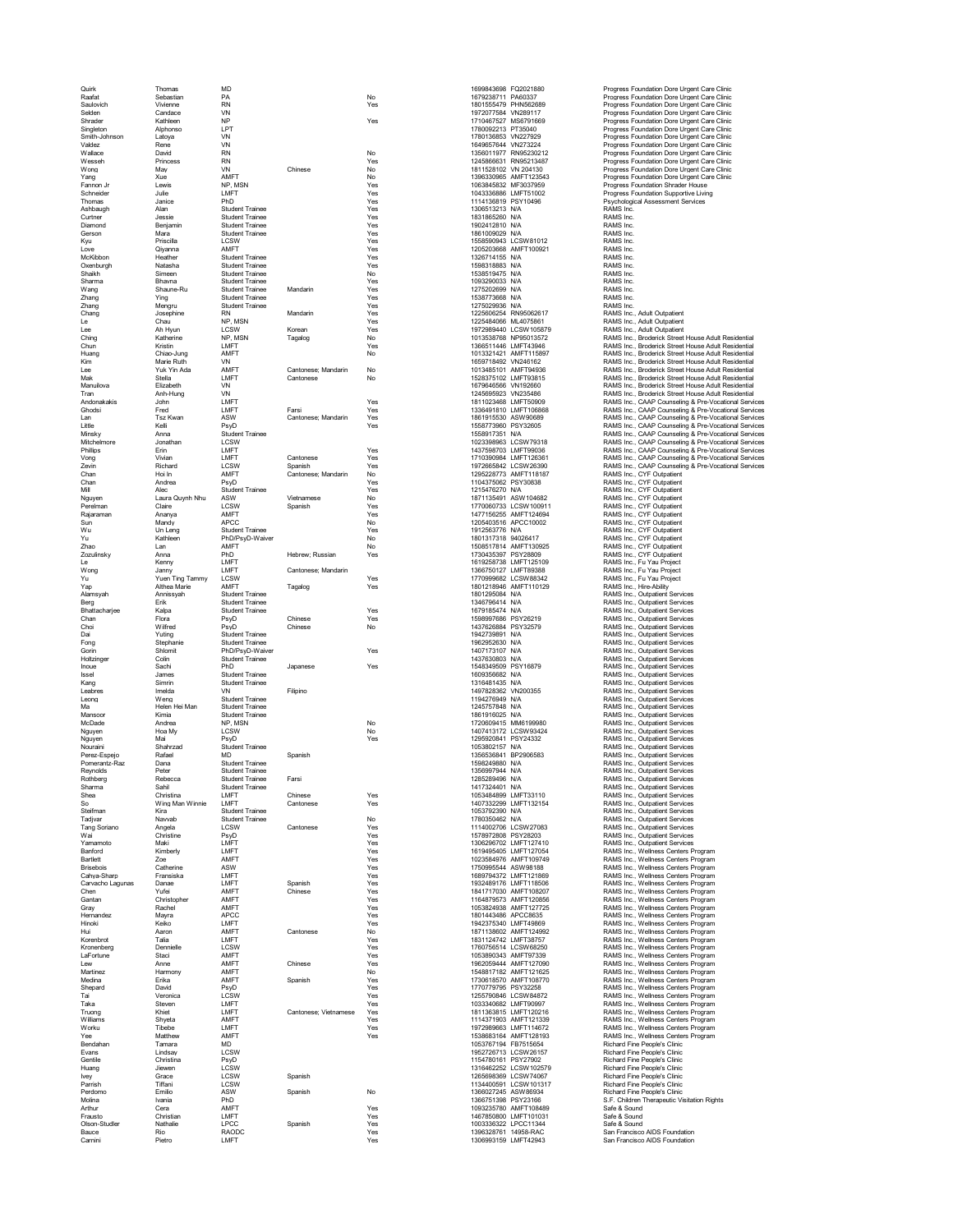| Foster<br>Holum               | Douglas<br>Robert      | ASW<br>LMFT                    | French              | Yes<br>Yes | 1194246215 ASW84997<br>1932187457 LMFT40503    |                       | San Francisco AIDS Foundation<br>San Francisco AIDS Foundation                                        |
|-------------------------------|------------------------|--------------------------------|---------------------|------------|------------------------------------------------|-----------------------|-------------------------------------------------------------------------------------------------------|
| Kilfoil                       | Paul                   | CAODC                          |                     | Yes        | 1457640385 C16501214                           |                       | San Francisco AIDS Foundation                                                                         |
| Kuri De Labra                 | Victor                 | <b>APCC</b>                    | Spanish             | Yes        | 1134361488 AMFT117960                          |                       | San Francisco AIDS Foundation                                                                         |
| Madfes                        | Shaina                 | AMFT                           |                     | Yes        | 1639717556 AMFT115920                          |                       | San Francisco AIDS Foundation                                                                         |
| Meija                         | Anibal                 | LMFT                           | Portuguese; Spanish | No         | 1629373170 LMFT46192                           |                       | San Francisco AIDS Foundation                                                                         |
| Moczulski<br>Powers           | Raymond<br>Christopher | <b>MD</b><br>LMFT              |                     | Yes<br>Yes | 1255497962 AM7701584<br>1316195886 LMFT80901   |                       | San Francisco AIDS Foundation<br>San Francisco AIDS Foundation                                        |
| Rohrer                        | Aaron                  | LCSW                           |                     | Yes        | 1679897136 LCSW81490                           |                       | San Francisco AIDS Foundation                                                                         |
| Temple                        | William                | LCSW                           |                     |            | 1154797785 LCSW88336                           |                       | San Francisco AIDS Foundation                                                                         |
| Zimmerman                     | l ila                  | AMFT                           |                     | Yes        | 1164088555 AMFT122800                          |                       | San Francisco AIDS Foundation                                                                         |
| Cavanaugh                     | Michael                | LCSW                           |                     | Yes        | 1912385626 LCSW86293                           |                       | San Francisco AllM Higher                                                                             |
| Friedman                      | Irene                  | <b>RN</b>                      |                     | Yes        | 1720735871 RN806029                            |                       | San Francisco BHC MHRC                                                                                |
| Lavne<br>O'Neill              | Jessica<br>Michael     | LCSW<br>ASW                    |                     | No         | 1831399682 LCSW29184<br>1225431349 ASW/99132   |                       | San Francisco Boys & Girls Home<br>San Francisco Department of Homeless and Supportive Housing        |
| Tsai                          | Chia-Ling              | PharmD                         |                     |            | 1063766749 RPH54127                            |                       | San Francisco General Hospital (Administration)                                                       |
| Philipp                       | Julian                 | LMFT                           |                     |            | 1043374770 LMFT37197                           |                       | School Based Mental Health Services                                                                   |
| Porciuncula                   | Stacey                 | LMFT                           |                     |            | 1316495385 LMFT118384                          |                       | School Based Mental Health Services                                                                   |
| Tan                           | Min                    | LMFT                           | Chinese             |            | 1891943833 LMFT51376                           |                       | School Based Mental Health Services                                                                   |
| Wong                          | Cameo<br>Avital        | <b>I MFT</b><br>ASW            | Cantonese           | Yes        | 1215353842 LMFT95953<br>1457720336 ASW90978    |                       | School Based Mental Health Services<br>SCRT Office of Coordinated Care                                |
| Birger<br>Cerda               | Melisa                 | <b>LCSW</b>                    |                     | Yes        | 1942559190 LCSW69906                           |                       | SCRT Office of Coordinated Care                                                                       |
| Johnson-Silk                  | Kathleen               | LMFT                           |                     | Yes        | 1154720845 LMFT109382                          |                       | SCRT Office of Coordinated Care                                                                       |
| Mendez                        | Claudia                | ASW                            | Spanish             | Yes        | 1821756552 ASW90502                            |                       | SCRT Office of Coordinated Care                                                                       |
| Arellano                      | Elizabeth              | ASW                            |                     | Yes        | 1184179939 ASW102444                           |                       | Seneca Families of Agencies                                                                           |
| Brockhouse                    | Joanna                 | AMFT                           |                     | No         | 1548921703 AMFT129409                          |                       | Seneca Families of Agencies                                                                           |
| <b>Bronstein</b><br>Correa    | Jaime<br>Yael          | <b>LPCC</b><br>ASW             | Spanish             | Yes<br>Yes | 1457809089 LPCC7457                            |                       | Seneca Families of Agencies                                                                           |
| Ganz                          | Rachel                 | <b>LCSW</b>                    | Spanish             | Yes        | 1780190652 ASW87530<br>1619396686 LCSW104266   |                       | Seneca Families of Agencies<br>Seneca Families of Agencies                                            |
| Kindel                        | Sierra                 | <b>Student Trainee</b>         |                     | Yes        | 1194249151                                     |                       | Seneca Families of Agencies                                                                           |
| Lenches                       | Jennifer               | LMFT                           |                     | Yes        | 1184848020 LMFT45082                           |                       | Seneca Families of Agencies                                                                           |
| Maddock                       | Meagan                 | ASW                            | Spanish             | Yes        | 1770179665 ASW104473                           |                       | Seneca Families of Agencies                                                                           |
| Salak                         | Jill                   | LCSW                           |                     | Yes        | 1487168829 LCSW88004                           |                       | Seneca Families of Agencies                                                                           |
| Swangler                      | Kristen                | LCSW                           |                     | Yes        | 1407280308 LCSW104399                          |                       | Seneca Families of Agencies                                                                           |
| Adams<br>Baker                | Jesse<br>Sarah         | ASW<br><b>LCSW</b>             |                     | No<br>Yes  | 1558779231 ASW71876<br>1710050992 LCSW20909    |                       | Seneca Family of Agencies<br>Seneca Family of Agencies                                                |
| Balleza                       | Mark                   | <b>Student Trainee</b>         |                     |            | 1487016168 N/A                                 |                       | Seneca Family of Agencies                                                                             |
| Betz                          | Deborah                | LCSW                           |                     |            | 1902208481 LCSW19931                           |                       | Seneca Family of Agencies                                                                             |
| <b>Bolles</b>                 | Laura                  | LMFT                           |                     | Yes        | 1235788308 LMFT127972                          |                       | Seneca Family of Agencies                                                                             |
| Bolton                        | D'Janea                | <b>Student Trainee</b>         |                     | Yes        | 1306384771 N/A                                 |                       | Seneca Family of Agencies                                                                             |
| Campos                        | Krystal                | <b>LPCC</b>                    |                     | Yes        | 1306251913 LPCC4954<br>1891120358 APCC3909     |                       | Seneca Family of Agencies                                                                             |
| Carroll<br>Catania            | Braegen<br>Katerina    | APCC<br>AMFT                   |                     | Yes        | 1831617323 AMFT107740                          |                       | Seneca Family of Agencies<br>Seneca Family of Agencies                                                |
| Chaumette                     | Sarah                  | <b>MD</b>                      |                     | Yes        | 1154448603 BC9701334                           |                       | Seneca Family of Agencies                                                                             |
| Clark                         | Marianne               | LMFT                           | Spanish             | Yes        | 1356899439 LMFT124358                          |                       | Seneca Family of Agencies                                                                             |
| Crawford                      | Darielle               | ASW                            |                     | Yes        | 1194271916 ASW77942                            |                       | Seneca Family of Agencies                                                                             |
| Crowley                       | Kathleen               | AMFT                           |                     | Yes        | 1649757147 AMFT126589                          |                       | Seneca Family of Agencies                                                                             |
| Davidson<br>Doherty           | Leslie<br>Misty        | LMFT<br>LMFT                   |                     |            | 1780812578 LMFT52343<br>1871920462 LMFT47374   |                       | Seneca Family of Agencies<br>Seneca Family of Agencies                                                |
| Earley                        | Brighton               | PsyD                           |                     | Yes        | 1376979328 PSY31230                            |                       | Seneca Family of Agencies                                                                             |
| Fu                            | Emerv                  | MD                             |                     | Yes        | 1306045976 BF9381776                           |                       | Seneca Family of Agencies                                                                             |
| Gaston                        | Krista                 | LMFT                           | Spanish             | Yes        | 1114301595 LMFT120058                          |                       | Seneca Family of Agencies                                                                             |
| Gonzalez Diaz                 | Karla                  | ASW                            |                     | Yes        | 1265804934 ASW96582                            |                       | Seneca Family of Agencies                                                                             |
| Gutierrez                     | Natali                 | LCSW                           |                     | No         | 1053814731 LCSW101969                          |                       | Seneca Family of Agencies                                                                             |
| Gwynn                         | Johanna<br>Amanda      | LCSW<br>LCSW                   |                     | Yes        | 1083907000 LCSW81616<br>1518527746 LCSW83636   |                       | Seneca Family of Agencies                                                                             |
| Hagos<br>Howard               | Shelby                 | LMFT                           |                     | Yes<br>Yes | 1154579829 LMFT51525                           |                       | Seneca Family of Agencies<br>Seneca Family of Agencies                                                |
| Johnson                       | Madison                | <b>Student Trainee</b>         |                     | Yes        | 1356867204 N/A                                 |                       | Seneca Family of Agencies                                                                             |
| Kim                           | Julie                  | LCSW                           |                     | Yes        | 1871664466 LCSW24420                           |                       | Seneca Family of Agencies                                                                             |
| Kindel                        | Laurie                 | LCSW                           |                     | Yes        | 1003369141 LCSW96887                           |                       | Seneca Family of Agencies                                                                             |
| Kirsztajn                     | Amy                    | LCSW                           |                     | Yes        | 1295921963 LCSW70172                           |                       | Seneca Family of Agencies                                                                             |
| Kleiman                       | Alexis                 | ASW                            |                     | Yes        | 1396393062 ASW92310                            |                       | Seneca Family of Agencies                                                                             |
| Kwon<br>Kwong-Lee             | Jennifer<br>Karv       | ASW<br>ASW                     |                     | No<br>No   | 1912673989 ASW104288<br>1134681513 ASW88390    |                       | Seneca Family of Agencies<br>Seneca Family of Agencies                                                |
| Lopez                         | Alana                  | ASW                            |                     | Yes        | 1184905580 ASW92555                            |                       | Seneca Family of Agencies                                                                             |
| Lucero                        | Chelsea                | AMFT                           |                     | Yes        | 1851868426 AMFT109081                          |                       | Seneca Family of Agencies                                                                             |
| Marx-Andler                   | Juliana                | LCSW                           | Portuguese          | Yes        | 1013293208 LCSW66396                           |                       | Seneca Family of Agencies                                                                             |
| Mc Cormack                    | Karina                 | LCSW                           |                     | Yes        | 1033443056 LCSW66589                           |                       | Seneca Family of Agencies                                                                             |
| Menke                         | Terah                  | <b>RN</b><br><b>RN</b>         |                     | Yes        | 1770749863 RN731963                            |                       | Seneca Family of Agencies                                                                             |
| Messinger<br>Mindel           | Tiffanie<br>Molly      | AMFT                           |                     | Yes<br>Yes | 1588195705 RN95128606<br>1447877626 AMFT127519 |                       | Seneca Family of Agencies<br>Seneca Family of Agencies                                                |
| Monge                         | Raguel                 | ASW                            |                     | Yes        | 1225553399 ASW93839                            |                       | Seneca Family of Agencies                                                                             |
| Morataya                      | Marta                  | ASW                            | Spanish             | Yes        | 1104135409 ASW103972                           |                       | Seneca Family of Agencies                                                                             |
| Moses                         | Sara                   | LCSW                           |                     |            | 1588786701 LCSW83408                           |                       | Seneca Family of Agencies                                                                             |
| Murray                        | Rachel                 | LMFT                           |                     | Yes        | 1881834786 LMFT53216                           |                       | Seneca Family of Agencies                                                                             |
| Nelson                        | Leah                   | APCC                           |                     | Yes        | 1861899585 APCC6072<br>1558558569 PSY27417     |                       | Seneca Family of Agencies                                                                             |
| Newton<br>Nguyen              | Brian<br>Regina        | PsyD<br>LMFT                   | Vietnamese          | Yes<br>Yes | 1952635831 LMFT84738                           |                       | Seneca Family of Agencies<br>Seneca Family of Agencies                                                |
| Oeur                          | Samnang                | NP, MSN                        |                     | Yes        | 1518490028 MO5474173                           |                       | Seneca Family of Agencies                                                                             |
| Paiva                         | Arthur                 | AMFT                           | Spanish             | Yes        | 1316438955 AMFT118952                          |                       | Seneca Family of Agencies                                                                             |
| Parks                         | Miriam                 | LMFT                           | Spanish             | Yes        | 1487070579 LMFT105927                          |                       | Seneca Family of Agencies                                                                             |
| Pizarro Ochoa                 | Dina                   | AMFT                           |                     | Yes        | 1790160091 AMFT121539                          |                       | Seneca Family of Agencies                                                                             |
| Prehn Despota                 | Cara                   | LCSW                           |                     |            | 1295071058 LCSW28374                           |                       | Seneca Family of Agencies                                                                             |
| Quintanar<br>Ramirez-Larouche | Kiara<br>Mary          | <b>Student Trainee</b><br>LMFT |                     | No         | 1417568593 N/A<br>1316317589 LMFT126244        |                       | Seneca Family of Agencies<br>Seneca Family of Agencies                                                |
| Richards                      | Cassandra              | LMFT                           |                     |            | 1104310143 LMFT122984                          |                       | Seneca Family of Agencies                                                                             |
| Russell                       | Jari                   | LMF <sub>1</sub>               |                     | Yes        | 1639451040   MFT87242                          |                       | Seneca Family of Agencies                                                                             |
| Sasser-Christian              | Anna                   | ASW                            |                     | No         | 1255966677 ASW94255                            |                       | Seneca Family of Agencies                                                                             |
| Sbicca                        | Alejandra              | LMFT                           | Spanish             | Yes        | 1518190156 LMFT77994                           |                       | Seneca Family of Agencies                                                                             |
| Seaman<br>Shanks              | Erin<br>Kristy         | LMFT<br>LCSW                   | French              | Yes        | 1235686981 LMFT130664                          | 1801349972 LCSW103353 | Seneca Family of Agencies<br>Seneca Family of Agencies                                                |
| Solari                        | Danielle               | LCSW                           |                     | Yes        | 1568743979 LCSW66153                           |                       | Seneca Family of Agencies                                                                             |
| Sonstelie                     | Marit                  | NP, MSN                        |                     | Yes        | 1427294941 MS3257208                           |                       | Seneca Family of Agencies                                                                             |
| Soresca                       | Maria Cristina         | ASW                            |                     | Yes        | 1255904058 ASW102761                           |                       | Seneca Family of Agencies                                                                             |
| Sosna                         | Sachi                  | AMFT                           |                     | Yes        | 1013561364 AMFT120242                          |                       | Seneca Family of Agencies                                                                             |
| Soto Romero                   | Karina                 | AMFT                           | Spanish             | No         | 1043845480 AMFT118436                          |                       | Seneca Family of Agencies                                                                             |
| Tabagon<br>Thomas Polyak      | Thia<br>Jillian        | <b>Student Trainee</b><br>AMFT |                     | Yes<br>No  | 1063937084 N/A<br>1194161737 AMFT113201        |                       | Seneca Family of Agencies<br>Seneca Family of Agencies                                                |
| Timme                         | Rebecca                | DO                             |                     | Yes        | 1780848325 FT0486779                           |                       | Seneca Family of Agencies                                                                             |
| Turnbow                       | Brenna                 | ASW                            |                     | Yes        | 1922778844 ASW105668                           |                       | Seneca Family of Agencies                                                                             |
| Vales                         | Jonathan               | LCSW                           |                     | Yes        | 1942601117 LCSW87492                           |                       | Seneca Family of Agencies                                                                             |
| Vasquez                       | Lirany                 | <b>Student Trainee</b>         |                     | Yes        | 1740637958 N/A                                 |                       | Seneca Family of Agencies                                                                             |
| Wallin                        | Shane                  | LCSW<br><b>I MFT</b>           |                     | Yes        | 1326243221 LCSW28659                           |                       | Seneca Family of Agencies                                                                             |
| Webster<br>Williams           | Natalie<br>La Dettra   | LMFT                           |                     | Yes        | 1700394848 LMFT126065<br>1104025980 LMFT50917  |                       | Seneca Family of Agencies<br>Seneca Family of Agencies                                                |
| Wood                          | Karla                  | ASW                            |                     | Yes        | 1578174876 ASW103262                           |                       | Seneca Family of Agencies                                                                             |
| Wright-Johnson                | Morgan                 | ASW                            |                     | Yes        | 1699290692 ASW98001                            |                       | Seneca Family of Agencies                                                                             |
| Garcia                        | Alissa                 | LMFT                           | Spanish             |            | 1295920429 LMFT53427                           |                       | SF Bovs and Girls Home Principals Center Collaborative                                                |
| Albertson                     | Jason                  | LCSW                           | Spanish             | Yes        | 1013154368 LCSW25305                           |                       | SF Dept. Public Health Shelter In Place Team (SIP)                                                    |
| Dziedzic                      | June                   | PsyD                           |                     | Yes        | 1265512115 PSY24296                            |                       | SF Dept. Public Health Shelter In Place Team (SIP)                                                    |
| Perry<br>Boeding              | Courtney<br>Marissa    | ASW<br><b>RN</b>               |                     | Yes        | 1457992638 ASW98865<br>1801374889 RN95138897   |                       | SF Dept. Public Health Shelter In Place Team (SIP)<br>SF First South of Market Mental Health Services |
| Chimal                        | Cindy                  | ASW                            |                     | Yes        | 1396208534 ASW96161                            |                       | SF First South of Market Mental Health Services                                                       |
| Eng                           | Elizabeth              | LMFT                           | Chinese             | Yes        | 1134536626 LMFT118099                          |                       | SF First South of Market Mental Health Services                                                       |
| Gotthardt                     | Denise                 | AMFT                           |                     |            | 1407041098 AMFT98164                           |                       | SF First South of Market Mental Health Services                                                       |
| Jackson                       | Shirley                | ASW                            |                     | No         | 1790343507 ASW89229                            |                       | SF First South of Market Mental Health Services                                                       |
| Johnson                       | Dani                   | <b>Student Trainee</b>         |                     |            | 1033676952 N/A                                 |                       | SF First South of Market Mental Health Services                                                       |
| Kahn<br>Stingley              | Abigail<br>Alexis      | LCSW<br><b>RN</b>              | Spanish             | Yes        | 1265679567 LCSW66428<br>1013033901 RN652323    |                       | SF First South of Market Mental Health Services<br>SF First South of Market Mental Health Services    |
| Carbone                       | Carol                  | LCSW                           |                     |            | 1750513495 LCSW26133                           |                       | SF Homeless Outreach Team                                                                             |
| Horky                         | Allison                | LCSW                           |                     |            | 1699101386 LCSW73562                           |                       | SF Homeless Outreach Team                                                                             |
| Leingang                      | Kendra                 | <b>I MFT</b>                   |                     |            | 1912221573 LMFT82202                           |                       | SF Homeless Outreach Team                                                                             |
| Mazza                         | Marcus                 | LCSW                           |                     |            | 1245384833 LCSW27639                           |                       | SF Homeless Outreach Team                                                                             |
| Meskan                        | Brenda                 | LMFT                           |                     | Yes        | 1891815437 LMFT41458                           |                       | SF Homeless Outreach Team                                                                             |
| DeAbreu<br>Forte              | Shakira<br>Maurice     | AMFT<br>LMFT                   | Spanish             | Yes<br>Yes | 1467506154 AMFT94289<br>1477891174 LMFT128849  |                       | SF Hope Community Wellness Program<br>SF Hope Community Wellness Program                              |
| Mccabe                        | Laura                  | LCSW                           |                     |            | 1093148231 LCSW80758                           |                       | SF Hope Community Wellness Program                                                                    |
| Roberts                       | Yolanda                | LCSW                           |                     |            | 1437308541 LCSW77265                           |                       | SF Hope Community Wellness Program                                                                    |
| Roman                         | Erika                  | <b>LCSW</b>                    |                     |            |                                                | 1255874814 LCSW101492 | SF Hope Community Wellness Program                                                                    |
| Robinson                      | Melodee                | AMFT                           |                     | No         | 1346503489 AMFT122945                          |                       | Sf Shelter Treatment Acc & Res                                                                        |
| Martinez<br>Spyker            | Aleiandra<br>Meghan    | LMFT<br>PsyD                   | Spanish             | Yes<br>Yes | 1932472214 LMFT127720<br>1144367467 PSY27388   |                       | SFDPH Families Rising<br>SFDPH Families Rising                                                        |
|                               |                        |                                |                     |            |                                                |                       |                                                                                                       |

| 1194246215                         | ASW84997                                                   |
|------------------------------------|------------------------------------------------------------|
| 1932187457                         | LMFT40503<br>C16501214<br>Ó                                |
| 1457640385<br>1134361488           |                                                            |
|                                    | AMFT117960<br>AMFT115920                                   |
| 1639717556<br>1629373170           | LMFT46192                                                  |
| 1255497962                         | AM7701584                                                  |
| 1316195886                         | LMFT80901                                                  |
| 1679897136                         | L<br>CSW81490                                              |
| 1154797785                         | CSW88336                                                   |
| 1164088555                         | AMFT122800                                                 |
| 1912385626                         | CSW8629<br>L)<br>3                                         |
| 1720735871                         | RN806029                                                   |
| 1831399682<br>1225<br>431349       | LCSW29184<br>ASW/99132                                     |
| 1063766749                         | RPH54127                                                   |
| 1043374770                         | LMFT37197                                                  |
| 1316495385                         | ı                                                          |
| 1891943833                         | MFT118384<br>MFT51376<br>L                                 |
| 1215353842                         | LMFT95953                                                  |
| 1457720336                         | ASW90978                                                   |
| 1942559190                         | CSW69906<br>ı                                              |
| 1154720845                         | LMFT109382                                                 |
| 1821756552                         | ASW90502                                                   |
| 1184179939                         | ASW102444                                                  |
| 1548921703<br>1457809089           | AMFT129409<br>LPCC7457                                     |
| 1780190652                         | ASW87530                                                   |
| 1619396686                         | LCSW104266                                                 |
| 1194249151                         |                                                            |
| 1184848020                         | LMFT45082                                                  |
| 1770179665                         | ASW104473                                                  |
| 1487168829                         | CSW88004<br>Ĺ                                              |
| 1407280308                         | L<br>CSW104399                                             |
| 1558779231                         | ASW71876<br>LCSW20909                                      |
| 1710050992<br>1487016168           | N/A                                                        |
| 1902208481                         | LCSW19931                                                  |
| 1235788308                         | MFT127972<br>Ī                                             |
| 1306384771                         | N/A                                                        |
| 1306251913                         | LPCC4954                                                   |
| 1891120358                         | APCC3909                                                   |
| 1831617323                         | AMFT107740<br>BC9701334                                    |
| 1154448603                         |                                                            |
| 1356899439                         | LMFT124358                                                 |
| 1194271916                         | ASW77942                                                   |
| 1649757147<br>1780812578           | AMFT126589<br>LMFT52343                                    |
| 1871920462                         | LMFT47374                                                  |
| 1376979328                         | PSY31230                                                   |
| 1306045976                         | BF9381776                                                  |
| 1114301595                         | LMFT120058                                                 |
| 1265804934                         | ASW96582                                                   |
| 1053814731                         | LCSW101969                                                 |
| 1083907000                         | LCSW81616                                                  |
| 1518527746                         | LCSW83636                                                  |
| 1154579829                         | LMFT51525                                                  |
| 1356867204<br>1871664466           | N/A<br>CSW24420<br>ı                                       |
| 1003369141                         | LCSW96887                                                  |
| 1295921963                         | LCSW70172                                                  |
| 1396393062                         | ASW92310                                                   |
| 1912673989                         | ASW104288                                                  |
| 1134681513                         | ASW88390                                                   |
| 1184905580                         | ASW92555                                                   |
| 1851868426                         | AMFT109081                                                 |
|                                    |                                                            |
| 1013293208                         | LCSW66396                                                  |
| 1033443056                         |                                                            |
| 1770749863                         | LCSW66589<br>RN731963                                      |
| 1588195705                         | RN95128606                                                 |
| 1447877626                         | AMFT127519                                                 |
| 1225553399<br>1104135409           | ASW93839<br>ASW103972                                      |
| 1588786701                         | LCSW83408                                                  |
| 1881834786                         |                                                            |
| 1861899585                         | LMFT53216<br>APCC6072                                      |
| 1558558569                         | PSY27417                                                   |
| 1952635831                         | .<br>LMFT84738                                             |
| 1518490028                         |                                                            |
| 1316438955                         |                                                            |
| 1487070579                         | LM 191199<br>MO5474173<br>AMFT118952<br>LMFT105927         |
| 1790160091<br>1295071058           | AMFT121539<br>LCSW28374                                    |
| 1417568593                         | N/A                                                        |
| 1316317589                         | LMFT126244                                                 |
| 1104310143                         | LMFT122984                                                 |
| 89                                 | ٤<br>7                                                     |
| 1255966677                         | ASW94255                                                   |
| 1518190156                         |                                                            |
| 1235686981<br>1801349972           | <br>LMFT77994<br>LMFT130664<br>SW103353<br>Ĺ<br>$\epsilon$ |
| 1568743979                         | LCSW66153                                                  |
| 1427294941                         | MS3257208                                                  |
| 1255904058                         | ASW102761                                                  |
| 1013561364                         | AMFT120242                                                 |
| 1043845480                         | AMFT118436                                                 |
| 1063937084                         | N/A                                                        |
| 1194161737                         | AMFT113201                                                 |
| 1780848325                         | FT0486779<br>ASW105668                                     |
| 1922778844<br>1942601117           | LCSW87492                                                  |
| 1740637958                         | N/A                                                        |
| 1326243221                         | LCSW28659                                                  |
| 1700394848                         | LMFT126065                                                 |
| 1104025980                         | LMFT50917                                                  |
| 1578174876                         | ASW103262                                                  |
| 1699290692                         | ASW98001<br>I MFT53427                                     |
| 1295920429                         |                                                            |
| 1013154368                         | LCSW25305                                                  |
| 1265512115<br>1457992638           | PSY24296<br>ASW98865                                       |
| 1801374889                         | RN95138897                                                 |
| 1396208534                         | ASW96161                                                   |
| 1134536626                         |                                                            |
| 407041098<br>1                     | AU<br>LMFT118099<br>AMFT98164                              |
| 1790343507                         | ASW89229                                                   |
| 1033676952                         | N/A                                                        |
| 1265679567                         | CSW66428<br>ı                                              |
| 1013033901                         | RN652323                                                   |
| 1750513495                         | LCSW26133<br>Ī                                             |
| 1699101386<br>1912221573           | CSW73562<br>LMFT82202                                      |
| 1245384833                         | ť<br>CSW27639<br>l                                         |
| 1891815437                         | LMFT41458                                                  |
| 1467506154                         | AMFT94289                                                  |
| 7891174<br>147                     | T128849<br>Ĺ<br>.MF                                        |
| 1093148231                         | LCSW80758                                                  |
| 1437308541                         | CSW77265<br>Ī                                              |
| 1255874814<br>1                    | LCSW101492                                                 |
| 346503489<br>1932472214<br>4420740 | AMFT122945<br>LMFT127720<br>8022200                        |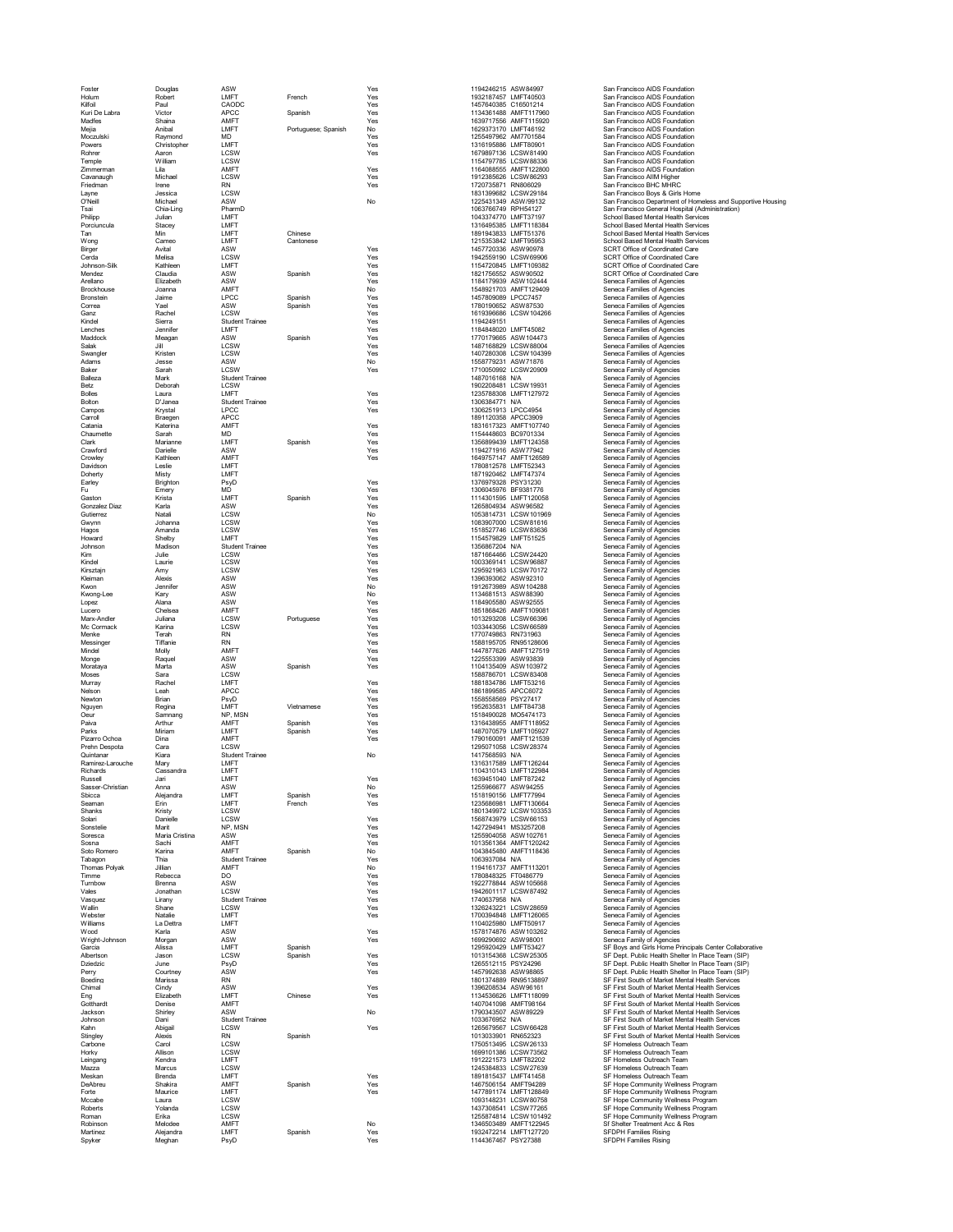| Ho                    | Emily                      | <b>I CSW</b>                  | Cantonese           | No         | 1336321892 LCSW 106517                        | SFDPH Utilization Management                                                                     |
|-----------------------|----------------------------|-------------------------------|---------------------|------------|-----------------------------------------------|--------------------------------------------------------------------------------------------------|
| Miller<br>Anodaca     | Atsuko<br>Erika            | LMFT<br>LMFT                  | Japanese            | Yes        | 1366515769 LMFT49873<br>1225157480 LMFT86809  | SFDPH Utilization Management<br>Sierra Vista Child & Family Services                             |
| Castaneda             | Amy                        | LCSW                          |                     |            | 1609908466 LCSW85418                          | Sierra Vista Child & Family Services                                                             |
| Corona                | Mercedes                   | LMFT                          | Spanish             |            | 1285766972 LMFT47786                          | Sierra Vista Child & Family Services                                                             |
| Dhaliwal              | Ramandeep                  | AMFT                          | Puniabi             |            | 1316071483 AMFT52611                          | Sierra Vista Child & Family Services                                                             |
| Galeazzi<br>Green     | Lisa                       | LMFT<br><b>I CSW</b>          |                     |            | 1679605927 LMFT41476                          | Sierra Vista Child & Family Services                                                             |
| Mc Clure              | Sonia<br>Andrew            | LMFT                          |                     |            | 1750421574 LCSW68077<br>1083771299 LMFT41078  | Sierra Vista Child & Family Services<br>Sierra Vista Child & Family Services                     |
| O'Hare                | Colleen                    | <b>LCSW</b>                   |                     |            | 1982736179 LCSW27629                          | Sierra Vista Child & Family Services                                                             |
| Popli                 | Gagandeep                  | <b>MD</b>                     | Punjabi             |            | 1750348025 BP9148099                          | Sierra Vista Child & Family Services                                                             |
| Raymond-Rivera        | Tiffany                    | LMFT                          |                     |            | 1730210915   MFT40632                         | Sierra Vista Child & Family Services                                                             |
| Spurlock              | Janie                      | LMFT                          |                     |            | 1578694766 LMFT51156                          | Sierra Vista Child & Family Services                                                             |
| Underwood             | Kimberly                   | LMFT<br><b>I CSW</b>          |                     |            | 1679763940 LMFT47787                          | Sierra Vista Child & Family Services                                                             |
| Villegas<br>Chu       | Lina<br>Flora              | LCSW                          |                     |            | 1891108189 LCSW85882<br>1750451191 LCSW21873  | Sierra Vista Child & Family Services<br>Silver Avenue Family Health Center                       |
| De La Ossa Arrieta    | Farid                      | ASW                           |                     | No         | 1275997405 ASW84296                           | Silver Avenue Family Health Center                                                               |
| Inman                 | Lisa                       | <b>MD</b>                     |                     |            | 1750596730 BI8650980                          | Silver Avenue Family Health Center                                                               |
| Rosso-Balcazar        | Michaelo                   | LMFT                          | Spanish             | Yes        | 1275769598 LMFT106494                         | Silver Avenue Family Health Center                                                               |
| Shi                   | Angela                     | LMFT                          | Cantonese           | Yes        | 1194842856 LMFT87606                          | Silver Avenue Family Health Center                                                               |
| Ang                   | Jacklyn                    | Pharm-Intern                  |                     | No         | 1427651520 INT42939                           | South of Market Mental Health Services                                                           |
| Aquino                | Elizabeth                  | <b>RN</b>                     |                     | No         | 1790276491 RN540721                           | South of Market Mental Health Services                                                           |
| Arden                 | Kimberly                   | MD                            |                     | Yes        | 1306997408 FA0488709                          | South of Market Mental Health Services                                                           |
| Bazazi                | Alexander                  | <b>MD</b>                     | Spanish             | Yes        | 1902301880 FB8691188                          | South of Market Mental Health Services                                                           |
| Berman<br><b>Biel</b> | Russell<br>Sara            | LCSW<br><b>I CSW</b>          |                     | Yes<br>Yes | 1396864989 LCSW87108<br>1376576595 LCSW23233  | South of Market Mental Health Services<br>South of Market Mental Health Services                 |
| Butler                | Andrew                     | ASW                           |                     | Yes        | 1962925693 ASW91232                           | South of Market Mental Health Services                                                           |
| Crouch                | Pierre-Cedric              | ANP, PhD                      |                     | Yes        | 1194869313 MC1797628                          | South of Market Mental Health Services                                                           |
| Dann                  | Margaret                   | NP, MSN                       | Spanish             |            | 1891028213 MD2769454                          | South of Market Mental Health Services                                                           |
| De Silva              | Rauderick                  | LMFT                          | Filipino            | Yes        | 1346381571 LMFT45375                          | South of Market Mental Health Services                                                           |
| Diloy                 | Joyce                      | ASW                           | Filipino            | Yes        | 1710238415 ASW91477                           | South of Market Mental Health Services                                                           |
| Fisher                | Masaru                     | MD                            |                     | Yes        | 1063518868 BF8090855                          | South of Market Mental Health Services                                                           |
| Gac<br>Garth          | Brian<br>Marc Ellyn        | Pharm-Intern<br>PhD           |                     | Yes<br>Yes | 1003407289 INT41533<br>1215188347 PSY18706    | South of Market Mental Health Services<br>South of Market Mental Health Services                 |
| Goldman               | Amy                        | <b>I CSW</b>                  |                     | Yes        | 1992824585 LCSW24417                          | South of Market Mental Health Services                                                           |
| Gona                  | Suma                       | MD                            |                     | Yes        | 1518050178 BG8375126                          | South of Market Mental Health Services                                                           |
| Gottlieb              | Daphne                     | <b>Student Trainee</b>        |                     | Yes        | 1679823256 N/A                                | South of Market Mental Health Services                                                           |
| Guerrero              | Jannette                   | AMFT                          | Spanish             | Yes        | 1801915491 AMFT124633                         | South of Market Mental Health Services                                                           |
| Gutierrez             | Veronica                   | I PT                          |                     |            | 1124230693 PT29910                            | South of Market Mental Health Services                                                           |
| Hasassri              | Methus                     | <b>MD</b>                     | Thai                |            | 1154854206 FH7947647                          | South of Market Mental Health Services                                                           |
| Henry-Berry           | Natalie                    | LCSW                          |                     | Yes        | 1174646608 LCSW28572                          | South of Market Mental Health Services                                                           |
| Huynh<br>Johnson      | Christine<br>Theresa Carla | Pharm-Intern<br>NP. MSN       | Visava              | No<br>Yes  | 1114533353 INT41898<br>1255600581 MJ4633257   | South of Market Mental Health Services<br>South of Market Mental Health Services                 |
| King                  | Ruby                       | LMFT                          |                     | No         | 1922412758 LMFT119686                         | South of Market Mental Health Services                                                           |
| Ko                    | Lila                       | LCSW                          | Chinese             |            | 1700807542 LCSW8709                           | South of Market Mental Health Services                                                           |
| Kumar                 | Arsheeta                   | <b>Student Trainee</b>        |                     | No         | 1306591078                                    | South of Market Mental Health Services                                                           |
| Kunishi               | Teresamaria                | Student Trainee               |                     |            | 1073775656 N/A                                | South of Market Mental Health Services                                                           |
| Lancaster             | Karen                      | LMFT                          |                     | Yes        | 1710006309 LMFT50602                          | South of Market Mental Health Services                                                           |
| Leo                   | Hannah                     | <b>MD</b>                     |                     |            | 1598225849 PTL814                             | South of Market Mental Health Services                                                           |
| Lin                   | Sophia                     | NP, MSN                       | Chinese             |            | 1104961440 ML1548455                          | South of Market Mental Health Services                                                           |
| Matthews<br>Moskus    | Colleen<br>Jacqueline      | <b>I CSW</b><br>LCSW          |                     | Yes<br>Yes | 1164890463   CSW76886<br>1578689469 LCSW19341 | South of Market Mental Health Services<br>South of Market Mental Health Services                 |
| Nobahar               | Nikki                      | Pharm-Intern                  |                     | Yes        | 1912658170 INT45228                           | South of Market Mental Health Services                                                           |
| Parad                 | Jason                      | MD                            |                     | No         | 1689201915 FP0310730                          | South of Market Mental Health Services                                                           |
| Patterson             | Suzannah                   | PharmD                        |                     |            | 1932294576 MP2112198                          | South of Market Mental Health Services                                                           |
| Porquez               | Mary Jocelyn               | NP, MSN                       |                     | Yes        | 1508848714 MP1819068                          | South of Market Mental Health Services                                                           |
| Sanders               | Jamie                      | <b>RN</b>                     |                     |            | 1407308422 RN95100374                         | South of Market Mental Health Services                                                           |
| Villanova             | Ernesto                    | AMFT                          | Spanish             | Yes        | 1073750923 AMFT106232                         | South of Market Mental Health Services                                                           |
| Villegas              | Francisco                  | Pharm-Intern                  |                     | No         | 1053079665 INT45224                           | South of Market Mental Health Services                                                           |
| Washington            | Stuart                     | <b>MD</b>                     | Spanish             | Yes        | 1801044243 BW9794668                          | South of Market Mental Health Services                                                           |
| Watson                | Maria Soledad              | <b>RN</b>                     |                     | No         | 1265813604 RN791820                           | South of Market Mental Health Services                                                           |
| Wozniak<br>Zahiri     | Steven<br>Heather          | MD<br>NP, MSN                 | Filipino            | Yes<br>Yes | 1538282058 BW6663466<br>1659335925 MZ2019950  | South of Market Mental Health Services<br>South of Market Mental Health Services                 |
| Carev                 | Regan                      | MD                            |                     |            | 1235486986 FC4698001                          | South Van Ness Adult Behavioral Health Services                                                  |
| Davenport             | Zachary                    | I MFT                         |                     | Yes        | 1184037996 LMFT93386                          | South Van Ness HIV and Gender Services                                                           |
| Donovan               | Cari                       | LCSW                          |                     | Yes        | 1962735522 LCSW68044                          | South Van Ness HIV and Gender Services                                                           |
| Friedman              | Melissa                    | I MFT                         |                     | Yes        | 1861891178 LMFT90858                          | South Van Ness HIV and Gender Services                                                           |
| Montantes             | Richard                    | LCSW                          | Spanish             | Yes        | 1962535351 LCSW20086                          | South Van Ness HIV and Gender Services                                                           |
| Palacios              | Irma                       | LCSW                          | Spanish             | Yes        | 1578843736 LCSW75130                          | South Van Ness HIV and Gender Services                                                           |
| Singh                 | Lily                       | LCSW                          |                     | Yes        | 1881095776 LCSW100095                         | South Van Ness HIV and Gender Services                                                           |
| Tran<br>Abdul-khaliq  | David<br>Fatimah           | MD<br>AMFT                    | Vietnamese          | Yes<br>Yes | 1144562737 FT4761614<br>1780229393 AMFT115147 | South Van Ness HIV and Gender Services<br>Southeast Child Family Therapy Center (Blanken         |
| Crawford              | Brittany                   | <b>Student Trainee</b>        |                     |            | 1720501703 N/A                                | Southeast Child Family Therapy Center (Blanken                                                   |
| <b>Fdwards</b>        | Sekayi                     | LMFT                          |                     | Yes        | 1801210166 LMFT118795                         | Southeast Child Family Therapy Center (Blanken                                                   |
| Farrahi               | Farshid                    | MD                            |                     | Yes        | 1942461918 FF1944176                          | Southeast Child Family Therapy Center (Blanken                                                   |
| Gutierrez Angel       | Rodolfo                    | ASW                           |                     | Yes        | 1689277469 ASW97574                           | Southeast Child Family Therapy Center (Blanken)                                                  |
| Henriquez             | Metzi                      | AMFT                          |                     | Yes        | 1528253598 AMFT 125821                        | Southeast Child Family Therapy Center (Blanken                                                   |
| Hicks                 | Clifton                    | LCSW                          |                     | Yes        | 1912057340 LCSW94109                          | Southeast Child Family Therapy Center (Blanken                                                   |
| Iwaoka-Scott<br>Juna  | Allison<br>Toni            | MD<br>PhD                     | Chinese             | Yes<br>Yes | 1174834790 FI2392962<br>1134246887 PSY15807   | Southeast Child Family Therapy Center (Blanken<br>Southeast Child Family Therapy Center (Blanken |
| Medina                | Ingrid                     | ASW                           | Spanish             | Yes        | 1265958565 ASW84690                           | Southeast Child Family Therapy Center (Blanken                                                   |
| Rahter                | Jessica                    | <b>Student Trainee</b>        |                     |            | 1811413271 N/A                                | Southeast Child Family Therapy Center (Blanken                                                   |
| Roddy                 | Rosalyn                    | <b>LCSW</b>                   |                     |            | 1518112770   CSW28484                         | Southeast Child Family Therapy Center (Blanken                                                   |
| Sistiva Castro        | Diana                      | PhD                           | Spanish: French     | No         | 1558746628 PSY29941                           | Southeast Child Family Therapy Center (Blanken                                                   |
| Wong                  | Colleen                    | AMFT                          | Cantonese: Mandarin | Yes        | 1285857086 AMFT110926                         | Southeast Child Family Therapy Center (Blanken                                                   |
| Betancourt            | Ines                       | LCSW                          | Spanish             |            | 1932308400 LCSW16348                          | Southeast Child Family Therapy Center (Silver)                                                   |
| Calvin                | George                     | LCSW                          |                     | Yes        | 1366641532 LCSW60951<br>1629735741 LCSW79907  | Southeast Child Family Therapy Center (Silver)                                                   |
| Cruz<br>Lee           | Rachel<br>Connie           | LCSW<br><b>MD</b>             |                     | Yes<br>Yes | 1003082512 FL2078043                          | Southeast Child Family Therapy Center (Silver)<br>Southeast Child Family Therapy Center (Silver) |
| Ng                    | Rowena                     | LCSW                          |                     | Yes        | 1841316734   CSW18748                         | Southeast Child Family Therapy Center (Silver)                                                   |
| Barrera               | Jazmin                     | AMFT                          | Spanish             | Yes        | 1538424197 AMFT118922                         | Southeast Health Center                                                                          |
| Bien                  | Melanie                    | <b>I CSW</b>                  |                     |            | 1427569375 LCSW64787                          | Southeast Health Center                                                                          |
| Pacino                | Katv                       | LMFT                          |                     | Yes        | 1508320185 LMFT115999                         | Southeast Health Center                                                                          |
| Williams              | Kenneth                    | AMFT                          |                     |            | 1992010912 AMFT112778                         | Southeast Health Center                                                                          |
| Balcazar<br>Elizondo  | Dora<br>Paul               | ASW<br>DO                     | Italian; Portuguese |            | 1619179926 ASW72341<br>1245506732 FE4278671   | Southeast Mission Geriatric Services<br>Southeast Mission Geriatric Services                     |
| Escobar               | Melvin                     | LCSW                          |                     |            | 1215125901 LCSW26262                          | Southeast Mission Geriatric Services                                                             |
| Oropeza               | Erancisca                  | LMFT                          |                     |            | 1396938718 LMFT39849                          | Southeast Mission Geriatric Services                                                             |
| Piastunovich          | <b>Arielle</b>             | LCSW                          |                     |            | 1033276365   CSW19766                         | Southeast Mission Geriatric Services                                                             |
| Alfonso               | Catherine                  | <b>RN</b>                     | Filipino            |            | 1831672906 RN763027                           | Special Programs for Youth                                                                       |
| Byrne                 | Craig                      | <b>RN</b>                     |                     |            | 1578047460 RN405352                           | Special Programs for Youth                                                                       |
| Cumings               | Caroline                   | ASW                           |                     | Yes        | 1316440779 ASW78228                           | Special Programs for Youth                                                                       |
| Estillore             | Angela                     | <b>RN</b>                     |                     |            | 1114406857 RN770022                           | Special Programs for Youth                                                                       |
| Fiame<br>Kately       | Connie<br>Lynesha          | <b>RN</b><br>AMFT             |                     |            | 1649683673 RN443662<br>1548384605 AMFT101415  | Special Programs for Youth<br>Special Programs for Youth                                         |
| Nazario               | Julio                      | <b>RN</b>                     |                     |            | 1952627028 RN-743090                          | Special Programs for Youth                                                                       |
| Singer                | Grae                       | <b>RN</b>                     |                     |            | 1770909814 RN681814                           | Special Programs for Youth                                                                       |
| Smith                 | Allanceson                 | <b>MD</b>                     |                     | No         | 1811330723 FS7235737                          | Special Programs for Youth                                                                       |
| Tahsini               | Mona                       | LMFT                          | Farsi               |            | 1609911346 LMFT49806                          | Special Programs for Youth                                                                       |
| Thorsen               | Sara                       | I MFT                         |                     | No         | 1548610694 LMFT120128                         | Special Programs for Youth                                                                       |
| Tiongson              | Melandro                   | <b>RN</b>                     |                     |            | 1154805885 RN657367                           | Special Programs for Youth                                                                       |
| Weaver                | Sue                        | <b>RN</b>                     | Spanish             |            | 1770052243 RN540961                           | Special Programs for Youth                                                                       |
| White                 | Raquel                     | AMFT                          |                     |            | 1700909231 AMFT119080                         | Special Programs for Youth                                                                       |
| George<br>Miller      | Sidney<br>Jade             | <b>Student Trainee</b><br>ASW |                     | No<br>Yes  | 1114449980 N/A<br>1750843561 ASW104928        | St. James Infirmary<br>St. James Infirmary                                                       |
| Varga                 | Corrie                     | LMFT                          |                     | Yes        | 1093173908 LMFT104535                         | St. James Infirmary                                                                              |
| Wolf-Prusan           | Avital                     | I MFT                         |                     | No         | 1457807232 LMFT112841                         | St. James Infirmary                                                                              |
| Barker                | John                       | MD, MPH                       | French              | Yes        | 1487794020 BB5733022                          | Sunset Mental Health Services                                                                    |
| Bovd                  | Chantel                    | AMFT                          |                     | Yes        | 1518493535 AMFT97968                          | Sunset Mental Health Services                                                                    |
| Chak                  | Kam                        | LCSW                          | Cantonese; Mandarin | Yes        | 1386817047 LCSW70112                          | Sunset Mental Health Services                                                                    |
| Chan                  | Eric                       | MD                            |                     | Yes        | 1295026300 FC3364255                          | Sunset Mental Health Services                                                                    |
| Chan                  | Christina                  | <b>RN</b>                     |                     | Yes        | 1013682582 RN770249                           | Sunset Mental Health Services                                                                    |
| Feng                  | Richard                    | MD                            | Cantonese           | Yes        | 1447541560 FF3364178                          | Sunset Mental Health Services                                                                    |
| Fisher                | Anna                       | <b>RN</b>                     | Spanish             |            | 1003933763 RN419391                           | Sunset Mental Health Services                                                                    |
| Jiang                 | Yashu                      | LCSW                          |                     | Yes        | 1760768352 LCSW82575                          | Sunset Mental Health Services                                                                    |
| Kaufman               | Jenva<br>Verna             | <b>MD</b><br>MD               |                     | Yes        | 1932434628 FK3233765                          | Sunset Mental Health Services                                                                    |
| Lo<br>Pon             | Cynthia                    | LCSW                          | Chinese             | No<br>Yes  | 1801025275 FL1342043<br>1326125964 LCSW21096  | Sunset Mental Health Services<br>Sunset Mental Health Services                                   |
| Uno                   | Jessica                    | MD                            | Spanish             | Yes        | 1952834731 FU7977804                          | Sunset Mental Health Services                                                                    |
| Yakimovich-Maurer     | Olga                       | PhD                           |                     | Yes        | 1205915246 PSY15898                           | Sunset Mental Health Services                                                                    |
| Young                 | Katherine                  | MD                            |                     | Yes        | 1831227248 BY9974785                          | <b>Sunset Mental Health Services</b>                                                             |
|                       |                            |                               |                     |            |                                               |                                                                                                  |
| Yu                    | Laura                      | LMFT                          | Mandarin            | No         | 1043694730 LMFT110671                         | Sunset Mental Health Services                                                                    |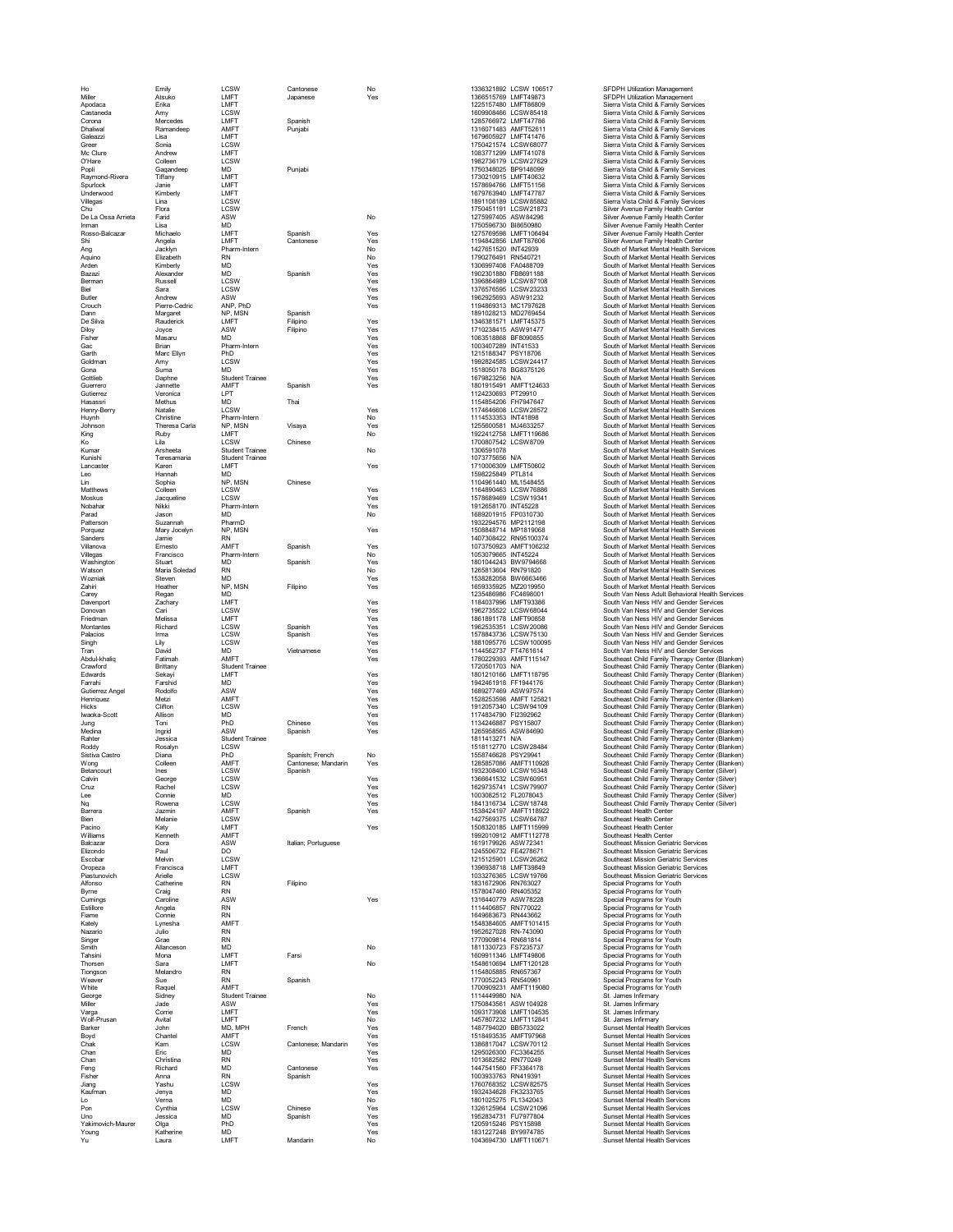| Tsang<br>Zhang-Chiu              | Janet<br>Ying             | MD<br>LMFT                                       | Chinese                | Yes<br>Yes | 1871753699 FT1605281<br>1972680163 LMFT39539   | Sunset Mental Health Team II<br>Sunset Mental Health Team II                               |
|----------------------------------|---------------------------|--------------------------------------------------|------------------------|------------|------------------------------------------------|--------------------------------------------------------------------------------------------|
| Braverman                        | Lisa                      | AMFT                                             |                        | Yes        | 1962041053 AMFT117033                          | Swords of Plowshares                                                                       |
| Garner                           | Tramecia                  | <b>LPCC</b>                                      |                        | Yes        | 1316612674 LPCC486                             | Swords of Plowshares<br>Swords of Plowshares                                               |
| Gomez<br>O'Toole                 | Desiree<br>Clare          | ASW<br>LMFT                                      |                        | Yes<br>Yes | 1245603885 ASW89855<br>1508006511 LMFT105247   | Swords of Plowshares                                                                       |
| Cabrera                          | Pamela                    | AMFT                                             |                        |            | 1700194321 LMFT128583                          | The Anchor Pilot Program                                                                   |
| Durrani                          | Amina                     | LCSW                                             | Spanish                |            | 1821533027 LCSW16394                           | Tom Waddell Urban Health Center                                                            |
| Hufft<br>Lambert                 | Suzanne<br>Kristi         | LCSW<br>LCSW                                     |                        |            | 1487835427 LCSW24966<br>1114335544 LCSW88611   | Tom Waddell Urban Health Center<br>Tom Waddell Urban Health Center                         |
| Melo                             | Sebastian                 | LCSW                                             |                        |            | 1578843843 LCSW78953                           | Tom Waddell Urban Health Center                                                            |
| Morelli<br>Odena                 | Melissa<br>Christine      | LCSW<br><b>LCSW</b>                              |                        | Yes        | 1710262597 LCSW76972<br>1699069849 LCSW28854   | Tom Waddell Urban Health Center<br>Tom Waddell Urban Health Center                         |
| Oliva                            | Richard                   | <b>MD</b>                                        | French                 |            | 1952599938 FO1607691                           | Tom Waddell Urban Health Center                                                            |
| Wennik                           | Jesse                     | ANP, MSN                                         |                        |            | 1073651154 MW 1692688                          | Tom Waddell Urban Health Center                                                            |
| Dao<br>Graham                    | Tonhu<br>Julie            | LCSW<br>LMFT                                     | Vietnamese             |            | 1154757854 LCSW89309<br>1174672299 LMFT25518   | <b>Transgender Health Services</b><br><b>Transgender Health Services</b>                   |
| Ayele                            | Nolawit                   | <b>APCC</b>                                      |                        | Yes        | 1215271366 APCC8911                            | Transitional Age Youth Services                                                            |
| Barber                           | Maceo                     | LMFT                                             |                        | Yes        | 1902949621 LMFT78375                           | <b>Transitional Age Youth Services</b>                                                     |
| Chun<br>Cirona-Singh             | Soo<br>Alysia             | MD<br><b>MD</b>                                  |                        | Yes<br>Yes | 1538278205 BC9044051<br>1831323294 FS3889120   | <b>Transitional Age Youth Services</b><br><b>Transitional Age Youth Services</b>           |
| Collins                          | Renva                     | ASW                                              |                        | Yes        | 1750782793 ASW90267                            | <b>Transitional Age Youth Services</b>                                                     |
| Edwards                          | Maureen                   | LCSW<br>LCSW                                     |                        | Yes        | 1134292634 LCSW26757<br>1013265362 LCSW102619  | <b>Transitional Age Youth Services</b>                                                     |
| Mestaver<br>Washington           | Lisa<br>Jazelle           | <b>LPCC</b>                                      |                        | No<br>Yes  | 1982865572 LPCC8715                            | <b>Transitional Age Youth Services</b><br><b>Transitional Age Youth Services</b>           |
| Weisbrod                         | Heather                   | LCSW                                             | Spanish                | Yes        | 1376715110 LCSW24489                           | <b>Transitional Age Youth Services</b>                                                     |
| Ancheta<br>Bryant-Williams       | Perrie<br>Niesha          | AMFT<br>AMFT                                     |                        |            | 1679768832 AMFT117662<br>1902256357 AMFT108887 | Transitions & Placement Division<br>Transitions & Placement Division                       |
| Burke                            | Regina                    | <b>RN</b>                                        |                        | Yes        | 1043813041 RN768175                            | Transitions & Placement Division                                                           |
| Falla                            | Danna                     | <b>RN</b>                                        |                        | Yes        | 1841728334 RN95034426                          | Transitions & Placement Division                                                           |
| Gillespie<br>Hada-Souza          | Paige<br>Elayne           | <b>RN</b><br><b>RN</b>                           |                        | Yes        | 1104412337 RN95045565<br>1871781112 RN270749   | Transitions & Placement Division<br>Transitions & Placement Division                       |
| Johnson                          | Stacey                    | <b>RN</b>                                        |                        |            | 1033442918 RN372102                            | Transitions & Placement Division                                                           |
| Noble                            | Susan                     | <b>RN</b>                                        | Filipino; Spanish      |            | 1770890279 RN494795                            | Transitions & Placement Division                                                           |
| Pax<br>Sickles                   | Sierra<br>David           | ASW<br><b>RN</b>                                 | American Sign Language | Yes        | 1548618226 ASW81916<br>1942512819 RN555589     | Transitions & Placement Division<br>Transitions & Placement Division                       |
| Steward                          | Joseph                    | <b>RN</b>                                        |                        | Yes        | 1598317653 RN360144                            | Transitions & Placement Division                                                           |
| Latimer                          | Jennifer                  | <b>LCSW</b>                                      |                        |            | 1902057565 LCSW61361                           | Trauma Recovery Center                                                                     |
| Abeles<br>Amegadzie              | Riley<br>Sean             | <b>Student Trainee</b><br>MD                     |                        | Yes<br>No  | 1841861945 N/A<br>1427685403 PTI 5007          | UCSF Alliance Health Project<br><b>UCSF Alliance Health Project</b>                        |
| Andrews                          | Caitlin                   | PsyD                                             |                        |            | 1710294343 PSY26930                            | <b>UCSF Alliance Health Project</b>                                                        |
| Baker<br>Bolton                  | Michelanne<br>Megan       | PsyD<br>LMFT                                     |                        | Yes<br>Yes | 1336205756 PSY18433<br>1265957948 LMFT129661   | <b>UCSF Alliance Health Project</b><br><b>UCSF Alliance Health Project</b>                 |
| Dilley                           | James                     | <b>MD</b>                                        |                        | Yes        | 1710912357 AD9454062                           | UCSF Alliance Health Project                                                               |
| Drexler                          | Naomi                     | LCSW                                             |                        |            | 1649681628 LCSW88334                           | UCSF Alliance Health Project                                                               |
| Dunkin<br>Escalante              | Charlie<br>Jesus          | LCSW<br><b>Student Trainee</b>                   |                        | Yes<br>No  | 1558730473 LCSW99307<br>1497326565 N/A         | UCSF Alliance Health Project<br><b>UCSF Alliance Health Project</b>                        |
| Fabrick                          | Zachary                   | <b>Student Trainee</b>                           | Spanish                | Yes        | 1841800166 N/A                                 | UCSF Alliance Health Project                                                               |
| Felix                            | Pedro                     | LCSW                                             | Spanish                | No         | 1477867323 LCSW29730                           | <b>UCSF Alliance Health Project</b>                                                        |
| Garcia<br>Hampton                | Braulio<br>Diana          | LCSW<br><b>RN</b>                                | Spanish                | Yes        | 1235339029 LCSW25135<br>1396105318 RN769976    | <b>UCSF Alliance Health Project</b><br><b>UCSF Alliance Health Project</b>                 |
| Hari                             | Kavitha                   | <b>Student Trainee</b>                           |                        | No         | 1104469881 N/A                                 | <b>UCSF Alliance Health Project</b>                                                        |
| Harrison                         | George                    | <b>MD</b>                                        |                        | Yes        | 1487684965 BH2967430<br>1518538263 N/A         | <b>UCSF Alliance Health Project</b>                                                        |
| Hauck<br>Hu                      | Kara<br>Xiaoming          | <b>Student Trainee</b><br>LCSW                   |                        | No<br>Yes  | 1639510225 LCSW86746                           | UCSF Alliance Health Project<br><b>UCSF Alliance Health Project</b>                        |
| Jenkel                           | Rosalie                   | <b>Student Trainee</b>                           |                        | Yes        | 1902423742 N/A                                 | <b>UCSF Alliance Health Project</b>                                                        |
| Karimjee<br>Katuzny              | Jabeen<br>Kathrvn         | MSN, FNP<br>PhD                                  |                        | No<br>Yes  | 1639383862 MK1383809<br>1336429455 PSY30122    | UCSF Alliance Health Project<br><b>UCSF Alliance Health Project</b>                        |
| Kilpatrick                       | Carmen                    | <b>MD</b>                                        |                        | No         | 1972062271 FK9578949                           | UCSF Alliance Health Project                                                               |
| Knudson                          | Janelle                   | <b>Student Trainee</b>                           |                        | Yes        | 1215407788 N/A                                 | <b>UCSF Alliance Health Project</b>                                                        |
| Lent<br>Lovelund                 | Allyson<br>Adrienne       | <b>LCSW</b><br>PsyD                              |                        | Yes<br>Yes | 1831566025 LCSW99285<br>1487805131 PSY23936    | UCSF Alliance Health Project<br>UCSF Alliance Health Project                               |
| Mamidanna                        | Pooja                     | <b>Student Trainee</b>                           |                        | Yes        | 1023463916 N/A                                 | <b>UCSF Alliance Health Project</b>                                                        |
| Matos                            | Ramon                     | LMFT                                             | Spanish                |            | 1750429122 LMFT45334                           | UCSF Alliance Health Project                                                               |
| McCov<br>Mohr                    | Seamus<br>Roger           | NP. MSN<br><b>Student Trainee</b>                | Spanish                | Yes<br>No  | 1083054803 MM4510093<br>1184295974 N/A         | <b>UCSF Alliance Health Project</b><br>UCSF Alliance Health Project                        |
| Newberry                         | John                      | <b>APCC</b>                                      |                        | Yes        | 1336632926 APCC7140                            | <b>UCSF Alliance Health Project</b>                                                        |
| Ogunseitan                       | Oluwakorede               | <b>Student Trainee</b>                           |                        | No         | 1275104978 N/A                                 | UCSF Alliance Health Project                                                               |
| Salmon<br>Sante                  | Marguerite<br>Rori        | LMFT<br><b>Student Trainee</b>                   |                        | Yes<br>No  | 1306155999 LMFT34484<br>1215508007 N/A         | UCSF Alliance Health Project<br><b>UCSF Alliance Health Project</b>                        |
| Shone                            | Kevin                     | CAODC                                            |                        |            | 1730466855 Ci2620315                           | UCSF Alliance Health Project                                                               |
| Shulman                          | Barton                    | I PCC                                            |                        | Yes        | 1821340977 LPCC4199                            | <b>UCSF Alliance Health Project</b>                                                        |
| Smith<br>Spindel                 | William<br>Michelle       | MD<br>LMFT                                       |                        | Yes        | 1548765902 FS8720408<br>1285771964 LMFT88875   | UCSF Alliance Health Project<br><b>UCSF Alliance Health Project</b>                        |
| Thoemmes                         | Lorraine                  | LMFT                                             |                        | Yes        | 1558408336 LMFT34098                           | UCSF Alliance Health Project                                                               |
| <b>Torres Analin</b><br>Williams | Nora<br>Matthew           | <b>Student Trainee</b><br><b>MD</b>              |                        | No<br>Yes  | 1114598844 N/A<br>1326626797 PTL6788           | UCSF Alliance Health Project<br><b>UCSF Alliance Health Project</b>                        |
| Yohannes                         | Seghel                    | ASW                                              |                        | No         | 1528543741 ASW98826                            | UCSF Alliance Health Project                                                               |
| Arce                             | Maria                     | <b>Student Trainee</b>                           |                        | Yes        | 1699442350 N/A                                 | <b>UCSF Child &amp; Adolescent Services</b>                                                |
| Atasuntseva<br>Bruett            | Anaid<br>Lindsey          | <b>Student Trainee</b><br>PhD, MA                | Spanish                |            | 1447810940 N/A<br>1952789422 PSY29422          | UCSF Child & Adolescent Services<br><b>UCSE Child &amp; Adolescent Services</b>            |
| Caudle                           | Hailey                    | <b>Student Trainee</b>                           |                        | Yes        | 1255005773 N/A                                 | UCSF Child & Adolescent Services                                                           |
| Cheatham-Johnson                 | Randi                     | <b>Student Trainee</b>                           |                        |            | 1386204725 N/A                                 | <b>UCSF Child &amp; Adolescent Services</b>                                                |
| Cuellar Celallos<br>Del Cid      | Iveth<br>Margareth        | <b>Student Trainee</b><br>PhD/PsvD-Waiver        |                        | Yes        | 1285072777 N/A<br>1740677756 PSY32253          | UCSF Child & Adolescent Services<br>UCSF Child & Adolescent Services                       |
| Flores                           | Jessica                   | LCSW                                             |                        |            | 1104190891 LCSW82295                           | UCSF Child & Adolescent Services                                                           |
| Fortuna                          | Lisa                      | MD, MPH                                          | Spanish                | Yes        | 1790733871 BF7472260                           | UCSF Child & Adolescent Services                                                           |
| Frankel<br>Garcia                | Cara<br>E'Leyna           | PsyD<br>Student Trainee                          |                        |            | 1831334937 PSY24883<br>1861052201 N/A          | <b>UCSF Child &amp; Adolescent Services</b><br>UCSF Child & Adolescent Services            |
| Gomez                            | Luz Argelia               | <b>Student Trainee</b>                           |                        |            | 1447692504 N/A                                 | <b>UCSF Child &amp; Adolescent Services</b>                                                |
| Gutierrez<br>Haack               | Elvia<br>Lauren           | <b>Student Trainee</b><br>PhD                    | Spanish                | Yes        | 1376156349 N/A<br>1528570967 PSY29185          | UCSF Child & Adolescent Services<br>UCSF Child & Adolescent Services                       |
| Hernandez                        | Herminia                  | <b>Student Trainee</b>                           |                        |            | 1326301227 N/A                                 | UCSF Child & Adolescent Services                                                           |
| Johnson                          | Angela<br>Mahaut Felicite | <b>Student Trainee</b>                           |                        |            | 1598241101 N/A                                 | UCSF Child & Adolescent Services                                                           |
| Launay<br>Lee                    | Chuan Mei                 | <b>Student Trainee</b><br><b>MD</b>              | Mandarin               | No         | 1306511720 N/A<br>1588920888 FL5125340         | <b>UCSF Child &amp; Adolescent Services</b><br>UCSF Child & Adolescent Services            |
| Lurve                            | I eah                     | <b>Student Trainee</b>                           |                        |            | 1376831370 N/A                                 | <b>UCSF Child &amp; Adolescent Services</b>                                                |
| Macris<br>Marcelle               | Dimitri<br>Enitan         | <b>MD</b><br><b>Student Trainee</b>              |                        | Yes        | 1629569504 FM0758853<br>1497307300 N/A         | UCSF Child & Adolescent Services<br>UCSF Child & Adolescent Services                       |
| Martinez                         | William                   | PhD                                              | Spanish                |            | 1649611005 PSY28084                            | UCSF Child & Adolescent Services                                                           |
| Miller-Bottome                   | Madeleine                 | <b>Student Trainee</b>                           |                        |            | 1508426222 N/A                                 | UCSF Child & Adolescent Services                                                           |
| Mooney<br>Nova                   | Trevor<br>Sloan           | <b>MD</b><br><b>Student Trainee</b>              |                        | Yes<br>Yes | 1932693165 A173407<br>1306206065 N/A           | UCSF Child & Adolescent Services<br>UCSF Child & Adolescent Services                       |
| Papa                             | Lesther                   | <b>Student Trainee</b>                           |                        |            | 1962988105 N/A                                 | <b>UCSF Child &amp; Adolescent Services</b>                                                |
| Pearlstein<br>Ramaiva            | Jennifer                  | <b>Student Trainee</b><br><b>Student Trainee</b> |                        | Yes        | 1417433525 N/A<br>1043856628                   | <b>UCSF Child &amp; Adolescent Services</b><br><b>UCSF Child &amp; Adolescent Services</b> |
| Salas                            | Megan<br>Jamie            | LMFT                                             | Spanish                |            | 1699063529 LMFT93411                           | UCSF Child & Adolescent Services                                                           |
| Sharma                           | Sumita                    | <b>MD</b>                                        |                        | Yes        | 1649776618 FS0891730                           | UCSF Child & Adolescent Services                                                           |
| Stockwood<br>Stuart              | Jennifer<br>Barbara       | <b>Student Trainee</b><br>PhD                    |                        | No         | 1518440122 N/A<br>1184949109 PSY23415          | UCSF Child & Adolescent Services<br><b>UCSF Child &amp; Adolescent Services</b>            |
| Szeftel                          | Zara                      | <b>MD</b>                                        | Spanish                | No         | 1669797072 FS7035997                           | <b>UCSF Child &amp; Adolescent Services</b>                                                |
| Tolou-Shams                      | Marina                    | PhD                                              | French                 |            | 1093732851 PS00947                             | <b>UCSF Child &amp; Adolescent Services</b>                                                |
| Tran<br>Vargas                   | Paula<br>Reynaldo         | <b>MD</b><br><b>Student Trainee</b>              |                        | Yes        | 1477815348 FT4258073<br>1790450732 N/A         | <b>UCSF Child &amp; Adolescent Services</b><br>UCSF Child & Adolescent Services            |
| Wallace                          | Lindsev                   | <b>Student Trainee</b>                           |                        |            | 1174183941 N/A                                 | <b>UCSF Child &amp; Adolescent Services</b>                                                |
| Whistler                         | Kathryn                   | <b>Student Trainee</b>                           |                        | No         | 1962177378 N/A                                 | UCSF Child & Adolescent Services                                                           |
| Yang<br>Anderson                 | Austin<br>Andres          | PsyD<br>ASW                                      |                        | Yes        | 1063605541 PSY28546<br>1740856459 ASW103653    | UCSF Child & Adolescent Services<br>UCSF Citywide Assisted Outpatient Treatment Team       |
| Bal                              | Emmapreet                 | ASW                                              | Punjabi                | Yes        | 1477169738 ASW97845                            | UCSF Citywide Assisted Outpatient Treatment Team                                           |
| Berman                           | Charles<br>Brenna         | <b>LCSW</b><br>ASW                               |                        | Yes        | 1003167230 LCSW80082                           | UCSF Citywide Assisted Outpatient Treatment Team                                           |
| Alexander<br>Apland              | Brian                     | <b>LCSW</b>                                      |                        | Yes<br>Yes | 1063961126 ASW95393<br>1740735315   CSW104498  | UCSF Citywide Case Management<br><b>UCSF Citywide Case Management</b>                      |
| Badong                           | Desiree                   | ASW                                              |                        | Yes        | 1194210930 ASW102714                           | UCSF Citywide Case Management                                                              |
| Bennett<br>Bernard               | Jennifer<br>Marquita      | <b>Student Trainee</b><br>ASW                    |                        | No         | 1134600125 N/A<br>1336727759 101544            | <b>UCSF Citywide Case Management</b><br>UCSF Citywide Case Management                      |
| Blickle                          | Samuel                    | ASW                                              |                        | No         | 1407335870 ASW95391                            | UCSF Citywide Case Management                                                              |
| Bruns                            | Elizabeth                 | MD                                               |                        |            | 1700381639 A164277                             | UCSF Citywide Case Management                                                              |
| Callow<br>Cartier                | Amanda<br>Marie           | LCSW<br>ASW                                      |                        | Yes<br>No  | 1255790713 LCSW75385<br>1861003410 ASW104295   | UCSF Citywide Case Management<br>UCSF Citywide Case Management                             |
| Cobbs                            | Yvonne                    | NP, MSN                                          |                        | Yes        | 1578527842 MC1207441                           | UCSF Citywide Case Management                                                              |
| Collins<br>Collins               | Nathan<br>Tara            | ASW<br>MD                                        |                        | No<br>Yes  | 1124365838 ASW90806<br>1801039839 FC1326289    | <b>UCSF Citywide Case Management</b><br>UCSF Citywide Case Management                      |
|                                  |                           |                                                  |                        |            |                                                |                                                                                            |

|                                          | FT1605281                   |
|------------------------------------------|-----------------------------|
| 1871753699<br>1972680163                 | LMFT39539                   |
| 1962041053<br>1316612674                 | AMFT117033<br>LPCC486       |
| 1245603885                               | ASW89855                    |
| 1508006511                               | MFT105247<br>Ĺ              |
| 1700194321                               | LMFT128583                  |
| 1821533027                               | CSW16394<br>l               |
| 1487835427<br>11143355<br>44             | LCSW24966<br>CSW88611<br>Ī  |
| 1578843843                               | <b>LCSW7895</b><br>3        |
| 1710262597                               | SW76972<br>ı<br>l           |
| 1699069849                               | LCSW28854                   |
| 1952599938                               | FO1607691<br>MW 1692688     |
| 1073651154<br>1154757854                 | LCSW89309                   |
| 1174672299                               | LMFT25518                   |
| 1215271366<br>1902949621                 | APCC8911                    |
|                                          | <b>LMFT78375</b>            |
| 1538278205                               | BC9044051                   |
| 1831323294                               | FS3889120                   |
| 1750782793<br>1134292634                 | ASW90267<br>LCSW26757       |
| 1013265362                               | CSW102619<br>ı              |
| 1982865572                               | <b>LPCC8715</b>             |
| 1376715110                               | LCSW24489                   |
| 1679768832<br>1902256357                 | AMFT117662<br>AMFT108887    |
| 1043813041                               | RN768175                    |
| 1841728334                               | RN95034426                  |
| 1104412337                               | RN95045565                  |
| 1871781112                               | RN270749                    |
| 1033442918                               | RN372102                    |
| 1770890279<br>1548618226                 | RN494795<br>ASW81916        |
| 1942512819                               | RN555589                    |
| 1598317653                               | RN360144                    |
| 1902057565                               | LCSW61361                   |
| 1841861945                               | N/A                         |
| 1427685403<br>1710294343                 | PTL5007<br>PSY26930         |
| 1336205756                               | PSY18433                    |
|                                          | LMFT129661                  |
| 1265957948<br>1710912357                 | AI                          |
| 1649681628                               | LCSW88334                   |
| 1558730473<br>1497326565                 | CSW99307<br>Ī<br>$\epsilon$ |
| 1841800166                               | N/A<br>N/A                  |
| 1477867323                               | LCSW29730                   |
| 1235339029                               | LCSW25135                   |
| 396105318<br>1                           | RN769976                    |
| 1104469881                               | N/A                         |
| 1487684965<br>1518538263                 | BH2967430<br>N/A            |
| 1639510225                               | CSW86746<br>I (             |
| 1902423742                               | N/A                         |
| 1639383862                               | MK1383809                   |
| 1336429455                               | PSY30122                    |
| 1972062271                               | FK9578949                   |
| 1215407788<br>1831566025                 | N/A<br>LCSW99285            |
| 1487805131                               | PSY23936                    |
| 1023463916                               | N/A                         |
| 1750429122                               | MFT45334<br>ı               |
| 1083054803                               | MM4510093                   |
| 1184295974<br>1336632926                 | N/A<br>APCC7140             |
| 1275104978                               | N/A                         |
| 1306155999                               | MFT34484<br>ı               |
| 1215508007                               | N/A                         |
| 1730466855                               | Ci2620315                   |
|                                          |                             |
| 1821340977                               | PCC4199                     |
| 1548765902                               | FS8720408                   |
| 1285771964                               | LMFT88875                   |
| 1558408336<br>1114598844                 | LMFT34098<br>N/A            |
| 1326626797                               | PTL6788                     |
| 1528543741                               | ASW98826                    |
| 1699442350                               | N/A                         |
| 1447810940                               | N/A                         |
| 1952789422                               | PSY29422<br>N/A             |
| 1255005773<br>1386204725                 | N/A                         |
| 1285072777                               | N/A                         |
| 1740677756                               | PSY32253                    |
| 1104190891<br>------------<br>1790733871 | LCSW82295<br>BF7472260      |
| 1831334937                               | PSY24883                    |
| 1861052201                               | N/A                         |
| 1447692504                               | N/A                         |
| 1376156349<br>1528570967                 | N/A                         |
|                                          | PSY29185<br>N/A             |
| 1326301227<br>1598241101                 | N/A                         |
| 1306511720                               | N/A                         |
| 1588920888                               | FL5125340                   |
| 1376831370<br>1629569504                 | N/A<br>FM0758853            |
| 1497307300                               | N/A                         |
| 1649611005                               | PSY28084                    |
| 1508426222                               | N/A                         |
| 1932693165                               | A173407<br>N/A              |
| 1306206065<br>1962988105                 | N/A                         |
| 1417433525                               | N/A                         |
| 1043856628                               |                             |
| 1699063529                               | LMFT93411                   |
| 1649776618                               | FS0891730                   |
| 1518440122<br>1184949109                 | N/A<br>PSY23415             |
| 1669797072                               | FS7035997                   |
| 1093732851                               | PS00947                     |
| 1477815348                               | FT4258073                   |
| 1790450732                               | N/A                         |
| 1174183941<br>1962177378                 | N/A<br>N/A                  |
| 1063605541                               | PSY28546                    |
| 1740856459                               | ASW103653                   |
| 1477169738                               | ASW97845                    |
| 1003167230                               | L<br>CSW80082               |
| 1063961126                               | ASW95393<br>Ĺ               |
| 1740735315<br>1194210930                 | CSW104498<br>ASW102714      |
| 1134600125                               | N/A                         |
| 1336727759                               | 101544                      |
| 335870<br>1407                           | ASW95391                    |
| 1700381639<br>1255790713                 | A164277<br>CSW75385<br>L    |
| 1861003410                               | ASW104295                   |
| 1578527842<br>1124365838                 | MC1207441<br><br>ASW90806   |

| inset Mental Health Team II<br>inset Mental Health Team II                                                                                                                                                                                          |
|-----------------------------------------------------------------------------------------------------------------------------------------------------------------------------------------------------------------------------------------------------|
| vords of Plowshares                                                                                                                                                                                                                                 |
| vords of Plowshares<br>vords of Plowshares                                                                                                                                                                                                          |
| vords of Plowshares<br>e Anchor Pilot Program                                                                                                                                                                                                       |
| m Waddell Urban Health Center                                                                                                                                                                                                                       |
| m Waddell Urban Health Center<br>m Waddell Urban Health (<br>Center                                                                                                                                                                                 |
| m Waddell Urban Health Center                                                                                                                                                                                                                       |
| m Waddell Urban Health Center<br>m Waddell Urban Health Center                                                                                                                                                                                      |
| m Waddell Urban Health Center                                                                                                                                                                                                                       |
| m Waddell Urban Health Center<br>ansgender Health Services                                                                                                                                                                                          |
| ansgender Health Services                                                                                                                                                                                                                           |
| ansitional Age Youth Services<br>ansitional Age Youth Services                                                                                                                                                                                      |
| ansitional Age Youth Services                                                                                                                                                                                                                       |
| ansitional Age Youth Services<br>ansitional Age Youth Services                                                                                                                                                                                      |
| ansitional Age Youth Services                                                                                                                                                                                                                       |
| ansitional Age Youth Services<br>ansitional Age Youth Services                                                                                                                                                                                      |
| ansitional Age Youth Services                                                                                                                                                                                                                       |
| ansitions & Placement Division<br>ansitions & Placement Division                                                                                                                                                                                    |
| ansitions & Placement Division                                                                                                                                                                                                                      |
| ansitions & Placement Division<br>ansitions & Placement Division                                                                                                                                                                                    |
| ansitions & Placement Division                                                                                                                                                                                                                      |
| ansitions & Placement Division<br>ansitions & Placement Division                                                                                                                                                                                    |
| ansitions & Placement Division                                                                                                                                                                                                                      |
| ansitions & Placement Division<br>ansitions & Placement Division                                                                                                                                                                                    |
| auma Recovery Center                                                                                                                                                                                                                                |
| admin Necovery Center<br>CSF Alliance Health Project<br>CSF Alliance Health Project<br>CSF Alliance Health Project                                                                                                                                  |
|                                                                                                                                                                                                                                                     |
|                                                                                                                                                                                                                                                     |
|                                                                                                                                                                                                                                                     |
| <b>CORPORATION FIGURE 11 AUGUST Alliance Health Project</b><br>CSF Alliance Health Project<br>CSF Alliance Health Project<br>CSF Alliance Health Project                                                                                            |
|                                                                                                                                                                                                                                                     |
| <b>COF Alliance Health Project</b><br>CSF Alliance Health Project<br>CSF Alliance Health Project<br>CSF Alliance Health Project                                                                                                                     |
| CSF Alliance Health Project                                                                                                                                                                                                                         |
| SSE Alliance Health Project<br>CSF Alliance Health Project<br>CSF Alliance Health Project<br>CSF Alliance Health Project                                                                                                                            |
|                                                                                                                                                                                                                                                     |
| <b>CSF Alliance Health Project</b>                                                                                                                                                                                                                  |
| .<br>CSF Alliance Health Project<br>CSF Alliance Health Project                                                                                                                                                                                     |
| CSF Alliance Health Project                                                                                                                                                                                                                         |
| SSF Alliance Health Project<br>SSF Alliance Health Project<br>SSF Alliance Health Project<br>SSF Alliance Health Project                                                                                                                            |
| SF Alliance Health Project                                                                                                                                                                                                                          |
|                                                                                                                                                                                                                                                     |
| SSF Alliance Fream Project<br>SSF Alliance Health Project<br>SSF Alliance Health Project<br>SSF Alliance Health Project<br>SSF Alliance Health Project<br>SSF Alliance Health Project<br>SSF Alliance Health Project<br>SSF Alliance Health Project |
|                                                                                                                                                                                                                                                     |
|                                                                                                                                                                                                                                                     |
| <b>CORPORATION FIGHER PROJECTS</b><br>CSF Alliance Health Project<br>CSF Alliance Health Project<br>CSF Alliance Health Project                                                                                                                     |
|                                                                                                                                                                                                                                                     |
|                                                                                                                                                                                                                                                     |
| <b>CSF Alliance Health Project</b><br>CSF Alliance Health Project<br>CSF Alliance Health Project<br>CSF Alliance Health Project                                                                                                                     |
| CSF Alliance Health Project                                                                                                                                                                                                                         |
|                                                                                                                                                                                                                                                     |
| <b>CSF Alliance Health Project</b><br>CSF Alliance Health Project<br>CSF Alliance Health Project<br>CSF Alliance Health Project                                                                                                                     |
| <b>CSF Child &amp; Adolescent Services</b>                                                                                                                                                                                                          |
| -<br>CSF Child & Adolescent Services<br>CSF Child & Adolescent Services                                                                                                                                                                             |
| CSF Child & Adolescent Services                                                                                                                                                                                                                     |
| CSF Child & Adolescent Services                                                                                                                                                                                                                     |
| .<br>CSF Child & Adolescent Services<br>CSF Child & Adolescent Services                                                                                                                                                                             |
| CSF Child & Adolescent Services                                                                                                                                                                                                                     |
| <b>SSE Child &amp; Adolescent Services</b><br>CSF Child & Adolescent Services<br>CSF Child & Adolescent Services<br>CSF Child & Adolescent Services                                                                                                 |
|                                                                                                                                                                                                                                                     |
| CSF Child & Adolescent Services<br>CSF Child & Adolescent Services                                                                                                                                                                                  |
|                                                                                                                                                                                                                                                     |
| ے سے یہ صوبات SF Child & Adolescent Services<br>SSF Child & Adolescent Services<br>SSF Child & Adol                                                                                                                                                 |
| CSF Child & Adolescent Services                                                                                                                                                                                                                     |
| <b>CSF Child &amp; Adolescent Services</b><br>CSF Child & Adolescent Services                                                                                                                                                                       |
| CSF Child & Adolescent Services                                                                                                                                                                                                                     |
| CSF Child & Adolescent Services                                                                                                                                                                                                                     |
| SSF Child & Adolescent Services<br>SSF Child & Adolescent Services<br>SSF Child & Adolescent Services                                                                                                                                               |
| CSF Child & Adolescent Services<br>SSF Child & Adolescent Services                                                                                                                                                                                  |
| .<br>CSF Child & Adolescent Services<br>CSF Child & Adolescent Services                                                                                                                                                                             |
| CSF Child & Adolescent Services                                                                                                                                                                                                                     |
| CSF Child & Adolescent Services                                                                                                                                                                                                                     |
| .<br>CSF Child & Adolescent Services<br>CSF Child & Adolescent Services                                                                                                                                                                             |
| CSF Child & Adolescent Services                                                                                                                                                                                                                     |
| <b>CSF Child &amp; Adolescent Services</b>                                                                                                                                                                                                          |
| CSF Child & Adolescent Services<br>CSF Child & Adolescent Services<br>CSF Child & Adolescent Services                                                                                                                                               |
| CSF Child & Adolescent Services<br>CSF Child & Adolescent Services                                                                                                                                                                                  |
|                                                                                                                                                                                                                                                     |
| CSF Citywide Assisted Outpatient Treatment Te<br>CSF Citywide Assisted Outpatient Treatment Te<br>CSF Citywide Assisted Outpatient Treatment Te                                                                                                     |
| CSF Citywide Assisted Outpatient Treatment Te<br>CSF Citywide Assisted Outpatient Treatment Te<br>CSF Citywide Case Management                                                                                                                      |
|                                                                                                                                                                                                                                                     |
| <b>CSF</b> Citywide Case Management<br>CSF Citywide Case Management<br>CSF Citywide Case Management<br>CSF Citywide Case Management                                                                                                                 |
| CSF Citywide Case Management                                                                                                                                                                                                                        |
|                                                                                                                                                                                                                                                     |
|                                                                                                                                                                                                                                                     |
| <b>COF Citywide Case Management</b><br>CSF Citywide Case Management<br>CSF Citywide Case Management<br>CSF Citywide Case Management<br>CSF Citywide Case Management                                                                                 |
| CSF Citywide Case Management<br>.<br>CSF Citywide Case Management<br>CSF Citywide Case Management                                                                                                                                                   |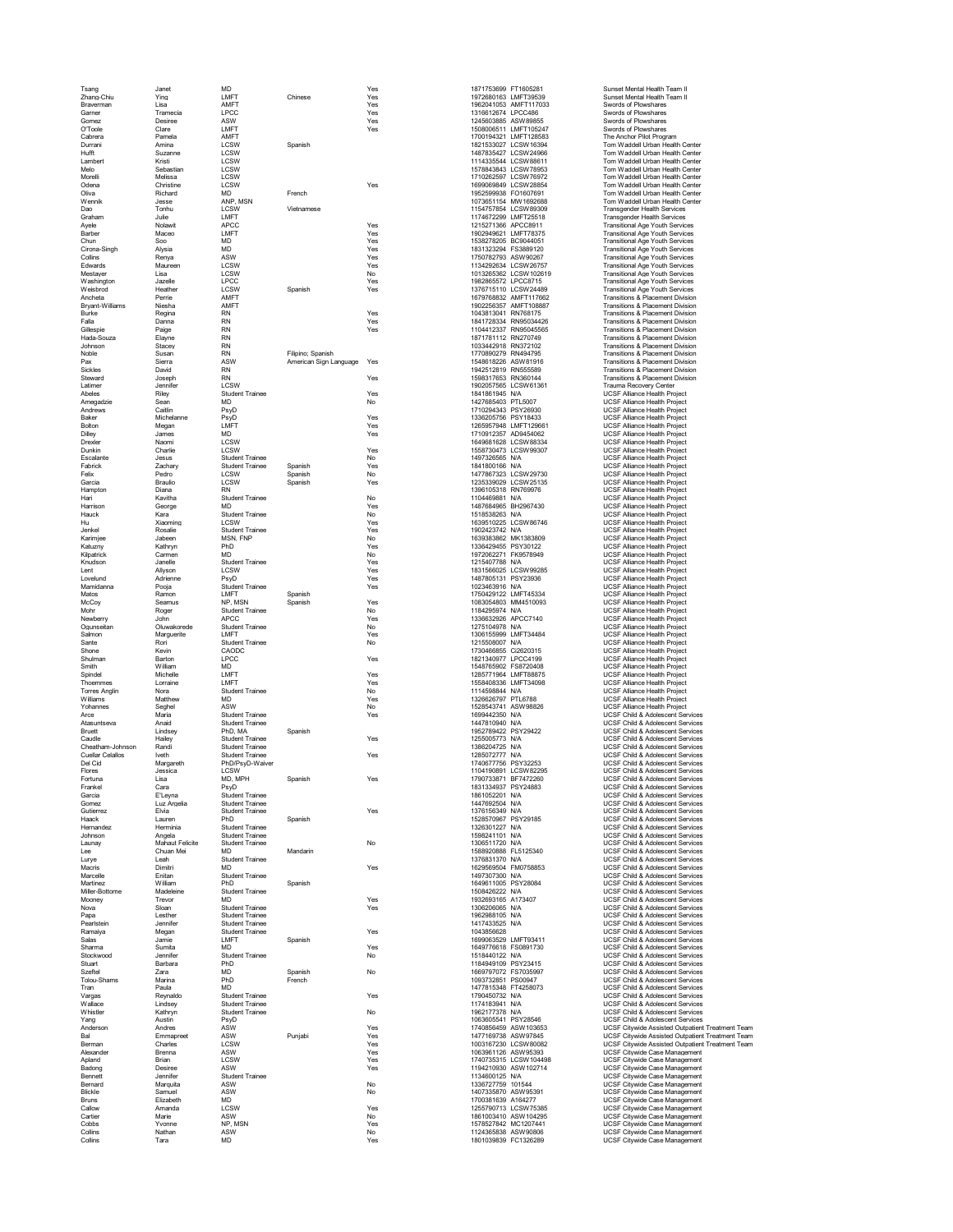| Cummings                     | Jennifer                | MD                                        | Spanish                                    | No                |                                  | 1447450044 BC9123491                           | UCSF Citywide Case Management                                                                  |
|------------------------------|-------------------------|-------------------------------------------|--------------------------------------------|-------------------|----------------------------------|------------------------------------------------|------------------------------------------------------------------------------------------------|
| Cunningham<br>Cunningham     | Tamera<br>Carrie        | ASW<br>MD, MPH                            | Spanish                                    | Yes<br>Yes        |                                  | 1386310498 ASW103726<br>1588950745 FC5985885   | <b>UCSF Citywide Case Management</b><br>UCSF Citywide Case Management                          |
| Dinh                         | Michael                 | M.D.                                      |                                            | Yes               |                                  | 1356978639 FD9983037                           | UCSF Citywide Case Management                                                                  |
| Etheridge<br>Felix           | Ari<br>Valerie Jean     | <b>MD</b><br>VN                           | Japanese                                   | Yes               |                                  | 1356361885 BU8163292<br>1518438431 VN263958    | UCSF Citywide Case Management<br>UCSF Citywide Case Management                                 |
| Ferguson                     | I onnie                 | ASW                                       |                                            | Yes               |                                  | 1457731655 ASW99093                            | <b>UCSF Citywide Case Management</b>                                                           |
| Glasson-Darling<br>Hernandez | Hannah<br>Justin        | Student Trainee<br>AMFT                   |                                            | No                | 1578091997 N/A                   | 1063021996 AMFT127655                          | UCSF Citywide Case Management<br>UCSF Citywide Case Management                                 |
| Jarasitis                    | Gregory                 | OT                                        |                                            |                   | 1932277357 OT5733                |                                                | UCSF Citywide Case Management                                                                  |
| Jewett                       | Devante                 | ASW                                       |                                            |                   |                                  | 1962998294 ASW89817                            | <b>UCSF Citywide Case Management</b>                                                           |
| Kemp<br>Kramarz              | Genevieve<br>Anna       | ASW<br>ASW                                | Spanish                                    | No<br>No          |                                  | 1992369094 ASW95125<br>1841958931 ASW103683    | UCSF Citywide Case Management<br><b>UCSF Citywide Case Management</b>                          |
| Maher                        | Sarah                   | ASW                                       |                                            | No                |                                  | 1508413675 ASW103843                           | UCSF Citywide Case Management                                                                  |
| McGraw<br>Merino             | Taylor<br>Jennifer      | Student Trainee<br>ASW                    |                                            | Yes               | 1275884777 N/A                   | 1316592652 ASW103090                           | UCSF Citywide Case Management<br>UCSF Citywide Case Management                                 |
| Mitsuishi                    | Fumi                    | <b>MD</b>                                 | French                                     | Yes               |                                  | 1962656439 FM1218331                           | UCSF Citywide Case Management                                                                  |
| Mulligan                     | Brendan                 | AMFT                                      |                                            | Yes               |                                  | 1205447299 AMFT130003                          | <b>UCSF Citywide Case Management</b>                                                           |
| Pang<br>Petris               | Melanie<br>Frances      | ASW<br><b>Student Trainee</b>             |                                            | Yes<br>Yes        | 1962851923 N/A                   | 1326689480 ASW89193                            | UCSF Citywide Case Management<br><b>UCSF Citywide Case Management</b>                          |
| Pham                         | Duyen                   | ASW                                       |                                            | Yes               |                                  | 1306457247 ASW104936                           | UCSF Citywide Case Management                                                                  |
| Pun                          | Stephanie               | <b>Student Trainee</b><br>ASW             |                                            | Yes               | 1689155566 N/A                   | 1316590748 ASW94223                            | UCSF Citywide Case Management<br><b>UCSF Citywide Case Management</b>                          |
| Rago<br>Ronas                | Emily<br>Carmela        | LCSW                                      |                                            | Yes               |                                  | 1558610550 LCSW106882                          | UCSF Citywide Case Management                                                                  |
| Sundaram                     | Sivakumar               | <b>MD</b>                                 | Spanish                                    | Yes               | 1790244051 PTL633                |                                                | <b>UCSF Citywide Case Management</b>                                                           |
| Trieu<br>Tungol              | Phung<br>Charlene Diana | <b>RN</b><br>VN                           | Chinese                                    | No                |                                  | 1104999697 RN519756<br>1841955234 LVN290815    | UCSF Citywide Case Management<br><b>UCSF Citywide Case Management</b>                          |
| Welch                        | Meredith                | Student Trainee                           |                                            | Yes               | 1588276695 N/A                   |                                                | UCSF Citywide Case Management                                                                  |
| <b>Wright</b>                | Naomi                   | <b>Student Trainee</b>                    |                                            | Yes               | 1548871437 N/A                   |                                                | UCSF Citywide Case Management                                                                  |
| Astacio-Ceballos<br>Chin     | Elsa<br>Mary            | LMFT<br>AMFT                              | Spanish                                    | Yes               |                                  | 1518088137 LMFT96605<br>1447408364 AMFT131971  | UCSF Citywide Community Response Team<br>UCSF Citywide Community Response Team                 |
| Franco                       | Mia                     | <b>I CSW</b>                              |                                            | Yes               |                                  | 1710432265 LCSW96475                           | UCSF Citywide Community Response Team                                                          |
| Lee                          | Jane                    | ASW                                       |                                            | Yes               |                                  | 1538711759 ASW90552                            | UCSF Citywide Community Response Team                                                          |
| Livingston<br>Shimizu        | Alison<br>Erika         | <b>I MFT</b><br>ASW                       |                                            |                   |                                  | 1437307204 LMFT77141<br>1104273325 ASW85636    | UCSF Citywide Community Response Team<br>UCSF Citywide Community Response Team                 |
| Willard                      | John                    | ASW                                       |                                            | Yes               |                                  | 1538705298 ASW94236                            | UCSF Citywide Community Response Team                                                          |
| Grace<br>Hsu                 | Emily<br>Jason          | ASW<br>ASW                                |                                            | Yes<br>Yes        |                                  | 1578068862 ASW97542<br>1831613959 ASW91265     | UCSF Citywide Flexible Housing Subsidy Pool Team                                               |
| Adelanwa                     | Abosede                 | VN                                        |                                            |                   |                                  | 1861618068 VN202843                            | UCSF Citywide Flexible Housing Subsidy Pool Team<br><b>UCSF Citywide Focus</b>                 |
| Blackwood                    | Sydnie                  | VN                                        |                                            |                   | 1386295491 VN705910              |                                                | <b>UCSF Citywide Focus</b>                                                                     |
| Corbin<br>Garrett            | Deirdre<br>Mary-Lynn    | <b>I CSW</b><br>LCSW                      | Spanish                                    | Yes               |                                  | 1972679561 LCSW25124<br>1881737385 LCSW27093   | <b>UCSF Citywide Focus</b><br><b>UCSF Citywide Focus</b>                                       |
| Izenberg                     | Jacob                   | <b>MD</b>                                 | Spanish                                    |                   |                                  | 1457770463 FI5646217                           | <b>LICSE Citywide Focus</b>                                                                    |
| Liu                          | Xiu Wen                 | ASW                                       | Mandarin; Cantonese                        | Yes               |                                  | 1982011318 ASW103248                           | <b>UCSF Citywide Focus</b>                                                                     |
| Mccreary<br>McGirr           | Starla<br>Kevin         | LMFT<br><b>RN</b>                         |                                            | Yes               |                                  | 1538368972 LMFT96194<br>1487873709 RN361152    | <b>UCSF Citywide Focus</b><br><b>UCSF Citywide Focus</b>                                       |
| Miles                        | Robyn                   | LMFT                                      |                                            | Yes               |                                  | 1972812964 LMFT99006                           | <b>UCSF Citywide Focus</b>                                                                     |
| Muller                       | Nicole                  | <b>LCSW</b>                               |                                            |                   |                                  | 1740457720 LCSW28407                           | <b>UCSF Citywide Focus</b>                                                                     |
| Murphy<br>Naiveli            | Stacev<br>Roberta       | NP. MSN<br>ASW                            |                                            | Yes<br>Yes        |                                  | 1043590193 MM2644866<br>1104233493 ASW103572   | <b>UCSF Citywide Focus</b><br><b>UCSF Citywide Focus</b>                                       |
| Roberts                      | Marv                    | AMFT                                      |                                            |                   |                                  | 1780706200 AMFT84425                           | UCSF Citywide Focus                                                                            |
| Salinas                      | Andrea                  | LMFT                                      | Spanish; Portuguese                        | Yes               |                                  | 1831323963 LMFT53303                           | <b>UCSF Citywide Focus</b>                                                                     |
| Sit<br>Ta                    | Melody<br><b>Brian</b>  | LCSW<br>VN                                | Cantonese<br>Vietnamese                    | Yes<br>Yes        |                                  | 1952882391 LCSW99165<br>1154845386 VN279623    | <b>UCSF Citywide Focus</b><br><b>UCSF Citywide Focus</b>                                       |
| Tu                           | Larry                   | ASW                                       |                                            | Yes               |                                  | 1861876948 ASW77959                            | <b>UCSF Citywide Focus</b>                                                                     |
| Valverde-Henderson           | Laura                   | LMFT<br><b>I CSW</b>                      | Portuguese; Spanish<br>Cantonese: Mandarin | Yes               |                                  | 1477626687 LMFT49659<br>1407939481 LCSW17492   | <b>UCSF Citywide Focus</b><br><b>UCSF Citywide Focus</b>                                       |
| Yip<br>Aneja                 | Tyrone<br>Nealesh       | ASW                                       |                                            | No                |                                  | 1528613791 ASW96681                            | <b>UCSF Citywide Forensics</b>                                                                 |
| Borden                       | Sherri                  | NP. MSN                                   |                                            | Yes               |                                  | 1053499780 MB1267752                           | <b>UCSF Citywide Forensics</b>                                                                 |
| Bozorozadarbab<br>Ferreira   | Damoun<br>Abel          | LCSW<br>LCSW                              |                                            | No<br>Yes         |                                  | 1538566997 LCSW70154<br>1508244658 LCSW89674   | <b>UCSF Citywide Forensics</b><br><b>UCSF Citywide Forensics</b>                               |
| Gilbert                      | Marta                   | LCSW                                      |                                            | Yes               |                                  | 1396818712 LCSW25054                           | <b>UCSF Citywide Forensics</b>                                                                 |
| Hawkes                       | Nathaniel               | LCSW                                      | Spanish                                    | No                |                                  | 1588006787 LCSW100378                          | <b>UCSF Citywide Forensics</b>                                                                 |
| Lacey<br>Leung               | Kathleen<br>Da Rong     | LCSW<br>LCSW                              | Chinese: Cantonese                         | Yes<br>Yes        |                                  | 1871670307 LCSW20388<br>1932359932 LCSW87996   | <b>UCSF Citywide Forensics</b><br><b>UCSF Citywide Forensics</b>                               |
| Manning                      | David                   | <b>I MFT</b>                              |                                            | Yes               |                                  | 1750697058 LMFT102719                          | <b>UCSF Citywide Forensics</b>                                                                 |
| Martin                       | Katv                    | LMFT                                      |                                            | Yes               |                                  | 1477612380 LMFT44830                           | <b>UCSF Citywide Forensics</b>                                                                 |
| Milner<br>Mommsen            | James<br>Virginia       | <b>I MFT</b><br><b>MD</b>                 |                                            | Yes<br>Yes        |                                  | 1902081896   MET89047<br>1083791503 BM8410401  | <b>UCSF Citywide Forensics</b><br><b>UCSF Citywide Forensics</b>                               |
| Shirazi                      | Yasaman                 | LMFT                                      | Russian                                    | Yes               |                                  | 1437225406 LMFT50686                           | <b>UCSF Citywide Forensics</b>                                                                 |
| Tillman<br>Zaragoza          | Kimberly<br>Delia       | RAODC<br>ASW                              |                                            | Yes               | 1831612407 6601R                 | 1346764263 ASW85312                            | <b>UCSF Citywide Forensics</b><br><b>UCSF Citywide Forensics</b>                               |
| Datz-Greenberg               | Corey                   | ASW                                       |                                            | No                |                                  | 1841952983 ASW92074                            | UCSF Citywide Linkage Team                                                                     |
| Freedman                     | Aaron                   | LMFT                                      | Spanish                                    | Yes               |                                  | 1154857456 LMFT123163                          | UCSF Citywide Linkage Team                                                                     |
| Lockhart<br>Mohler           | Rachel<br>Alisha        | LCSW<br>VN                                |                                            | Yes<br>No         |                                  | 1063999209 LCSW107288<br>1275206054 VN714956   | UCSF Citywide Linkage Team<br>UCSF Citywide Linkage Team                                       |
| Nip                          | Ho Yan                  | LCSW                                      | Cantonese                                  | Yes               |                                  | 1053476796 LCSW62422                           | UCSF Citywide Linkage Team                                                                     |
| Stukova                      | Elena                   | AMFT                                      |                                            | Yes               |                                  | 1013498252 AMFT122292                          | UCSF Citywide Linkage Team                                                                     |
| Abrams<br>Angelo             | Diana<br>Desiree        | AMFT<br>LCSW                              |                                            | Yes               |                                  | 1386957926 AMFT92169<br>1497146526 LCSW92168   | UCSF Citywide Probation Team<br>UCSF Citywide Probation Team                                   |
| Rutter                       | Westlev                 | LCSW                                      |                                            | Yes               |                                  | 1346522844 LCSW74968                           | UCSF Citywide Probation Team                                                                   |
| Sun<br>Williams              | Emmeline<br>Sage        | LCSW<br>LMFT                              |                                            |                   |                                  | 1912385600 LCSW91253<br>1831505247 LMFT122154  | UCSF Citywide Probation Team<br>UCSF Citywide Probation Team                                   |
| Wona                         | Anne                    | AMFT                                      | Thai                                       | Yes               |                                  | 1700313517 AMFT107709                          | <b>UCSF Citywide Probation Team</b>                                                            |
| Rodriguez                    | Lizeth                  | <b>RN</b>                                 |                                            |                   | 1518374263 RN757937              |                                                | UCSF Citywide Rene Cazenave Apts Support Services                                              |
| Lett<br>Mariscal             | Tori<br>Mauricio        | AMFT<br>ASW                               |                                            |                   |                                  | 1306321070 AMFT106552<br>1821548546 LCSW104540 | UCSF Citywide Roving Team<br><b>UCSF Citywide Roving Team</b>                                  |
| Murphy                       | Alison                  | LCSW                                      |                                            | Yes               |                                  | 1356588271 LCSW29065                           | UCSF Citywide Roving Team                                                                      |
| Neff<br>Norton               | Clair<br>Redge          | Student Trainee<br>LCSW                   |                                            | Yes               | 1821304957 N/A                   | 1902213481 LCSW84358                           | UCSF Citywide Roving Team<br>UCSF Citywide Roving Team                                         |
| O'Neill                      | Jennifer                | ASW                                       |                                            | Yes               |                                  | 1356864961 ASW85030                            | UCSF Citywide Roving Team                                                                      |
| Rugg                         | Candice                 | NP, MSN                                   |                                            | Yes               |                                  | 1811246838 MR4522466                           | UCSF Citywide Roving Team                                                                      |
| Urmston<br>Vargas            | Harmony<br>Monica       | <b>I CSW</b><br>ASW                       | Spanish                                    | <b>Yes</b><br>Yes |                                  | 1467768143 LCSW62238<br>1699351593 ASW101231   | UCSF Citywide Roving Team<br>UCSF Citywide Roving Team                                         |
| White                        | Ellisha                 | LMFT                                      |                                            | Yes               |                                  | 1255589131 LMFT85638                           | UCSF Citywide Roving Team                                                                      |
| Hansen-Weaver                | Jessica                 | LCSW                                      |                                            | Yes               |                                  | 1700137098 LCSW96436                           | UCSF Citywide Services for Supportive Housing                                                  |
| Lao<br>Silver                | Vincent<br>Kurt         | <b>RN</b><br>LPCC                         |                                            | Yes               |                                  | 1316095607 RN548913<br>1336429679 LPCC5798     | UCSF Citywide Services for Supportive Housing<br>UCSF Citywide Services for Supportive Housing |
| Wallach                      | Leila                   | RAODC                                     |                                            | No                |                                  | 1508434861 R1434650621                         | UCSF Citywide STOP                                                                             |
| Albanes-Jower<br>Anderson    | Janelle<br>Nicole       | I MFT<br>Student Trainee                  | Spanish                                    | Yes<br>Yes        | 1972918209 N/A                   | 1629488523 LMFT125388                          | UCSF Infant-Parent Program<br>UCSF Infant-Parent Program                                       |
| Benitez                      | Claudia                 | LCSW                                      | Spanish                                    |                   |                                  | 1134352099 LCSW74310                           | UCSF Infant-Parent Program                                                                     |
| Brown                        | Lea                     | LCSW                                      |                                            |                   |                                  | 1659426781 LCSW10964                           | UCSF Infant-Parent Program                                                                     |
| Cooney<br>Ferry              | Elisa<br>Marissa        | Student Trainee<br><b>Student Trainee</b> |                                            | No<br>Yes         | 1932775665 N/A<br>1972116879 N/A |                                                | UCSF Infant-Parent Program<br>UCSF Infant-Parent Program                                       |
| Jaiswal                      | Amee                    | LCSW                                      | Gujarati                                   | Yes               |                                  | 1619160421 LCSW21195                           | UCSF Infant-Parent Program                                                                     |
| Kinasz                       | Kathrvn                 | <b>MD</b>                                 |                                            |                   |                                  | 1801329883 FK7947774                           | UCSF Infant-Parent Program                                                                     |
| Oklan<br>Perez               | Ari<br>Lauren           | Student Trainee<br>PsvD                   | Spanish                                    | Yes               | 1962759449 N/A                   | 1033460274 PSY32695                            | UCSF Infant-Parent Program<br>UCSF Infant-Parent Program                                       |
| Pinard                       | Kerry Ann               | MD                                        |                                            | No                |                                  | 1972007896 FP9014630                           | UCSF Infant-Parent Program                                                                     |
| Quintero                     | Roxana                  | <b>Student Trainee</b><br>LMFT            |                                            | Yes               | 1295307056 N/A                   | 1144571878 LMFT39018                           | UCSF Infant-Parent Program                                                                     |
| Reinsberg<br>Short           | Kristin<br>Mia          | <b>Student Trainee</b>                    |                                            | Yes               | 1649845470 N/A                   |                                                | UCSF Infant-Parent Program<br>UCSF Infant-Parent Program                                       |
| St John                      | Maria                   | LMFT                                      |                                            |                   |                                  | 1477690063 LMFT32820                           | <b>UCSF Infant-Parent Program</b>                                                              |
| Villanueva<br>Wong           | Annie<br>Esther         | Student Trainee<br>I CSW                  | Chinese                                    | Yes<br>Yes        | 1811569593 N/A                   | 1346571387 LCSW81813                           | UCSF Infant-Parent Program<br>UCSF Infant-Parent Program                                       |
| Coleman-Vega                 | Fabiana                 | Student Trainee                           | Spanish                                    |                   | 1104365709 N/A                   |                                                | Unity Care Group                                                                               |
| Vu                           | Van-Anh                 | I MFT                                     |                                            | Yes               |                                  | 1649454521 LMFT84730                           | Unity Care Group                                                                               |
| Chenoweth<br>Barnes          | Jamaica<br>Kailie       | AMFT<br>AMFT                              |                                            | Yes<br>Yes        |                                  | 1245785419 AMFT124799<br>1093362584 AMFT120531 | Unity Care Group Residential<br>Urban Services YMCA                                            |
| Basila                       | Cecille                 | LMFT                                      |                                            | Yes               |                                  | 1861812158 LMFT106284                          | Urban Services YMCA                                                                            |
| Beausoleil                   | Celan                   | LCSW                                      |                                            | Yes               |                                  | 1295903409 LCSW90790                           | Urban Services YMCA                                                                            |
| Carter<br>Chandler           | Cristina<br>Jane        | AMFT<br>LMFT                              | Spanish                                    | Yes<br>Yes        |                                  | 1639686751 AMFT103743<br>1336262872 LMFT47938  | Urban Services YMCA<br>Urban Services YMCA                                                     |
| Dropkin                      | Fliza                   | <b>Student Trainee</b>                    |                                            | Yes               | 1750956397 N/A                   |                                                | <b>Urban Services YMCA</b>                                                                     |
| Jojola                       | Mia                     | Student Trainee                           | Spanish                                    | Yes               | 1871163329 N/A                   |                                                | Urban Services YMCA                                                                            |
| Karas<br>McNealey            | Alexandra<br>Laura      | LPCC<br>Student Trainee                   |                                            | Yes<br>Yes        | 1902417579 N/A                   | 1033504485 LPCC5946                            | Urban Services YMCA<br>Urban Services YMCA                                                     |
| Mendez                       | Kiara                   | ASW                                       | Spanish                                    | Yes               |                                  | 1700341625 ASW87920                            | Urban Services YMCA                                                                            |
| Nguyen<br>O'Neil             | Richard                 | Student Trainee<br><b>Student Trainee</b> |                                            | Yes<br>Yes        | 1245807692 N/A<br>1689177602 N/A |                                                | <b>Urban Services YMCA</b><br>Urban Services YMCA                                              |
| Robertson                    | Stephanie<br>William    | <b>Student Trainee</b>                    |                                            | Yes               | 1154945079 N/A                   |                                                | <b>Urban Services YMCA</b>                                                                     |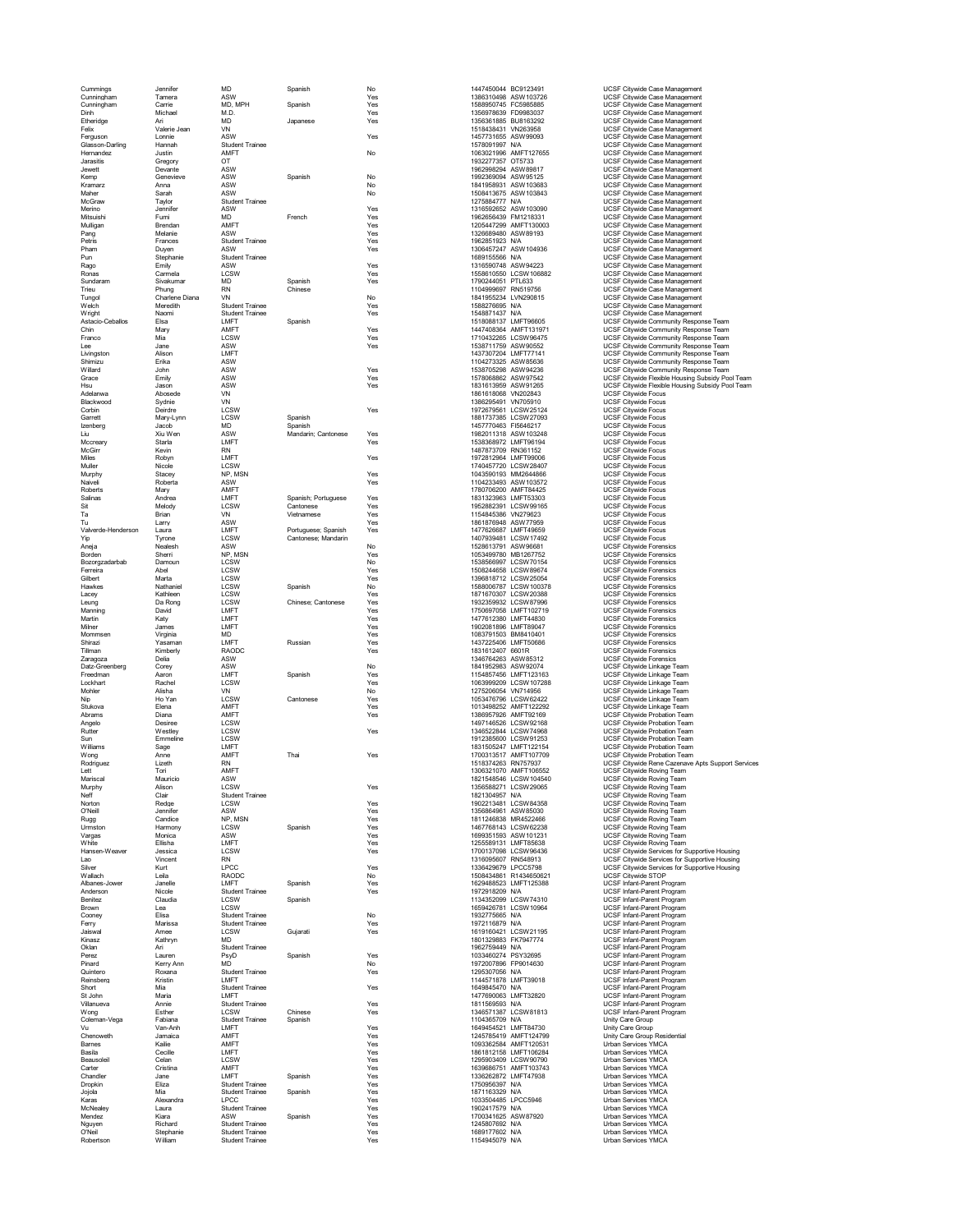| Roper                  | Hollie<br>Justine    | <b>Student Trainee</b><br><b>Student Trainee</b> |                 | Yes<br>Yes | 1265008338 N/A<br>1245805803 N/A             |                       | <b>Urban Services YMCA</b><br><b>Urban Services YMCA</b>                   |
|------------------------|----------------------|--------------------------------------------------|-----------------|------------|----------------------------------------------|-----------------------|----------------------------------------------------------------------------|
| Wang<br>Wolf           | Alisa                | ASW                                              |                 |            |                                              |                       |                                                                            |
| Burns                  |                      | <b>MD</b>                                        | Spanish         | Yes<br>No  | 1649755547 ASW96820<br>1780737080 BB4832716  |                       | Urban Services YMCA<br>Victor Treatment Center- Santa Rosa                 |
| Gilbert                | Megan<br>Joel        | LCSW                                             | Spanish         | Yes        | 1467516583 LCSW23401                         |                       | Victor Treatment Center- Santa Rosa                                        |
| Martin                 | Kayla                | ASW                                              |                 | Yes        | 1114373347 ASW95299                          |                       | Victor Treatment Center- Santa Rosa                                        |
| Vazquez                | Angela               | AMFT                                             |                 | Yes        |                                              | 1013227172 AMFT123018 | Victor Treatment Center- Santa Rosa                                        |
| LeeMaster              | William              | LCSW                                             |                 |            | 1245357821 LCSW19223                         |                       | Violence Intervention Program                                              |
| Ahmed                  | Amir                 | <b>Student Trainee</b>                           |                 | Yes        | 1851874325 N/A                               |                       | West Coast Children's Clinic                                               |
| Aziz                   | Avesha               | AMFT                                             |                 | No         | 1245752351 AMFT99431                         |                       | West Coast Children's Clinic                                               |
| Benjamin-Bullock       | Amara                | <b>I MFT</b>                                     |                 |            | 1972819118 LMFT93729                         |                       | West Coast Children's Clinic                                               |
| Broach                 | Victoria             | AMFT                                             |                 | No         |                                              | 1326700220 AMFT129740 | West Coast Children's Clinic                                               |
| Broh                   | Eleanor              | LCSW                                             | Spanish         | No         | 1801333893 LCSW94097                         |                       | West Coast Children's Clinic                                               |
| Capone                 | Alexa                | <b>Student Trainee</b>                           |                 |            | 1902463144 N/A                               |                       | West Coast Children's Clinic                                               |
| Collette               | Emily                | <b>Student Trainee</b>                           |                 | Yes        | 1295218022 N/A                               |                       | West Coast Children's Clinic                                               |
| Conde-Rodriguez        | Alvaro               | AMFT                                             | Spanish         | Yes        |                                              | 1417203720 AMFT108987 | West Coast Children's Clinic                                               |
| Cowan                  | Kathleen             | AMFT                                             |                 | Yes        |                                              | 1598432924 AMFT129025 | West Coast Children's Clinic                                               |
| Damianakes             | Alyssa               | Student Trainee                                  |                 | Yes        | 1588117626 N/A                               |                       | West Coast Children's Clinic                                               |
| Del Conte              | Allison              | PhD/PsyD-Waiver                                  |                 | Yes        | 1588288047 N/A                               |                       | West Coast Children's Clinic                                               |
| Fhadi                  | Marian               | PhD/PsyD-Waiver                                  |                 |            | 1053763870 N/A                               |                       | West Coast Children's Clinic                                               |
| Fabian                 | Meghan               | <b>Student Trainee</b>                           |                 | Yes        | 1417519448 N/A                               |                       | West Coast Children's Clinic                                               |
| Famell                 | Abby                 | <b>LCSW</b>                                      |                 |            | 1003196551 LCSW86369                         |                       | West Coast Children's Clinic                                               |
| Fontes                 | Byanka               | LMFT                                             | Spanish         | Yes        |                                              | 1548642184 LMFT120004 | West Coast Children's Clinic                                               |
| Fulton                 | Jessica              | AMFT                                             |                 | Yes        | 1447784079 AMFT130027                        |                       | West Coast Children's Clinic                                               |
| Garrett                | Sean                 | AMFT                                             |                 |            |                                              | 1538537170 AMFT112694 | West Coast Children's Clinic                                               |
| Gin                    | Kellev               | PsyD                                             |                 | Yes        | 1194870949 PSY20624                          |                       | West Coast Children's Clinic                                               |
| Grosu                  | Amelia               | I CSW                                            |                 | Yes        | 1982986584 LCSW87638                         |                       | West Coast Children's Clinic                                               |
| Guerrero               | Brooke               | PsyD                                             |                 |            | 1841491834 PSY23648                          |                       | West Coast Children's Clinic                                               |
| Hassall                | Emma                 | PhD/PsvD-Waiver                                  |                 | Yes        | 1720530116 N/A                               |                       | West Coast Children's Clinic                                               |
| Hill                   | LeRoi                | PhD/PsyD-Waiver                                  |                 | Yes        | 1467014217 N/A                               |                       | West Coast Children's Clinic                                               |
| Jahan                  | Farhana              | ASW                                              |                 |            | 1215389465 ASW79013                          |                       | West Coast Children's Clinic                                               |
| Joseph                 | Shaina               | <b>Student Trainee</b>                           |                 | Yes        | 1346862349 N/A                               |                       | West Coast Children's Clinic                                               |
| Kelly                  | Eric                 | LMFT                                             |                 | Yes        | 1699788133 LMFT32566                         |                       | West Coast Children's Clinic                                               |
| Lizardo                | Jessica              | LCSW                                             |                 |            |                                              | 1699247650 LCSW104421 | West Coast Children's Clinic                                               |
| Logan                  | Jocelynn             | AMFT                                             |                 | Yes        |                                              | 1184392987 AMFT128419 | West Coast Children's Clinic                                               |
| Martinez               | Melissa              | ASW                                              |                 | No         | 1417566456 ASW81967                          |                       | West Coast Children's Clinic                                               |
| Matalon                | Eyal                 | PHM                                              |                 | Yes        | 1518484765 N/A                               |                       | West Coast Children's Clinic                                               |
| Mohsenpour             | Narges               | <b>Student Trainee</b>                           |                 | Yes        | 1861825416 N/A                               |                       | West Coast Children's Clinic                                               |
| Murrell                | Lyana                | ASW                                              |                 | Yes        | 1073917282 ASW70693                          |                       | West Coast Children's Clinic                                               |
| Neiad-Duong            | Golnaz               | PsyD                                             |                 |            | 1639341837 PSY29673                          |                       | West Coast Children's Clinic                                               |
| Perreira               | Kalani               | LMFT                                             |                 | Yes        |                                              | 1366750192 LMFT103605 | West Coast Children's Clinic                                               |
| Pollock                | Sara                 | PsyD                                             |                 | No         | 1568717361 PSY29084                          |                       | West Coast Children's Clinic                                               |
| Reed                   | Jessica              | PhD/PsyD-Waiver                                  |                 | Yes        | 1336524057 N/A                               |                       | West Coast Children's Clinic                                               |
| Rivera Lopez           | Yanina               | ASW                                              |                 | Yes        | 1205488350 ASW96960                          |                       | West Coast Children's Clinic                                               |
| Rodriguez              | Allison              | ASW                                              |                 |            | 1225512437 ASW85763                          |                       | West Coast Children's Clinic                                               |
| Ruvalcaba              | Vanessa              | LMFT                                             |                 |            | 1821545807 LMFT120229                        |                       | West Coast Children's Clinic                                               |
| Schauer                | Kate                 | <b>Student Trainee</b>                           |                 | Yes        | 1407339492 N/A                               |                       | West Coast Children's Clinic                                               |
| Schutte                | Morgan               | AMFT                                             |                 | Yes        |                                              | 1417520057 AMFT128594 | West Coast Children's Clinic                                               |
| Segal                  | Chana                | AMFT                                             |                 | Yes        |                                              | 1578031407 AMFT125990 | West Coast Children's Clinic                                               |
| Shafa                  | Vanessa              | PhD                                              |                 | No         | 1598020265 PSY30445                          |                       | West Coast Children's Clinic                                               |
| Sidhom                 | Nadine               | <b>Student Trainee</b>                           |                 |            | 1275089583 N/A                               |                       | West Coast Children's Clinic                                               |
| Sosa                   | Frin                 | PhD/PsvD-Waiver                                  | Spanish         | Yes        | 1659659894                                   |                       | West Coast Children's Clinic                                               |
| Srivastava             | Neha                 | <b>APCC</b>                                      | Hindi           | Yes        | 1033622881 APCC7879                          |                       | West Coast Children's Clinic                                               |
| Tavari                 | Amir                 | <b>Student Trainee</b>                           |                 | Yes        | 1982199204 N/A                               |                       | West Coast Children's Clinic                                               |
| Trinh                  | Thao-Chau            | Student Trainee                                  | Vietnamese      | Yes        | 1386208569 N/A                               |                       | West Coast Children's Clinic                                               |
| Turner                 | Mia                  | LMFT                                             |                 |            | 1689192460 LMFT124914                        |                       | West Coast Children's Clinic                                               |
| Vega                   | Cristina             | LMFT                                             | Spanish         | Yes        | 1184757395 LMFT51436                         |                       | West Coast Children's Clinic                                               |
| Weiss                  | Maia                 | LCSW                                             |                 | Yes        |                                              | 1528418159 LCSW101324 | West Coast Children's Clinic                                               |
| Wilson                 | Alicia               | AMFT                                             |                 | Yes        |                                              | 1295200665 AMFT106533 | West Coast Children's Clinic                                               |
| Wunderman              | Kristina             | <b>Student Trainee</b>                           |                 |            | 1558618306 N/A                               |                       | West Coast Children's Clinic                                               |
| Yoas                   | Kathleen             | ASW                                              |                 | Yes        | 1265900740 ASW86106                          |                       | West Coast Children's Clinic                                               |
| Chavez                 | Monica               | ASW                                              |                 |            | 1336696673 ASW73305                          |                       | Westside Community Services Inc., .                                        |
| Dixon                  | Rosa                 | AMFT                                             |                 | No         |                                              | 1821122367 AMFT108282 | Westside Community Services Inc.,                                          |
| Elliott                | Megan                | AMFT                                             |                 | Yes        |                                              | 1356889281 AMFT109712 | Westside Community Services Inc., .                                        |
| Ghadar                 | John                 | ASW                                              |                 | Yes        | 1043869969 ASW97750                          |                       | Westside Community Services Inc.,                                          |
| Hawkins                | Kahlia               | <b>AMFT</b>                                      |                 | Yes        |                                              | 1508357815 AMFT106447 | Westside Community Services Inc., .                                        |
| Mathews                | Roshwan              | VN                                               |                 |            | 1467094383 VN695074                          |                       | Westside Community Services Inc., .                                        |
| McCauley               | Richard              | ASW                                              |                 | Yes        | 1215542279 ASW101018                         |                       | Westside Community Services Inc., .                                        |
| Nguthu-Bell            | Hilda                | NP. MSN                                          |                 | Yes        | 1689155442 MN6030744                         |                       | Westside Community Services Inc., .                                        |
| Olson                  | Jonathan             | NP MSN                                           |                 | Yes        | 1356612071 MO3878343                         |                       | Westside Community Services Inc., .                                        |
| Patterson              | Stephanie            | NP, MSN                                          |                 | Yes        | 1033431044 MP4396695                         |                       | Westside Community Services Inc., .                                        |
| Rodriguez              | Wanida               | VN                                               |                 | No         | 1851969646 VN702912                          |                       | Westside Community Services Inc.,                                          |
| Sartorio               | Dixie                | VN                                               |                 | No         | 1609255470 VN282795                          |                       | Westside Community Services Inc., .                                        |
| Speers                 | Anne                 | AMFT                                             |                 | Yes        |                                              | 1952753014 AMFT128226 | Westside Community Services Inc                                            |
| Westrick               | Karina               | APCC                                             |                 | Yes        | 1588229082 APCC8586                          |                       | Westside Community Services Inc., .                                        |
| Craft                  | Jernelvn             | VN                                               |                 |            | 1174924005 VN255621                          |                       | Westside Community Services, Inc.                                          |
| Diago                  | Laurimar             | VN                                               | Spanish         | No         | 1881220119 VN721488                          |                       | Westside Community Services, Inc.                                          |
| Dos Santos             | Paulo                | <b>RN</b>                                        |                 | Yes        |                                              | 1679123806 RN95206173 | Westside Community Services, Inc.                                          |
| Hsu                    | Lucy                 | NP. MSN                                          |                 | Yes        | 1013188333 MH1765900                         |                       | Westside Community Services, Inc.                                          |
| Innocenti              | J                    | <b>RN</b>                                        |                 | Yes        |                                              | 1306258314 RN95133199 | Westside Community Services, Inc.                                          |
| Jackson                | Cedric               | PhD/PsyD-Waiver                                  |                 | Yes        | 1780136887 94026120                          |                       | Westside Community Services, Inc.                                          |
| Jenkins                | Yolanda              | AMFT                                             |                 | Yes        |                                              | 1912401423 AMFT116324 | Westside Community Services, Inc.                                          |
| Johnson-Santana        | Marcella             | NP, MSN                                          |                 | No         |                                              | 1740659242 NP95005228 | Westside Community Services, Inc.                                          |
| Jones                  | Mary Ann             | PhD                                              |                 | Yes        | 1104043645 PSY20176                          |                       | Westside Community Services, Inc.                                          |
| Lebans                 | William              | LMFT                                             |                 | Yes        | 1801288543 LMFT50410                         |                       | Westside Community Services, Inc.                                          |
| Solano                 | Catherine            | <b>RN</b>                                        |                 | No         | 1932875622 RN756162                          |                       | Westside Community Services, Inc.                                          |
| spears                 | surie∖               | VN                                               |                 | NO         | 1740855543 VN165005                          |                       | westside Community Services, Inc.                                          |
| Veiga-Brown            | Zaria                | ASW                                              |                 | Yes        | 1083182976 ASW98454                          |                       | Westside Community Services, Inc.                                          |
| Anyaogu                | Jonathan             | AMFT                                             |                 | Yes        |                                              | 1710336938 AMFT121531 | Westside Community Services, Inc.,                                         |
| <b>Brooks</b>          | Jacqueline           | LMFT                                             | Filipino        |            |                                              | 1831308469 LMFT129961 | Westside Community Services, Inc.,                                         |
| Gupton                 | Azizi<br>Kimiah      | AMFT<br>ASW                                      |                 | Yes        | 1295971497 ASW85766                          | 1942834692 AMFT114249 | Westside Community Services, Inc.,                                         |
| Tucker                 |                      |                                                  |                 |            |                                              |                       | Westside Community Services, Inc.,                                         |
| Kanzaria<br>Barzman    | Hemal<br>Anita       | <b>MD</b><br><b>MD</b>                           | Spanish         |            | 1245566264 FK1891440<br>1154584985 BB0686658 |                       | Whole Person Care<br>WPIC Street Medicine Shelter Clinic                   |
| Cannariato             |                      |                                                  |                 |            |                                              |                       |                                                                            |
| Orozco                 | Umecke<br>Emilio     | <b>LCSW</b><br>NP, MSN                           | Spanish         |            | 1326333196 LCSW29014<br>1225165822 MO2320086 |                       | WPIC Street Medicine Shelter Clinic<br>WPIC Street Medicine Shelter Clinic |
|                        |                      | <b>I MFT</b>                                     |                 |            | 1881887701 LMFT43153                         |                       |                                                                            |
| Macadam<br>Meyer       | Colleen<br>Mary Beth | LCSW                                             |                 |            |                                              | 1831377571 LCSW16723  | Youth Homes, Inc.<br>Youth Homes, Inc                                      |
| Sievenpiper            | Julie                | LCSW                                             |                 |            | 1679773733 LCSW21473                         |                       | Youth Homes, Inc.                                                          |
| Silver-Favors          | Lori                 | LMFT                                             |                 |            | 1720282064 LMFT24131                         |                       | Youth Homes, Inc.                                                          |
| Sliemers               | Jeffrev              | LMFT                                             |                 |            | 1164560082 LMFT49265                         |                       | Youth Homes, Inc.                                                          |
| Smith                  | Flizabeth            | LMFT                                             |                 |            | 1164732541 LMFT84300                         |                       | Youth Homes, Inc.                                                          |
| Middleton              | Jessica              | <b>RN</b>                                        |                 | Yes        | 1215423108 RN95043657                        |                       | ZSFG                                                                       |
| Nutt                   | I aurieal            | ASW                                              |                 | No         | 1386299550 ASW103254                         |                       | ZSFG                                                                       |
| Randolph               | Christine            | LPCC                                             |                 | Yes        | 1235714155 LPCC918                           |                       | ZSFG                                                                       |
| Ling                   | Amanda               | PMHNP                                            |                 | Yes        | 1912350752 ML4549361                         |                       | <b>ZSFG Acute Psychiatry</b>                                               |
| Anderson               | Brian                | MD, MS                                           | Spanish         | Yes        | 1184042699 FA5649491                         |                       | ZSFG Child & Adolescent Services                                           |
| Cain                   | Mallory              | LCSW                                             |                 | Yes        |                                              | 1831469808 LCSW68019  | ZSFG Department of Psychiatry                                              |
| Carroll                | Joshua               | MD                                               | Japanese        |            | 1821418526 FC5615185                         |                       | ZSFG Department of Psychiatry                                              |
| Cheung                 | Nancy                | LCSW                                             | Cantonese       | No         |                                              | 1396299541 LCSW-22053 | ZSFG Department of Psychiatry                                              |
| DeLaVega               | Ashley               | ASW                                              |                 | No         | 1477214203 ASW105391                         |                       | ZSFG Department of Psychiatry                                              |
| Grubb                  | Hilary               | <b>MD</b>                                        |                 | Yes        | 1861735862 FG4819946                         |                       | ZSFG Department of Psychiatry                                              |
| .lin                   | Richard              | MD. PhD                                          |                 | Yes        | 1588291892 FJ0218241                         |                       | ZSFG Department of Psychiatry                                              |
| Kalapatapu             | Raikumar             | <b>MD</b>                                        |                 | No         | 1912171000 FK0587723                         |                       | ZSFG Department of Psychiatry                                              |
| Lee                    | Erik                 | NP, MSN                                          | Mandarin; Thai  |            | 1699110890 ML3536705                         |                       | ZSFG Department of Psychiatry                                              |
| Luna                   | Rubi                 | MD                                               | Spanish; French | Yes        | 1033746326 FL0222086                         |                       | ZSFG Department of Psychiatry                                              |
| McNally                | Brian                | <b>RN</b>                                        |                 |            |                                              | 1821475492 RN95027452 | ZSFG Department of Psychiatry                                              |
| Morgan                 | Stefana              | <b>MD</b>                                        |                 |            | 1649698101 FM7115810                         |                       | ZSFG Department of Psychiatry                                              |
| Nguyen                 | Kristin              | <b>MD</b>                                        |                 |            | 1700319456 FN7940833                         |                       | ZSFG Department of Psychiatry                                              |
| Peterson               | Alissa               | <b>MD</b>                                        |                 | No         | 1275678393 FP0053378                         |                       | ZSFG Department of Psychiatry                                              |
| Rosati                 | Andrea               | MD. PhD                                          |                 |            | 1417299009 FR4789701                         |                       | ZSFG Department of Psychiatry                                              |
| Schneider              | Sarah                | <b>RN</b>                                        |                 |            | 1427597269 RN95023127                        |                       | ZSFG Department of Psychiatry                                              |
| Venegas                | Viviana              | ASW                                              |                 |            | 1760834063 ASW70925                          |                       | ZSFG Department of Psychiatry                                              |
| Warm                   | Heather              | <b>MD</b>                                        | Spanish         | Yes        | 1487920385 FW4166814                         |                       | ZSFG Department of Psychiatry                                              |
| Wong                   | Chrisy               | <b>RN</b>                                        |                 |            | 1902055759 RN744503                          |                       | ZSFG Department of Psychiatry                                              |
| Zaidi                  | Farah<br>Shalini     | MD<br>Student Trainee                            | Hindi; Urdu     | No         | 1760828990 FZ7074468                         |                       | ZSFG Department of Psychiatry                                              |
| Chatterjee             | Giselle              | LCSW                                             | Bengali; French |            | 1558801944 N/A                               | 1518158856 LCSW29160  | ZSFG Emergency Department Case                                             |
| Clark-Ibanez<br>DeHaas | Meredith             | LCSW                                             | Spanish         | Yes<br>Yes |                                              | 1093239402 LCSW102292 | ZSFG Emergency Department Case<br>ZSFG Emergency Department Case           |
| Goldman                | Lauren               | MD, CNM                                          | Spanish         |            | 1265474142 BG7785340                         |                       | ZSFG Emergency Department Case                                             |
|                        | Shantel              | LCSW                                             |                 | No         |                                              | 1982102166 LCSW101716 | ZSFG Emergency Department Case                                             |
| Jones                  |                      |                                                  |                 |            |                                              |                       |                                                                            |
| Kharel                 | Kopila               | ASW                                              |                 | No         |                                              | 1720655764 ASW102327  | ZSFG Emergency Department Case                                             |

Segal Chana AMFT Yes 1578031407 AMFT125990 West Coast Children's Clinic Shafa Vanessa PhD No 1598020265 PSY30445 West Coast Children's Clinic Sidhom Nadine Student Trainee 1275089583 N/A West Coast Children's Clinic Sosa Erin PhD/PsyD-Waiver Spanish Yes 1659659894 West Coast Children's Clinic Srivastava Neha APCC Hindi Yes 1033622881 APCC7879 West Coast Children's Clinic Tavari Amir Student Trainee Yes 1982199204 N/A West Coast Children's Clinic Trinh Thao-Chau Student Trainee Vietnamese Yes 1386208569 N/A West Coast Children's Clinic Turner Mia LMFT 1689192460 LMFT124914 West Coast Children's Clinic Vega Cristina LMFT Spanish Yes 1184757395 LMFT51436 West Coast Children's Clinic Weiss Maia LCSW Yes 1528418159 LCSW101324 West Coast Children's Clinic Wilson Alicia AMFT Yes 1295200665 AMFT106533 West Coast Children's Clinic Wunderman Kristina Student Trainee 1558618306 N/A West Coast Children's Clinic Yoas Kathleen ASW Yes 1265900740 ASW86106 West Coast Children's Clinic Chavez Monica ASW 1336696673 ASW73305 Westside Community Services Inc., Assertive Community Treatment (ACT) Dixon Rosa AMFT No 1821122367 AMFT108282 Westside Community Services Inc., Assertive Community Treatment (ACT) Elliott Megan AMFT Yes 1356889281 AMFT109712 Westside Community Services Inc., Assertive Community Treatment (ACT) Ghadar John ASW Yes 1043869969 ASW97750 Westside Community Services Inc., Assertive Community Treatment (ACT) Hawkins Kahlia AMFT Yes 1508357815 AMFT106447 Westside Community Services Inc., Assertive Community Treatment (ACT) Mathews Roshwan VN 1467094383 VN695074 Westside Community Services Inc., Assertive Community Treatment (ACT) McCauley Richard ASW Yes 1215542279 ASW101018 Westside Community Services Inc., Assertive Community Treatment (ACT) Nguthu-Bell Hilda NP, MSN Yes 1689155442 MN6030744 Westside Community Services Inc., Assertive Community Treatment (ACT) Olson Jonathan NP, MSN Yes 1356612071 MO3878343 Westside Community Services Inc., Assertive Community Treatment (ACT) Patterson Stephanie NP, MSN Yes 1033431044 MP4396695 Westside Community Services Inc., Assertive Community Treatment (ACT) Rodriguez Wanida VN No 1851969646 VN702912 Westside Community Services Inc., Assertive Community Treatment (ACT) Sartorio Dixie VN No 1609255470 VN282795 Westside Community Services Inc., Assertive Community Treatment (ACT) Speers Anne AMFT Yes 1952753014 AMFT128226 Westside Community Services Inc., Assertive Community Treatment (ACT) Vestical Craft<br>Craft Mandra APC VR Spanish No 198822008 APC268821 AMET<br>Craft Media Community Services Inc., Assertive Community Treatment (ACT<br>Craft Media Paulo RM PRIM No 1981-2011 VR 1981-2011<br>2003<br>Dos Santos Paulo RM P المسابر المسابر المسابر المسابر المسابر المسابر المسابر المسابر المسابر المسابر المسابر المسابر المسابر المساب<br>1154584985 BB068666 MD 11591 MD 1154584985 BB068668 BB068668 While Street Medicine Shelter Clinic and Urgent C Cannariato Umecke LCSW 1326343196 LCSW29014 1326333196 LCSW29014 WPIC Street Medicine Shelter Clinic and Urgent Care<br>Orozco Pimilio NP, MSN Spanish Spanish 1225165822 MO2320086 WPIC Street Medicine Shelter Clinic and Urgen Andreas Management Management Management (1990)<br>Carl Management (1990)<br>Carl Management (1990)<br>Management Management (1990)<br>Management Management Management Management (1990)<br>Management Management Management Management Mana